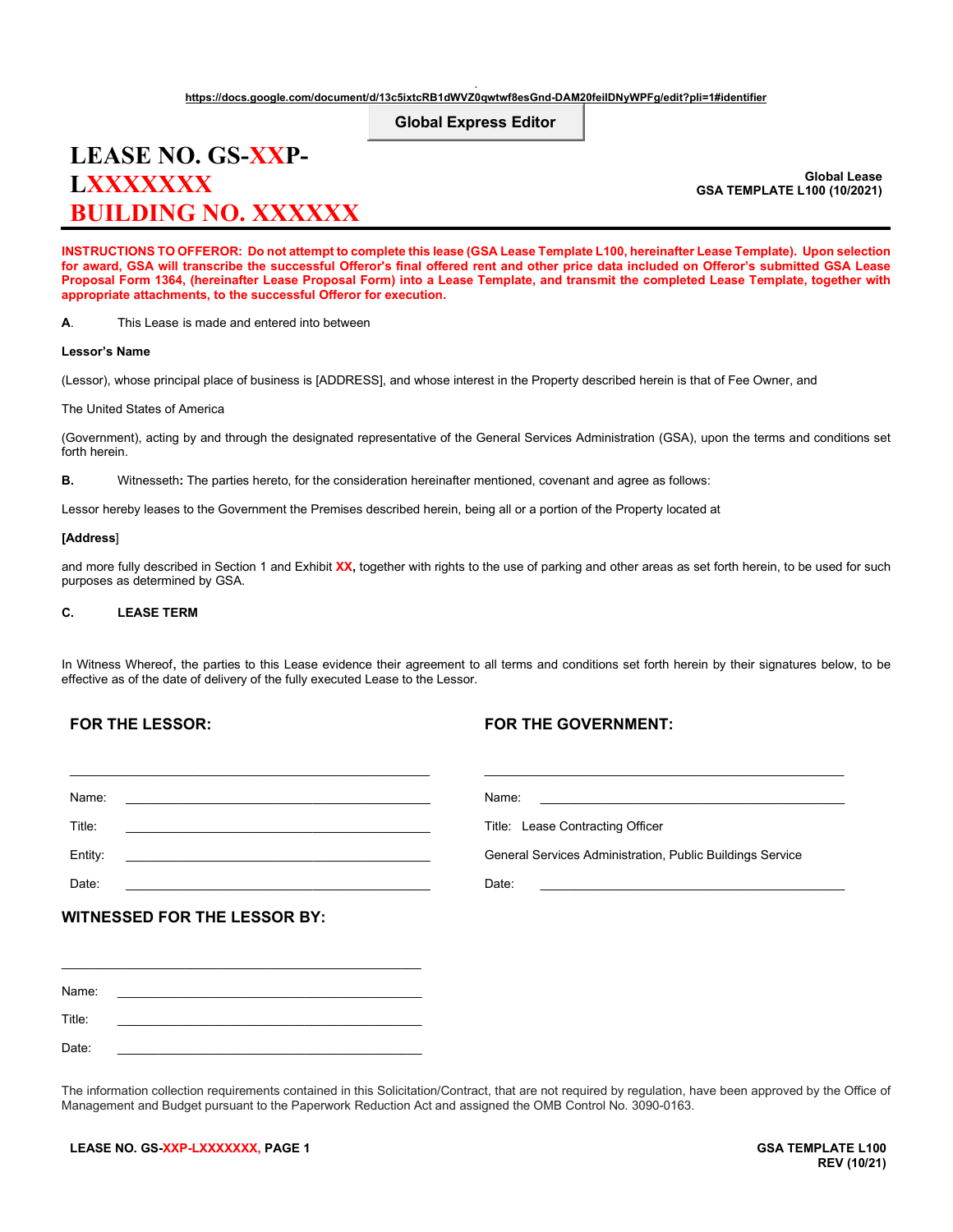To Have and To Hold the said Premises with its appurtenances for the term beginning upon acceptance of the Premises as required by this Lease and continuing for a period of

To Have and To Hold the said Premises with its appurtenances for the term beginning either upon **MONTH DAY, YEAR** or upon acceptance of the Premises as required by this Lease, whichever is later, and continuing for a period of

# **X Years, X Years Firm,**

subject to termination and renewal rights as may be hereinafter set forth. The commencement date of this Lease, along with any applicable termination and renewal rights, shall be more specifically set forth in a Lease Amendment upon substantial completion and acceptance of the Space by the Government.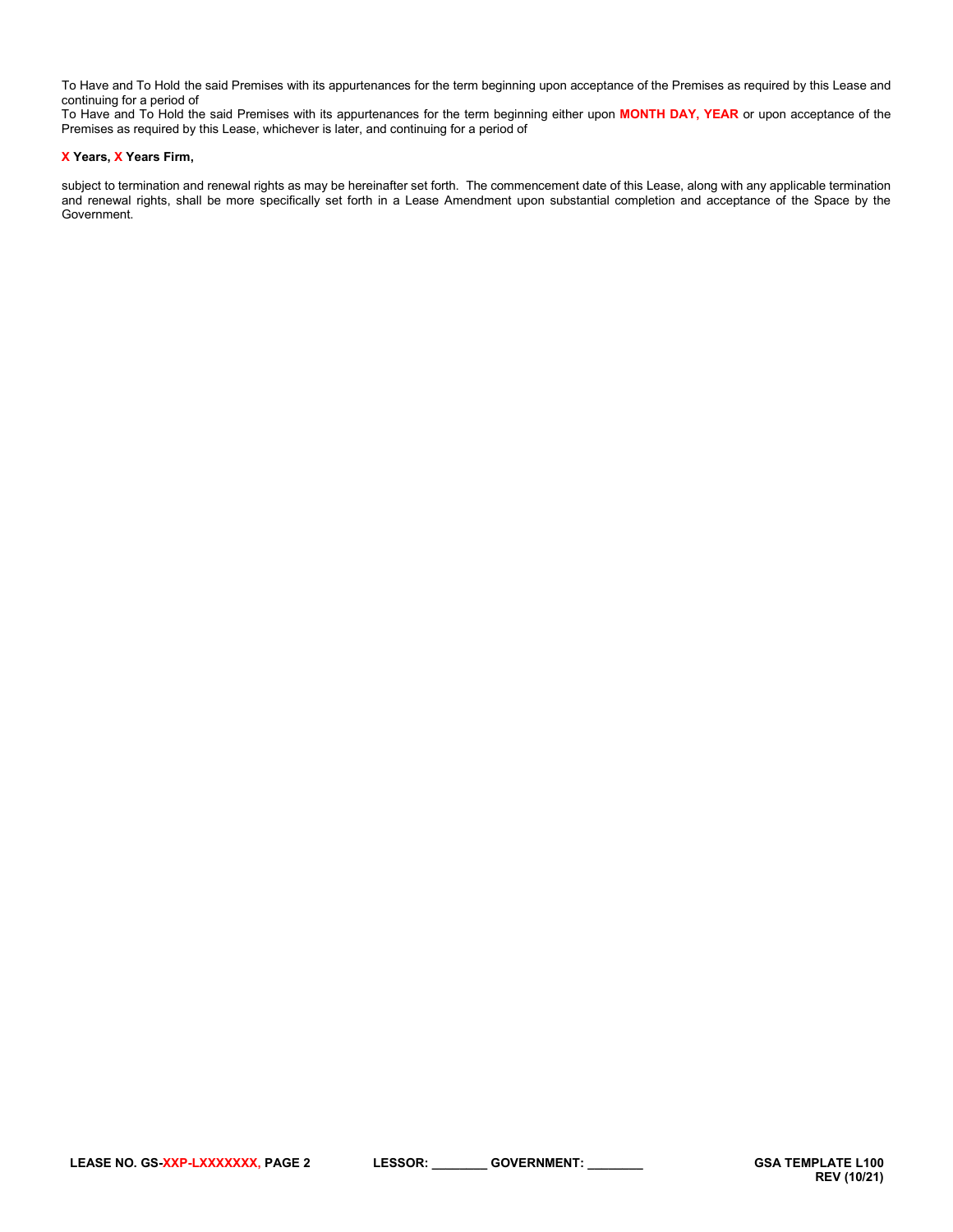|                  | <b>SECTION 1</b><br>THE PREMISES, RENT, AND OTHER TERMS 5                          |  |
|------------------|------------------------------------------------------------------------------------|--|
| 1.01             |                                                                                    |  |
| 1.02<br>1.03     |                                                                                    |  |
| 1.04             |                                                                                    |  |
| 1.05             |                                                                                    |  |
| 1.06             |                                                                                    |  |
| 1.07             |                                                                                    |  |
| 1.08             |                                                                                    |  |
| 1.09             |                                                                                    |  |
| 1.10             |                                                                                    |  |
| 1.11<br>1.12     |                                                                                    |  |
| 1.13             |                                                                                    |  |
| 1.14             |                                                                                    |  |
| 1.15             |                                                                                    |  |
| 1.16             |                                                                                    |  |
| 1.17             |                                                                                    |  |
| 1.18             | HUBZONE SMALL BUSINESS CONCERNS ADDITIONAL PERFORMANCE REQUIREMENTS (MAR 2012)  10 |  |
| 1.19<br>1.20     |                                                                                    |  |
|                  |                                                                                    |  |
| <b>SECTION 2</b> |                                                                                    |  |
| 2.01             |                                                                                    |  |
| 2.02             |                                                                                    |  |
| 2.03             |                                                                                    |  |
| 2.04             |                                                                                    |  |
| 2.05             |                                                                                    |  |
| 2.06             |                                                                                    |  |
| 2.07<br>2.08     |                                                                                    |  |
| 2.09             |                                                                                    |  |
| 2.10             |                                                                                    |  |
| 2.11             |                                                                                    |  |
|                  |                                                                                    |  |
|                  |                                                                                    |  |
| <b>SECTION 3</b> |                                                                                    |  |
| 3.01             |                                                                                    |  |
| 3.02             |                                                                                    |  |
| 3.03<br>3.04     |                                                                                    |  |
| 3.05             |                                                                                    |  |
| 3.06             |                                                                                    |  |
| 3.07             |                                                                                    |  |
| 3.08             |                                                                                    |  |
| 3.09             |                                                                                    |  |
| 3.10             |                                                                                    |  |
| 3.11<br>3.12     |                                                                                    |  |
| 3.13             |                                                                                    |  |
| 3.14             |                                                                                    |  |
| 3.15             |                                                                                    |  |
| 3.16             |                                                                                    |  |
| 3.17             |                                                                                    |  |
| 3.18             |                                                                                    |  |
| 3.19<br>3.20     |                                                                                    |  |
| 3.21             |                                                                                    |  |
| 3.22             |                                                                                    |  |
| 3.23             |                                                                                    |  |
| 3.24             |                                                                                    |  |
| 3.25             |                                                                                    |  |
| 3.26<br>3.27     |                                                                                    |  |
| 3.28             |                                                                                    |  |
| 3.29             |                                                                                    |  |
| 3.30             |                                                                                    |  |
| 3.31             |                                                                                    |  |
| 3.32<br>3.33     |                                                                                    |  |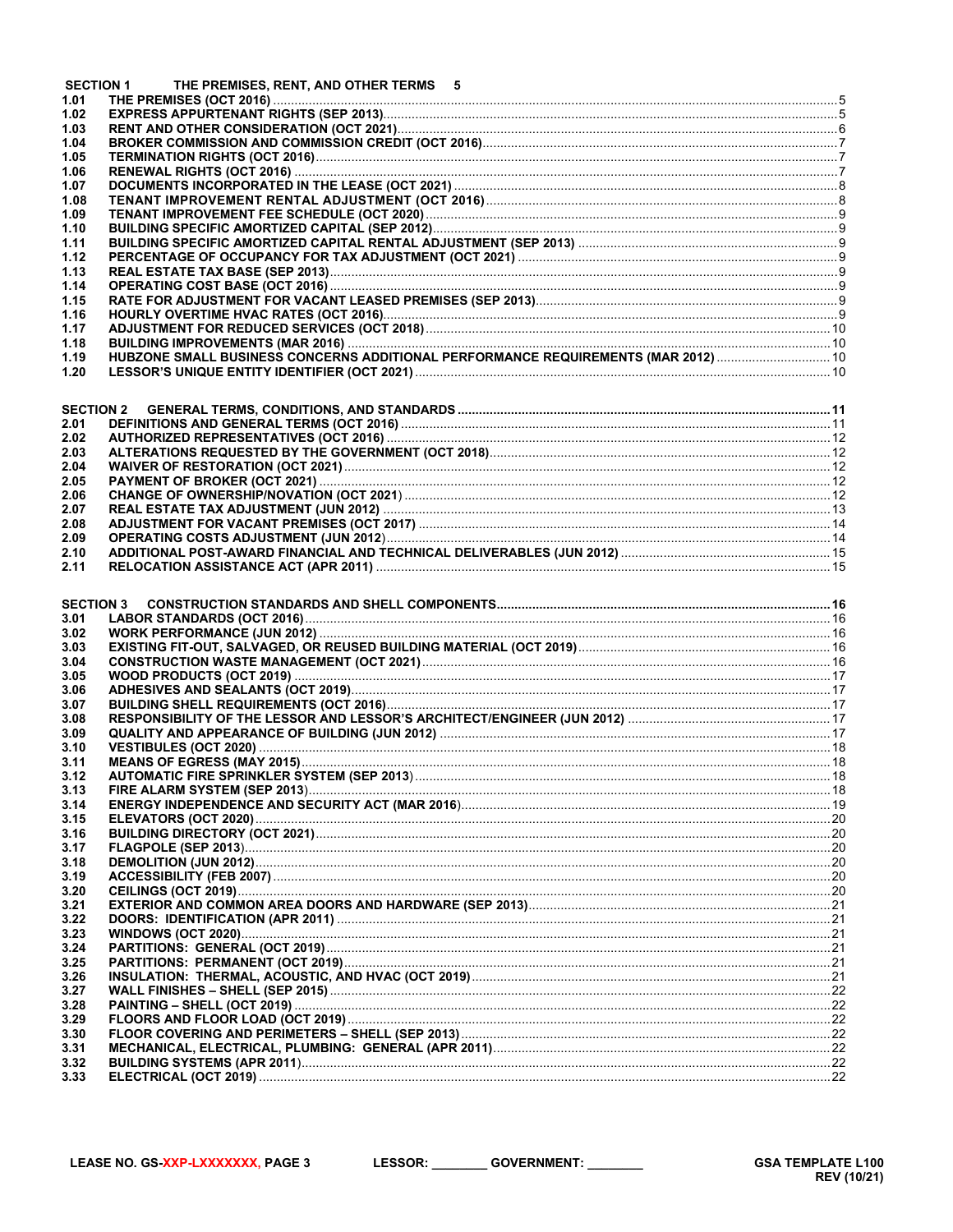| 3.34             |                                                                                       |  |
|------------------|---------------------------------------------------------------------------------------|--|
| 3.35             |                                                                                       |  |
| 3.36             |                                                                                       |  |
| 3.37             |                                                                                       |  |
| 3.38             |                                                                                       |  |
| 3.39             |                                                                                       |  |
| 3.40             |                                                                                       |  |
| 3.41             |                                                                                       |  |
| 3.42             |                                                                                       |  |
|                  |                                                                                       |  |
| 3.43             |                                                                                       |  |
| 3.44             |                                                                                       |  |
| 3.45             |                                                                                       |  |
| 3.46             |                                                                                       |  |
| 3.47             |                                                                                       |  |
| 3.48             |                                                                                       |  |
| 3.49             |                                                                                       |  |
| 3.50             |                                                                                       |  |
| 3.51             |                                                                                       |  |
| 3.52             | DUE DILIGENCE AND NATIONAL ENVIRONMENTAL POLICY ACT REQUIREMENTS - LEASE (SEP 2014)29 |  |
| 3.53             |                                                                                       |  |
| 3.54             |                                                                                       |  |
|                  |                                                                                       |  |
|                  |                                                                                       |  |
| <b>SECTION 4</b> |                                                                                       |  |
| 4.01             |                                                                                       |  |
| 4.02             |                                                                                       |  |
| 4.03             |                                                                                       |  |
| 4.04             |                                                                                       |  |
| 4.05             |                                                                                       |  |
|                  |                                                                                       |  |
| 4.06             |                                                                                       |  |
| 4.07             |                                                                                       |  |
| 4.08             |                                                                                       |  |
| 4.09             |                                                                                       |  |
| 4.10             |                                                                                       |  |
| 4.11             |                                                                                       |  |
| 4.12             |                                                                                       |  |
| 4.13             |                                                                                       |  |
| 4.14             |                                                                                       |  |
| 4.15             |                                                                                       |  |
| 4.16             |                                                                                       |  |
|                  |                                                                                       |  |
|                  |                                                                                       |  |
| <b>SECTION 5</b> |                                                                                       |  |
| 5.01             |                                                                                       |  |
| 5.02             |                                                                                       |  |
| 5.03             |                                                                                       |  |
| 5.04             |                                                                                       |  |
| 5.05             |                                                                                       |  |
|                  |                                                                                       |  |
| 5.06             |                                                                                       |  |
| 5.07             |                                                                                       |  |
|                  |                                                                                       |  |
| 5.08             |                                                                                       |  |
| 5.09             |                                                                                       |  |
| 5.10             |                                                                                       |  |
| 5.11             |                                                                                       |  |
| 5.12             |                                                                                       |  |
| 5.13             |                                                                                       |  |
| 5.14             |                                                                                       |  |
| 5.15             |                                                                                       |  |
| 5.16             |                                                                                       |  |
| 5.17             |                                                                                       |  |
| 5.18             |                                                                                       |  |
| 5.19             |                                                                                       |  |
| 5.20             |                                                                                       |  |
|                  |                                                                                       |  |
|                  |                                                                                       |  |
| <b>SECTION 6</b> |                                                                                       |  |
| 6.01             |                                                                                       |  |
| 6.02             |                                                                                       |  |
| 6.03             |                                                                                       |  |
| 6.04             |                                                                                       |  |
| 6.05<br>6.06     |                                                                                       |  |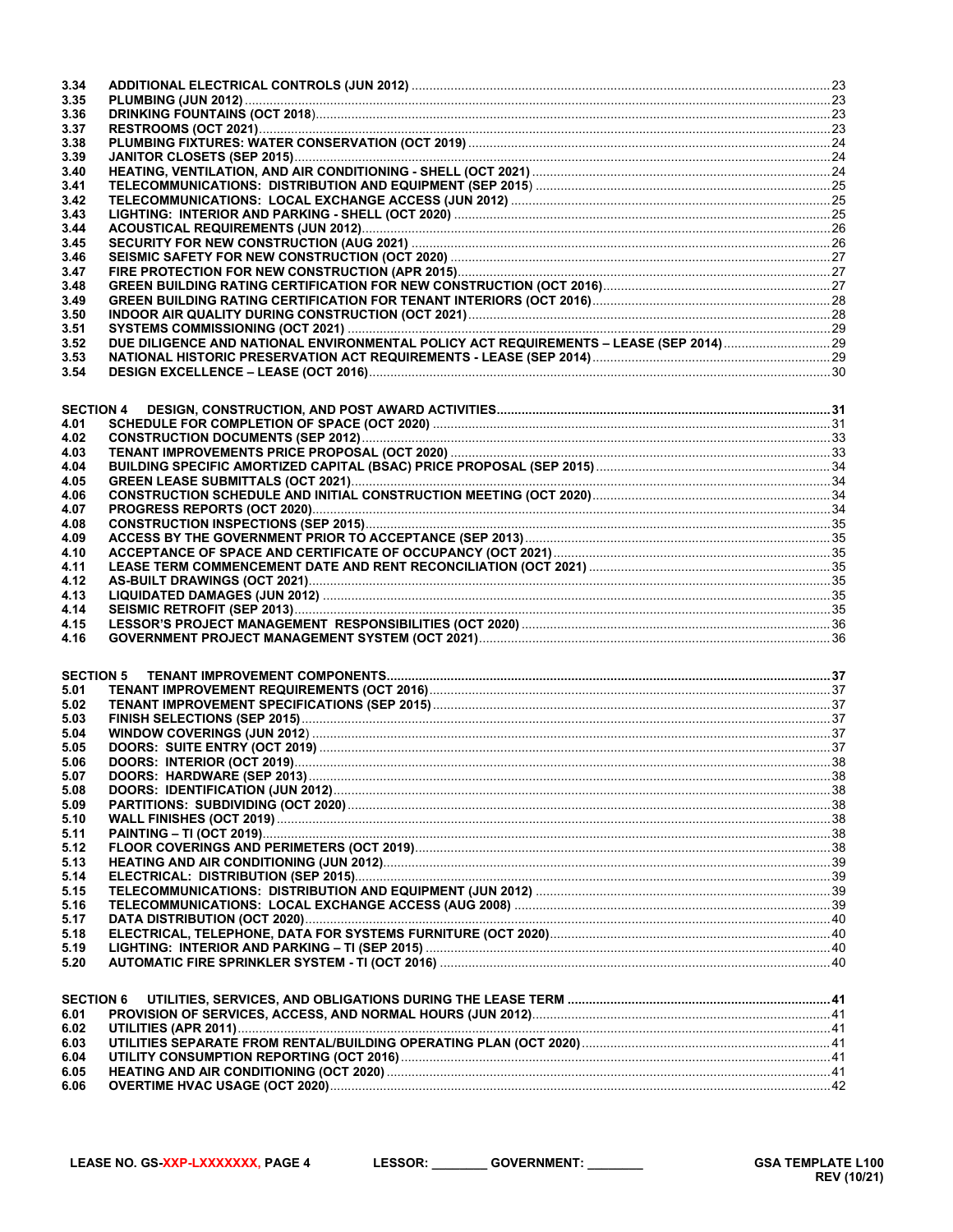| 6.07 |                                                                                                             |  |
|------|-------------------------------------------------------------------------------------------------------------|--|
| 6.08 |                                                                                                             |  |
| 6.09 |                                                                                                             |  |
| 6.10 |                                                                                                             |  |
| 6.11 |                                                                                                             |  |
| 6.12 |                                                                                                             |  |
| 6.13 |                                                                                                             |  |
| 6.14 |                                                                                                             |  |
| 6.15 |                                                                                                             |  |
| 6.16 |                                                                                                             |  |
| 6.17 |                                                                                                             |  |
| 6.18 |                                                                                                             |  |
| 6.19 |                                                                                                             |  |
| 6.20 |                                                                                                             |  |
| 6.21 | SAFEGUARDING AND DISSEMINATION OF CONTROLLED UNCLASSIFIED INFORMATION (CUI) BUILDING INFORMATION (FEB 2020) |  |
| 6.22 |                                                                                                             |  |
| 6.23 |                                                                                                             |  |
| 6.24 |                                                                                                             |  |
| 6.25 |                                                                                                             |  |
| 6.26 |                                                                                                             |  |
| 6.27 |                                                                                                             |  |
| 6.28 |                                                                                                             |  |
|      |                                                                                                             |  |
|      | <b>SECTION 7</b>                                                                                            |  |
| 7.01 |                                                                                                             |  |
| 7.02 |                                                                                                             |  |
| 7.03 | ADDENDUM TO GSA FORM 3517B, GENERAL CLAUSES, NO FEDERALLY ELECTED OFFICIALS TO BENEFIT (OCT 2018). 49       |  |
| 7.04 |                                                                                                             |  |
| 7.05 |                                                                                                             |  |

# <span id="page-4-0"></span>**SECTION 1 THE PREMISES, RENT, AND OTHER TERMS**

# <span id="page-4-1"></span>**1.01 THE PREMISES (OCT 2016)**

•

The Premises are described as follows:

A. Office and Related Space: **XX** rentable square feet (RSF), yielding **XX** ANSI/BOMA Office Area (ABOA) square feet (SF) of office and related Space located on the **XX** floor(s) and known as Suite(s) **XX**, of the Building, as depicted on the floor plan(s) attached hereto as Exhibit **XX**.

Office and Related Space: XX rentable square feet (RSF), yielding XX ANSI/BOMA Office Area (ABOA) square feet (SF) of office and related Space **and** an additional XX RSF, yielding **XX** ABOA SF of free space (for which the Government will not be charged rent, including real estate taxes and operating cost escalations) in excess of the total **XX** RSF/**XX** ABOA SF indicated above, for a total of **XX** RSF (yielding **XX** ABOA SF), located on the **XX** floor(s) and known as Suite(s) **XX**, of the Building, as depicted on the floor plan(s) attached hereto as Exhibit **XX**. All rights, responsibilities, and obligations that bind the Lessor and Government under this lease agreement, including the General Clauses, and any other attachments hereto, shall pertain to the entire space under lease, including the free space.

B. Common Area Factor: The Common Area Factor (CAF), defined under Section 2 of the Lease, is established as **XX** percent. This factor, rounded to the nearest whole percentage, shall be used for purposes of rental adjustments in accordance with the Payment Clause of the General Clauses.

C. Unless otherwise noted, the Government accepts the Premises and tenant improvements in their existing condition, except where specifications or standards are contained elsewhere in this Lease. These standards include security improvements, Fire Protection and Life Safety requirements, ABAAS compliance, as well as compliance with all local codes and ordinances. Such acceptance by the Government of existing Premises shall not relieve Lessor of continuing obligations for cleaning, janitorial, maintenance, repair, etc. as set forth in the Lease paragraphs and attached General Clauses.

# <span id="page-4-2"></span>**1.02 EXPRESS APPURTENANT RIGHTS (SEP 2013)**

The Government shall have the non-exclusive right to the use of Appurtenant Areas, and shall have the right to post Rules and Regulations Governing Conduct on Federal Property, Title 41, CFR, Part 102-74, Subpart C within such areas. The Government will coordinate with Lessor to ensure signage is consistent with Lessor's standards. Appurtenant to the Premises and included in the Lease are rights to use the following: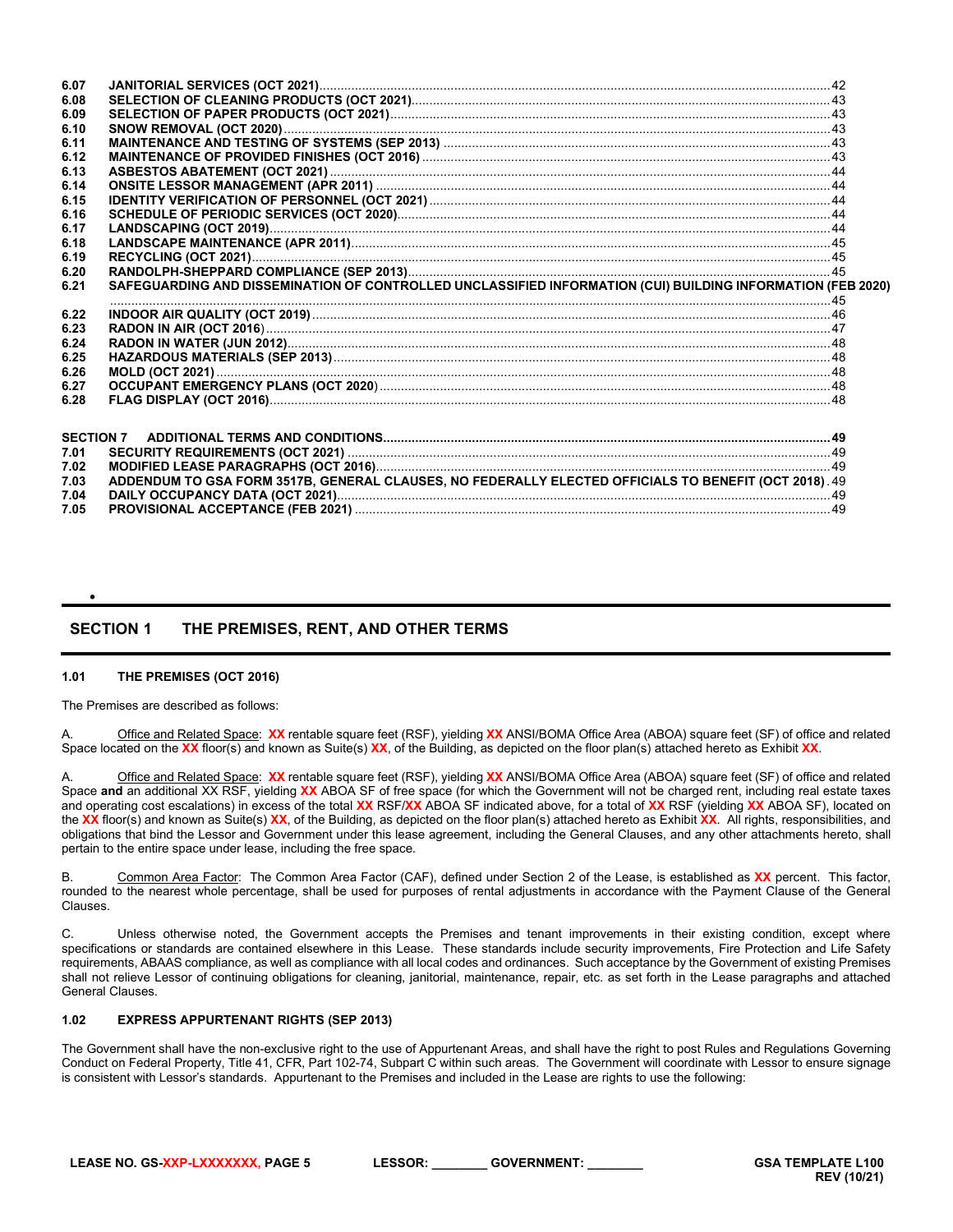A. Parking: **XX** parking spaces as depicted on the plan attached hereto as Exhibit **XX,** reserved for the exclusive use of the Government, of which **XX** shall be structured/inside parking spaces, and **XX** shall be surface/outside parking spaces. In addition, the Lessor shall provide such additional parking spaces as required by the applicable code of the local government entity having jurisdiction over the Property.

B. Antennas, Satellite Dishes, and Related Transmission Devices: (1) Space located on the roof of the Building sufficient in size for the installation and placement of telecommunications equipment, (2) the right to access the roof of the Building, and (3) use of all Building areas (e.g., chases, plenums, etc.) necessary for the use, operation, and maintenance of such telecommunications equipment at all times during the term of this Lease.

# <span id="page-5-0"></span>**1.03 RENT AND OTHER CONSIDERATION (OCT 2021)**

A. The Government shall pay the Lessor annual rent, payable in monthly installments in arrears, at the following rates:

|                                                          | <b>FIRM TERM</b>   | <b>NON FIRM TERM</b> |
|----------------------------------------------------------|--------------------|----------------------|
|                                                          | <b>ANNUAL RENT</b> | <b>ANNUAL RENT</b>   |
| SHELL RENT <sup>1</sup>                                  | \$XXX,XXX.XX       | \$XXX,XXX.XX         |
| OPERATING COSTS <sup>2</sup>                             | \$XXX,XXX.XX       | \$XXX,XXX.XX         |
| <b>TENANT IMPROVEMENTS RENT3</b>                         | \$XXX,XXX.XX       | \$0.00               |
| <b>BUILDING SPECIFIC AMORTIZED CAPITAL</b><br>$(BSAC)^4$ | \$XXX,XXX.XX       | \$0.00               |
| PARKING <sup>5</sup>                                     | \$XXX,XXX.XX       | \$XXX,XXX.XX         |
| <b>TOTAL ANNUAL RENT<sup>6</sup></b>                     | \$XXX,XXX.XX       | \$XXX,XXX.XX         |

**<sup>1</sup>**Shell rent calculation:

(Firm Term) \$**XX** per RSF multiplied by the RSF stated under Paragraph 1.01

(Non Firm Term) \$**XX** per RSF multiplied by the RSF stated under Paragraph 1.01

**<sup>2</sup>**Operating Costs rent calculation: \$**XX** per RSF multiplied by the RSF stated under Paragraph 1.01

3Tenant Improvements of \$**XX** are amortized at a rate of **X** percent per annum over **XX** years.

**<sup>4</sup>**Building Specific Amortized Capital (BSAC) of \$**XX** are amortized at a rate of **X** percent per annum over **XX** years

**<sup>5</sup>**Parking costs described under sub-paragraph B below

<sup>6</sup>Total Annual Rent does not reflect reduction for free rent (if applicable). See subparagraph C below.

B. Parking shall be provided at a rate of \$**XX** per parking space per month (structured/inside), and \$**XX** per parking space per month (surface/outside).

C. The Lessor has offered free rent for the first **XX (X)** months of the Lease (free rent includes shell, operating, TI, BSAC and parking rent). Therefore, the first **XX (X)** months of the Lease shall be provided at no cost to the Government.

D. In instances where the Lessor amortizes either the TI or Building Specific Amortized Capital (BSAC) for a period exceeding the Firm Term of the Lease, should the Government terminate the Lease after the Firm Term or does not otherwise renew or extend the term beyond the Firm Term, the Government shall not be liable for any costs, including unamortized costs beyond the Firm Term.

E. Rent is subject to adjustment based upon a mutual on-site measurement of the Space upon acceptance, not to exceed **XX** ABOA SF based upon the methodology outlined under the "Payment" clause of GSA Form 3517.

F. Rent is subject to adjustment based upon the final Tenant Improvement (TI) cost to be amortized in the rental rate, as agreed upon by the parties subsequent to the Lease Award Date.

F. Rent is subject to adjustment upon reconciliation from quantities in the Lease to the approved DIDs and post-DID change orders, based on unit prices negotiated and agreed upon prior to Lease award.

G. Rent is subject to adjustment based on the final Building Specific Amortized Capital (BSAC) cost to be amortized in the rental rate, as agreed upon by the parties subsequent to the Lease Award Date.

H. If the Government leases the Premises for less than a full calendar month, then rent shall be prorated based on the actual number of days leased for that month.

I. Rent shall be paid to Lessor by electronic funds transfer (EFT) in accordance with the provisions of the General Clauses. Rent shall be payable using the EFT information contained in the System for Award Management (SAM). In the event the EFT information changes, the Lessor shall be responsible for providing the updated information to SAM. Failure by the Lessor to maintain an active registration in SAM may result in delay of rental payments until such time as the SAM registration is activated.

J. Lessor shall provide to the Government, in exchange for the payment of rental and other specified consideration, the following:

1. The leasehold interest in the Property described herein in the paragraph entitled "The Premises."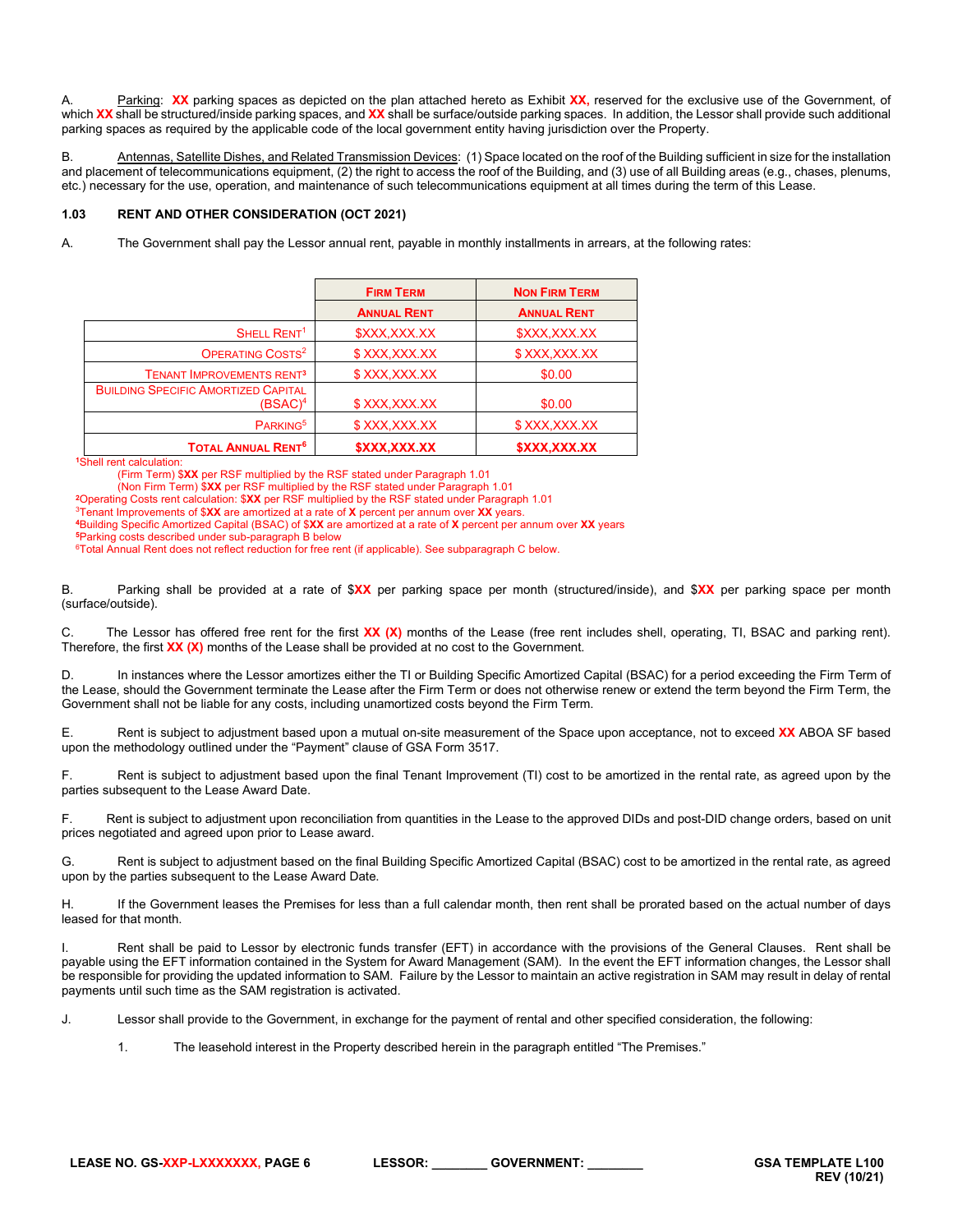2. All costs, expenses and fees to perform the work required for acceptance of the Premises in accordance with this Lease, including all costs for labor, materials, and equipment, professional fees, contractor fees, attorney fees, permit fees, inspection fees, and similar such fees, and all related expenses.

3. Performance or satisfaction of all other obligations set forth in this Lease; and all services, utilities, and maintenance required for the proper operation of the Property, the Building, and the Premises in accordance with the terms of the Lease, including, but not limited to, all inspections, modifications, repairs, replacements, and improvements required to be made thereto to meet the requirements of this Lease.

3. Performance or satisfaction of all other obligations set forth in this Lease; and all services, utilities (with the exclusion of **XX**)**,** maintenance required for the proper operation of the Property, the Building, and the Leased Premises, in accordance with the terms of the Lease, including, but not limited to, all inspections, modifications, repairs, replacements and improvements required to be made thereto to meet the requirements of this Lease. The Government shall be responsible for paying the cost of **XX** directly to the utility provider. The Lessor shall ensure that such utilities are separately metered. The Lessor shall provide and install as part of shell rent, separate meters for utilities. Sub-meters are not acceptable. The Lessor shall furnish in writing to the LCO, prior to occupancy by the Government, a record of the meter numbers and verification that the meters measure Government usage only. Proration is not permissible. In addition, an automatic control system shall be provided to assure compliance with heating, ventilation, and air conditioning requirements.

K. For succeeding Leases with an incumbent Lessor where the Government is currently in occupancy and possession of the leased Premises and where the Lease requires the Lessor to perform alterations using either the TIA or BSAC, the amortized tenant improvement rent and/or BSAC rent will not commence until the alterations are complete and accepted by the Government. Upon acceptance of these improvements, the Government will commence payment of the tenant improvement and/or BSAC rent as stipulated under the Lease, in addition to payment of the tenant improvement and/or BSAC rent for the period starting from the Lease Term Commencement Date to the date of tenant improvements/BSAC acceptance by the Government (such rent payment will not include any additional interest). Alternatively, the Government may elect to re-amortize the tenant improvements/BSAC over the remaining Firm Term of the Lease, at the amortization rate stipulated in the Lease. In the event the Government does not use all the TIA or BSAC, then the rental payments will be adjusted in accordance with the provisions of the Lease (e.g., de-amortization).

# <span id="page-6-0"></span>**1.04 BROKER COMMISSION AND COMMISSION CREDIT (OCT 2016)**

A. **[Broker Name]** (Broker) is the authorized real estate Broker representing GSA in connection with this Lease transaction. The total amount of the Commission is \$**XX** and is earned upon Lease execution, payable according to the Commission Agreement signed between the Lessor and Broker. Only \$**XX** of the Commission will be payable to **[Broker Name]** with the remaining \$**XX,** which is the Commission Credit, to be credited to the shell rental portion of the annual rental payments due and owing to fully recapture this Commission Credit. The reduction in shell rent shall commence with the first month of the rental payments and continue until the credit has been fully recaptured in equal monthly installments over the shortest time practicable.

B. Notwithstanding the "Rent and Other Consideration" paragraph of this Lease, the shell rental payments due and owing under this Lease shall be reduced to recapture fully this Commission Credit. The reduction in shell rent shall commence with the first month of the rental payments and continue as indicated in this schedule for adjusted Monthly Rent:

Month **X** Rental Payment \$**XX,XXX** minus prorated Commission Credit of \$**XX,XXX** equals \$**XX,XXX** adjusted **Xth** Month's Rent.\*

Month **X** Rental Payment \$**XX,XXX** minus prorated Commission Credit of \$**XX,XXX** equals \$**XX,XXX** adjusted **Xth** Month's Rent.\*

Month **X** Rental Payment \$**XX,XXX** minus prorated Commission Credit of \$**XX,XXX** equals \$**XX,XXX** adjusted **Xth** Month's Rent.\* \* Subject to change based on adjustments outlined under the paragraph "Rent and Other Consideration."

# <span id="page-6-1"></span>**1.05 TERMINATION RIGHTS (OCT 2016)**

The Government may terminate this Lease, in whole or in parts, at any time effective after the Firm Term of this Lease, by providing not less than **XX** days' prior written notice to the Lessor. The effective date of the termination shall be the day following the expiration of the required notice period or the termination date set forth in the notice, whichever is later. No rental shall accrue after the effective date of termination.

# <span id="page-6-2"></span>**1.06 RENEWAL RIGHTS (OCT 2016)**

A. This Lease may be renewed at the option of the Government for a term of **XX YEARS** at the following rental rate(s):

|                          | <b>OPTION TERM, YEARS XX - XX</b>              |  |  |  |
|--------------------------|------------------------------------------------|--|--|--|
|                          | <b>ANNUAL RATE / RSF</b><br><b>ANNUAL RENT</b> |  |  |  |
| <b>SHELL RENTAL RATE</b> | <b>SXX</b><br><b>SXX</b>                       |  |  |  |
|                          | OPERATING COST BASE SHALL CONTINUE             |  |  |  |
| <b>OPERATING COSTS</b>   | FROM THE EFFECTIVE YEAR OF THE LEASE.          |  |  |  |
|                          | OPTION TERM IS SUBJECT TO CONTINUING           |  |  |  |
|                          | ANNUAL ADJUSTMENTS.                            |  |  |  |

provided notice is given to the Lessor at least **XX** days before the end of the original Lease term or any extension thereof; all other terms and conditions of this Lease, as same may have been amended, shall remain in full force and effect during any renewal term.

B. Termination rights outlined in the "Termination Rights" paragraph apply to all renewal terms.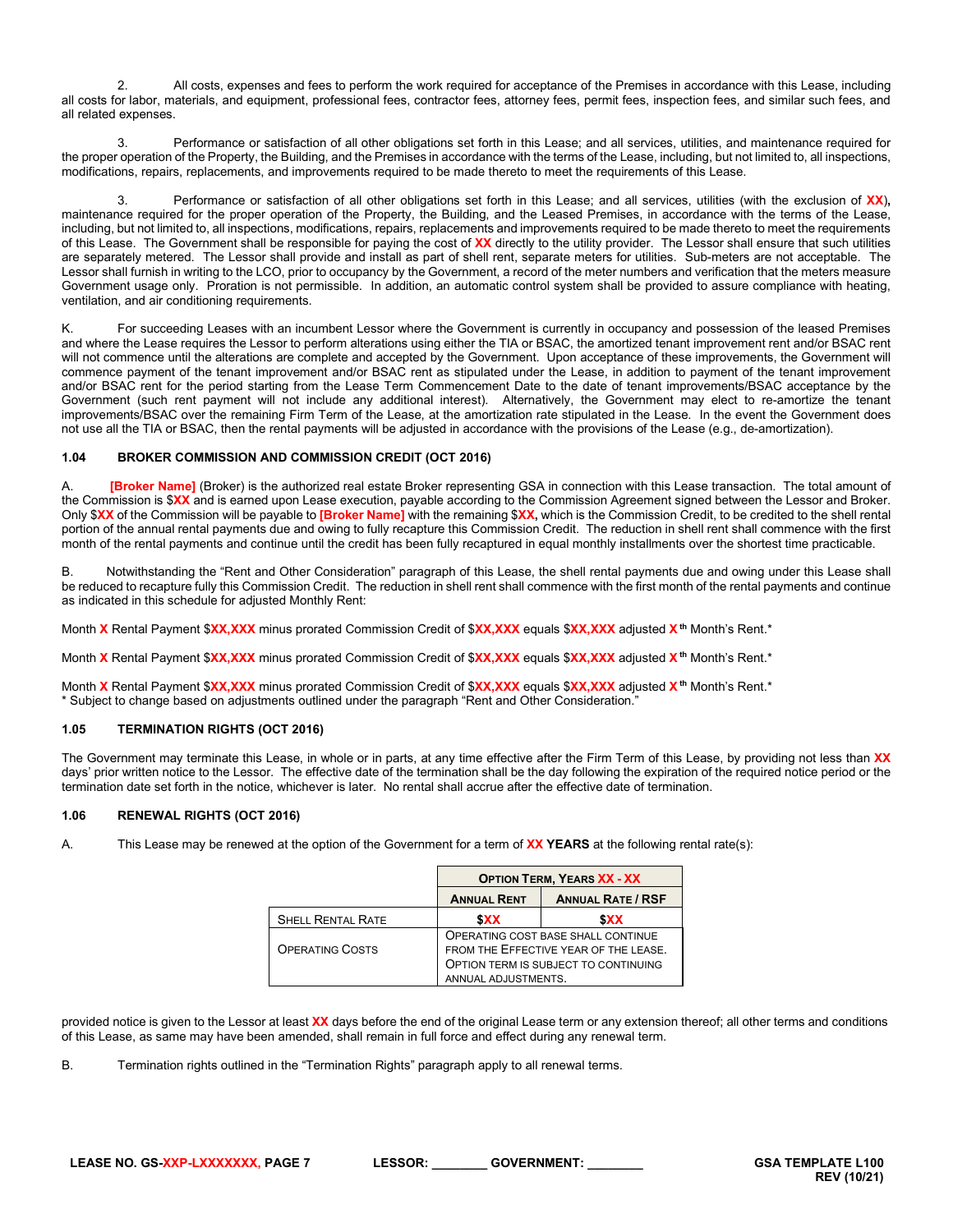# <span id="page-7-0"></span>**1.07 DOCUMENTS INCORPORATED IN THE LEASE (OCT 2021)**

The following documents are attached to and made part of the Lease:

| <b>DOCUMENT NAME</b>                                 | NO. OF<br><b>PAGES</b> | <b>EXHIBIT</b> |
|------------------------------------------------------|------------------------|----------------|
| FLOOR PLAN(S)                                        |                        |                |
| PARKING PLAN(S)                                      |                        |                |
| <b>AGENCY REQUIREMENTS</b>                           |                        |                |
| <b>TENANT IMPROVEMENTS UNIT PRICE LIST</b>           |                        |                |
| <b>SECURITY REQUIREMENTS</b>                         |                        |                |
| <b>SECURITY UNIT PRICE LIST</b>                      |                        |                |
| <b>GSA FORM 3517B GENERAL CLAUSES</b>                |                        |                |
| SEISMIC FORM C, BUILDING RETROFIT OR NEW             |                        |                |
| <b>CONSTRUCTION PREAWARD COMMITMENT</b>              |                        |                |
| <b>SMALL BUSINESS SUBCONTRACTING PLAN</b>            |                        |                |
| <b>DOL Wage Determination</b>                        |                        |                |
| REVISION(S) TO LEASE ISSUED UNDER RLP AMENDMENT      |                        |                |
| NUMBER(S) X                                          |                        |                |
| 552.270-33 FOREIGN OWNERSHIP AND FINANCING           |                        |                |
| <b>REPRESENTATION FOR HIGH-SECURITY LEASED SPACE</b> |                        |                |

# <span id="page-7-1"></span>**1.08 TENANT IMPROVEMENT RENTAL ADJUSTMENT (OCT 2016)**

A. The Tenant Improvement Allowance (TIA) for purposes of this Lease is **\$XX.XX** per ABOA SF. The TIA is the amount that the Lessor shall make available for the Government to be used for TIs. This amount is amortized in the rent over the Firm Term of this Lease at an annual interest rate of **X** percent.

B. The Government, at its sole discretion, shall make all decisions as to the use of the TIA. The Government may use all or part of the TIA. The Government may return to the Lessor any unused portion of the TIA in exchange for a decrease in rent according to the agreed-upon amortization rate over the Firm Term.

C. The Government may elect to make lump sum payments for any or all work covered by the TIA. That part of the TIA amortized in the rent shall be reduced accordingly. At any time after occupancy and during the Firm Term of the Lease, the Government, at its sole discretion, may elect to pay lump sum for any part or all of the remaining unpaid amortized balance of the TIA. If the Government elects to make a lump sum payment for the TIA after occupancy, the payment of the TIA by the Government will result in a decrease in the rent according to the amortization rate over the Firm Term of the Lease.

D. If it is anticipated that the Government will spend more than the identified TIA, the Government may elect to:

- 1. Reduce the TI requirements;
- 2. Pay lump sum for the overage upon substantial completion in accordance with the "Acceptance of Space and Certificate of Occupancy" paragraph;
- 3. Negotiate an increase in the rent.

A. The Lessor has agreed to total TI pricing of **\$XX,XXX** based on the Agency's Requirements and design schematic included in Exhibit **X.** This amount is amortized in the rent over the Firm Term of this Lease at an interest rate of **X** percent per year.

B. The TI Unit Prices listed in Exhibit **X** will be used to make the adjustment for variances between TI turnkey pricing based on the Agency's Requirements and the approved design intent drawings. The prices quoted will also be used to order alterations during the first year of the Lease. The prices quoted shall be the cost to furnish, install, and maintain each item, unless otherwise specified. These prices may be indexed or renegotiated to apply to subsequent years of the Lease upon mutual agreement of the Lessor and the Government. Final rent calculations will be reconciled and the Lease will be amended after acceptance of the Space.

C. The Government may elect to make lump sum payments for any or all work covered by the TI scope. That part of the TI amortized in the rent shall be reduced accordingly. At any time after occupancy and during the Firm Term of the Lease, the Government, at its sole discretion, may elect to pay lump sum for any part or all of the remaining unpaid amortized balance of the TI. If the Government elects to make a lump sum payment for the TI after occupancy, the payment of the TI by the Government will result in a decrease in the rent according to the amortization rate over the Firm Term of the Lease.

A. The Lessor has agreed to total TI pricing of **\$XX,XXX** based on the approved DIDs included in Exhibit **X.** This amount is amortized in the rent over the Firm Term of this Lease at an interest rate of **X** percent per year.

B. The Government shall have the right to make lump sum payments for any or all work covered by the TI scope. That part of the TI amortized in the rent shall be reduced accordingly. At any time after occupancy and during the Firm Term of the Lease, the Government, at its sole discretion, may elect to pay lump sum for any part or all of the remaining unpaid amortized balance of the TI. If the Government elects to make a lump sum payment for the TI after occupancy, the payment of the TI by the Government will result in a decrease in the rent according to the amortization rate over the Firm Term of the Lease.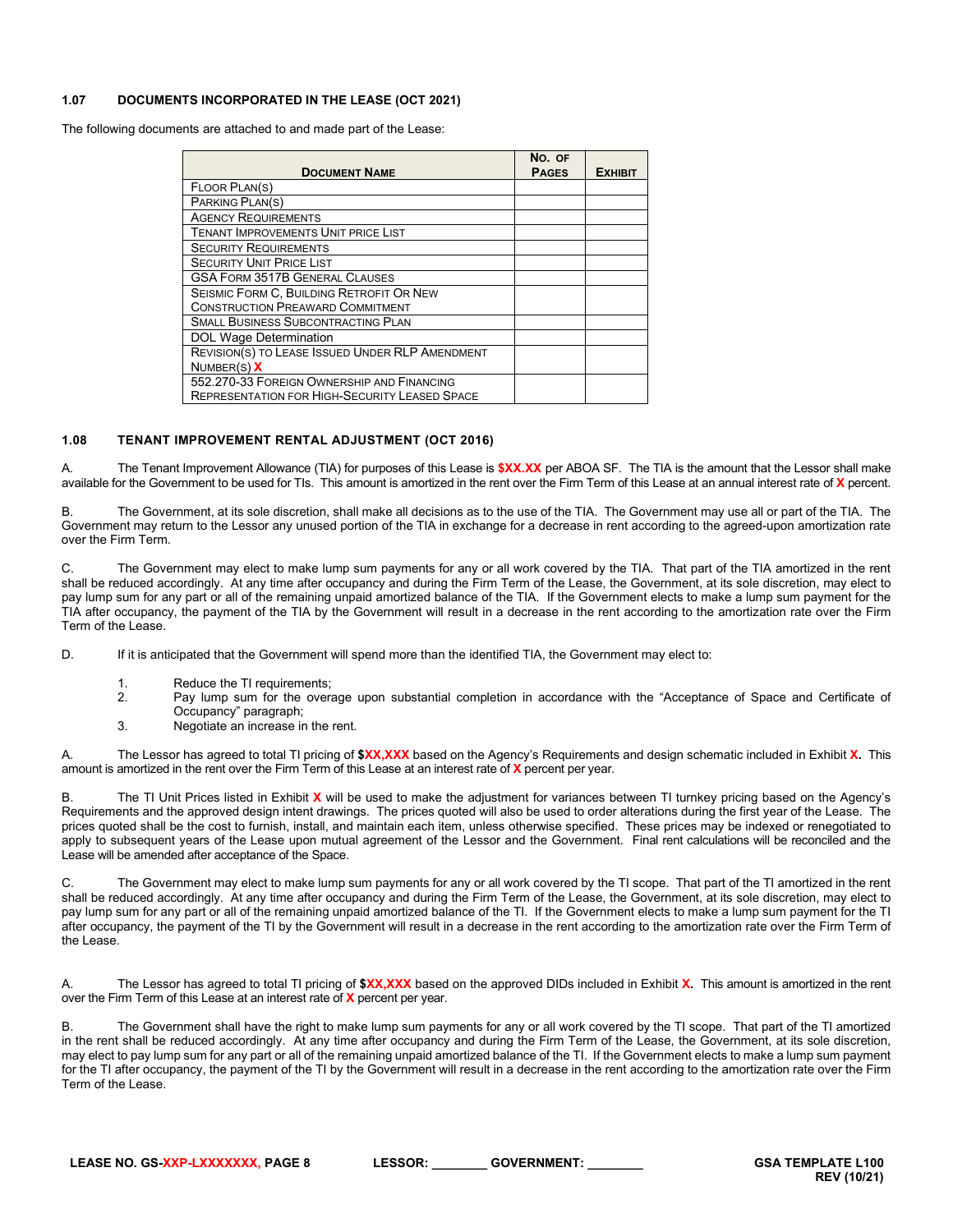# <span id="page-8-0"></span>**1.09 TENANT IMPROVEMENT FEE SCHEDULE (OCT 2020)**

For pricing TI costs, the following rates shall apply for the initial build-out of the Space.

|                                                                                 | <b>INITIAL</b><br><b>BUILD-OUT</b> |
|---------------------------------------------------------------------------------|------------------------------------|
| ARCHITECT/ENGINEER (A/E) FEES (\$ PER ABOA SF OR % OF TI CONSTRUCTION<br>COSTS) | <b>SXX OR XX%</b>                  |
| LESSOR'S PROJECT MANAGEMENT FEE (% OF TI CONSTRUCTION COSTS)                    | XX <sub>0</sub>                    |

#### <span id="page-8-1"></span>**1.10 BUILDING SPECIFIC AMORTIZED CAPITAL (SEP 2012)**

For purposes of this Lease, the Building Specific Amortized Capital (BSAC) is **\$XX.XX** per ABOA SF. The Lessor will make the total BSAC amount available to the Government, which will use the funds for security related improvements. This amount is amortized in the rent over the Firm Term of this lease at an annual interest rate of **X** percent.

# <span id="page-8-2"></span>**1.11 BUILDING SPECIFIC AMORTIZED CAPITAL RENTAL ADJUSTMENT (SEP 2013)**

A. The Government, at its sole discretion, shall make all decisions about the use of the Building Specific Amortized Capital (BSAC). The Government may use all or part of the BSAC. The Government may return to the Lessor any unused portion of the BSAC in exchange for a decrease in rent (where applicable) according to the agreed-upon amortization rate over the Firm Term.

B. The Government may elect to make lump-sum payments for any work covered by the BSAC. The part of the BSAC amortized in the rent shall be reduced accordingly. At any time after occupancy and during the Firm Term of the Lease, the Government, at its sole discretion, may elect to pay a lump sum for any part or all of the remaining unpaid amortized balance of the BSAC. If the Government elects to make a lump-sum payment for the BSAC after occupancy, the payment of the BSAC by the Government will result in a decrease in the rent according to the amortization rate over the Firm Term of the Lease.

C. If it is anticipated that the Government will spend more than the BSAC identified above, the Government may elect to:

1. Reduce the security countermeasure requirements;

2. Pay a lump sum for the amount overage upon substantial completion in accordance with the "Acceptance of Space and Certificate of Occupancy" paragraph; or

<span id="page-8-3"></span>3. Negotiate an increase in the rent.

# **1.12 PERCENTAGE OF OCCUPANCY FOR TAX ADJUSTMENT (OCT 2021)**

As of the Lease Award Date, the Government's Percentage of Occupancy, as defined in the "Real Estate Tax Adjustment" paragraph of this Lease is **XX** percent. The Percentage of Occupancy is derived by dividing the total Government Space of **XX** RSF by the total Building space of **XX** RSF. The tax parcel number is **XX**.

B. All relevant tax adjustment documentation (e.g., copies of paid tax receipts, invoices) must be submitted online via the GSA Real Estate Tax Portal at RET.GSA.GOV or a successor portal.

# <span id="page-8-4"></span>**1.13 REAL ESTATE TAX BASE (SEP 2013)**

The Real Estate Tax Base, as defined in the "Real Estate Tax Adjustment" paragraph of the Lease is \$**XX**. Tax adjustments shall not occur until the tax year following lease commencement has passed.

# <span id="page-8-5"></span>**1.14 OPERATING COST BASE (OCT 2016)**

The parties agree, for the purpose of applying the paragraph titled "Operating Costs Adjustment," that the Lessor's base rate for operating costs shall be \$**XX.XX** per RSF.

#### <span id="page-8-6"></span>**1.15 RATE FOR ADJUSTMENT FOR VACANT LEASED PREMISES (SEP 2013)**

In accordance with the paragraph entitled "Adjustment for Vacant Premises," if the Government fails to occupy or vacates the entire or any portion of the Premises prior to expiration of the term of the Lease, the operating costs paid by the Government as part of the rent shall be reduced by \$**XX.XX** per ABOA SF of Space vacated by the Government.

#### <span id="page-8-7"></span>**1.16 HOURLY OVERTIME HVAC RATES (OCT 2016)**

- A. The following rates shall apply in the application of the paragraph titled "Overtime HVAC Usage:"
	- \$X.XX per hour per zone
	- No. of zones: **X**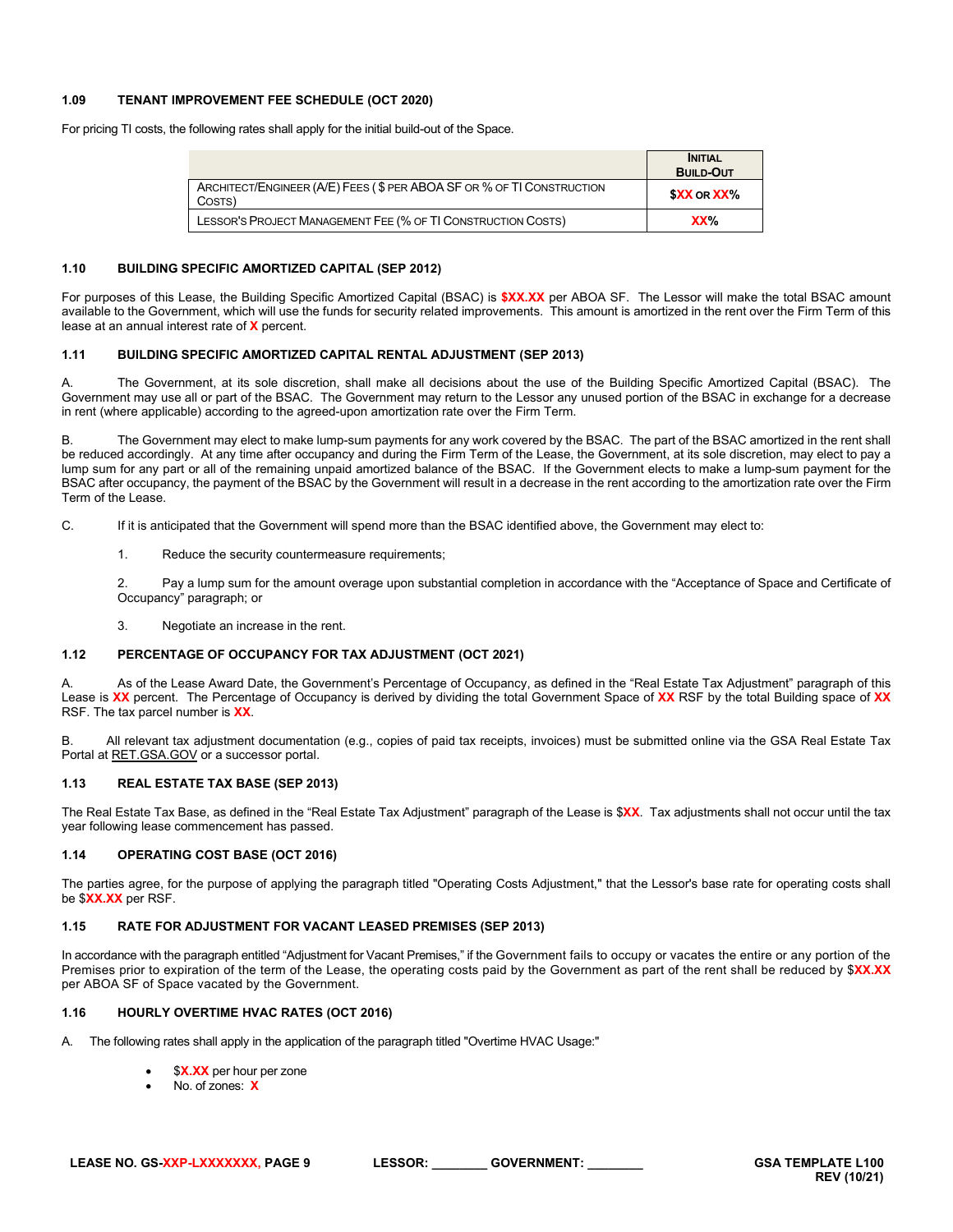- \$ **X.XX** per hour for the entire Space.
- B. There is no overtime charge during the following weekend hours: Saturday: **X** AM through **X** PM Sunday: **X** AM through **X** PM.

# <span id="page-9-0"></span>**1.17 ADJUSTMENT FOR REDUCED SERVICES (OCT 2018)**

This Lease provides for normal hours of operation as outlined under Lease Paragraph 6.01, Provision of Services, Access, and Normal Hours. In the event the Government requires the following normal hours of operations: [**XX** AM to **XX** PM, Monday through Friday, with the exception of Federal holidays], the rental rate and the base for operating cost adjustments will be reduced by \$**XX** per ABOA SF, adjusted to include any CPI adjustment as outlined under Lease paragraph entitled Operating Costs Adjustment. This reduction shall occur after the Government gives 30 calendar days' prior notice to the Lessor and shall continue in effect until the Lease expires or is terminated.

# <span id="page-9-1"></span>**1.18 BUILDING IMPROVEMENTS (MAR 2016)**

Before the Government accepts the Space, the Lessor shall complete the following additional Building improvements:

A. \_\_\_\_\_\_\_\_\_\_\_\_\_\_\_ B. \_\_\_\_\_\_\_\_\_\_\_\_\_\_\_ C. \_\_\_\_\_\_\_\_\_\_\_\_\_\_\_

# <span id="page-9-2"></span>**1.19 HUBZONE SMALL BUSINESS CONCERNS ADDITIONAL PERFORMANCE REQUIREMENTS (MAR 2012)**

If the Lessor is a qualified HUBZone small business concern (SBC) that did not waive the price evaluation preference then as required by 13 C.F.R. 126.700, the HUBZone SBC must spend at least 50% of the cost of the contract incurred for personnel on its own employees or employees of other qualified HUBZone SBC's and must meet the performance of the work requirements for subcontracting in 13 C.F.R. § 125.6(c). If the Lessor is a HUBZone joint venture, the aggregate of the qualified HUBZone SBC's to the joint venture, not each concern separately, must perform the applicable percentage of work required by this clause.

# <span id="page-9-3"></span>**1.20 LESSOR'S UNIQUE ENTITY IDENTIFIER (OCT 2021)**

Lessor's Unique Entity Identifier (UEI)

UEI-DUNS: **XXXXXXXXX**

UEI-SAM: **XXXXXXXXXXXX**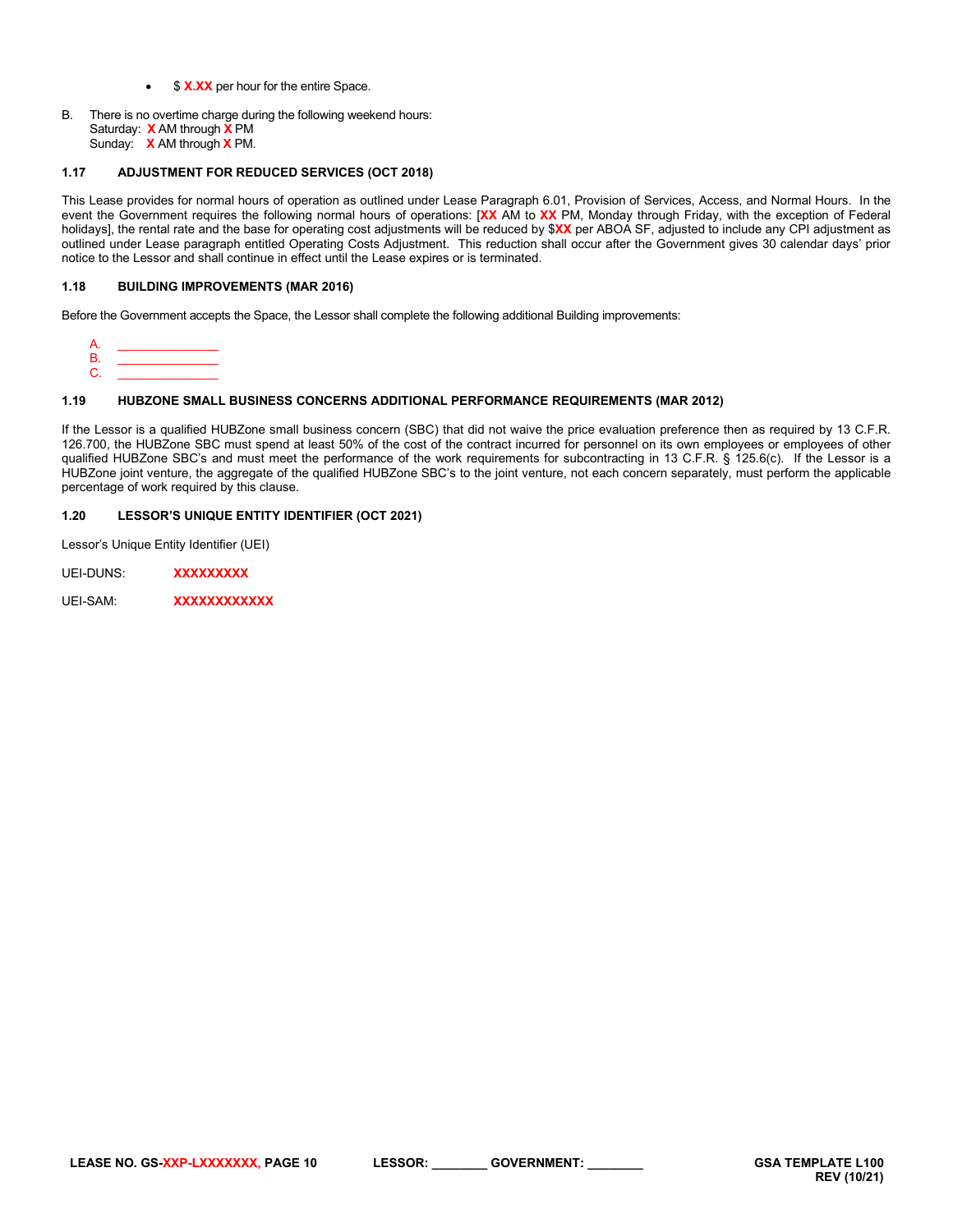# <span id="page-10-0"></span>**SECTION 2 GENERAL TERMS, CONDITIONS, AND STANDARDS**

#### <span id="page-10-1"></span>**2.01 DEFINITIONS AND GENERAL TERMS (OCT 2016)**

Unless otherwise specifically noted, all terms and conditions set forth in this Lease shall be interpreted by reference to the following definitions, standards, and formulas:

- A. Appurtenant Areas. Appurtenant Areas are defined as those areas and facilities on the Property that are not located within the Premises, but for which rights are expressly granted under this Lease, or for which rights to use are reasonably necessary or reasonably anticipated with respect to the Government's enjoyment of the Premises and express appurtenant rights.
- B. Broker. If GSA awarded this Lease using a contract real estate broker, Broker shall refer to GSA's broker.
- C. Building. Building(s) situated on the Property in which the Premises are located.
- D. Commission Credit. If GSA awarded this Lease using a Broker, and the Broker agreed to forego a percentage of its commission to which it is entitled in connection with the award of this Lease, the amount of this credit is referred to as the "Commission Credit."
- E. Common Area Factor. The "Common Area Factor" (CAF) is a conversion factor determined by the Building owner and applied by the owner to the ABOA SF to determine the RSF for the leased Space. The CAF is expressed as a percentage of the difference between the amount of rentable SF and ABOA SF, divided by the ABOA SF. For example 11,500 RSF and 10,000 ABOA SF will have a CAF of 15% [(11.500 RSF-10,000 ABOA SF)/10,000 ABOA SF]. For the purposes of this Lease, the CAF shall be determined in accordance with the applicable ANSI**/** BOMA standard for the type of space to which the CAF shall apply.
- F. Contract. "Contract" shall mean this Lease.
- G. Contractor. "Contractor" shall mean Lessor.
- H. Days. All references to "day" or "days" in this Lease shall mean calendar days, unless specified otherwise.
- I. FAR. All references to the FAR shall be understood to mean the Federal Acquisition Regulation, codified at 48 CFR Chapter 1.
- J. Firm Term/Non-Firm Term. The Firm Term is that part of the Lease term that is not subject to termination rights. The Non-Firm Term is that part of the Lease term following the end of the Firm Term.
- K. GSAR. All references to the GSAR shall be understood to mean the GSA supplement to the FAR, codified at 48 CFR Chapter 5.
- L. Lease Term Commencement Date. The date on which the lease term commences.
- M. Lease Award Date. The date the LCO executes the Lease and mails or otherwise furnishes written notification of the executed Lease to the successful Offeror ( date on which the parties' obligations under the Lease begin).
- N. Premises. The Premises are defined as the total Office Area or other type of Space, together with all associated common areas, described in Section 1 of this Lease, and delineated by plan in the attached exhibit. Parking and other areas to which the Government has rights under this Lease are not included in the Premises.
- O. Property. Defined as the land and Buildings in which the Premises are located, including all Appurtenant Areas (e.g., parking areas) to which the Government is granted rights.
- P. Rentable Space or Rentable Square Feet (RSF). Rentable Space is the area for which a tenant is charged rent. It is determined by the Building owner and may vary by city or by building within the same city. The Rentable Space may include a share of Building support/common areas such as elevator lobbies, Building corridors, and floor service areas. Floor service areas typically include restrooms, janitor rooms, telephone closets, electrical closets, and mechanical rooms. The Rentable Space does not include vertical building penetrations and their enclosing walls, such as stairs, elevator shafts, and vertical ducts. Rentable Square Feet is calculated using the following formula for each type of Space (e.g., office, warehouse, etc.) included in the Premises: ABOA SF of Space x  $(1 + CAF) = RSF$ .
- Q. Space. The Space shall refer to that part of the Premises to which the Government has exclusive use, such as Office Area, or other type of Space. Parking areas to which the Government has rights under this Lease are not included in the Space.
- R. Office Area. For the purposes of this Lease, Space shall be measured in accordance with the standard (Z65.1-1996) provided by American National Standards Institute**/**Building Owners and Managers Association (ANSI**/**BOMA) for Office Area, which means "the area where a tenant normally houses personnel and/or furniture, for which a measurement is to be computed." References to ABOA mean ANSI**/**BOMA Office Area.
- S. Working Days. Working Days shall mean weekdays, excluding Saturdays and Sundays and Federal holidays.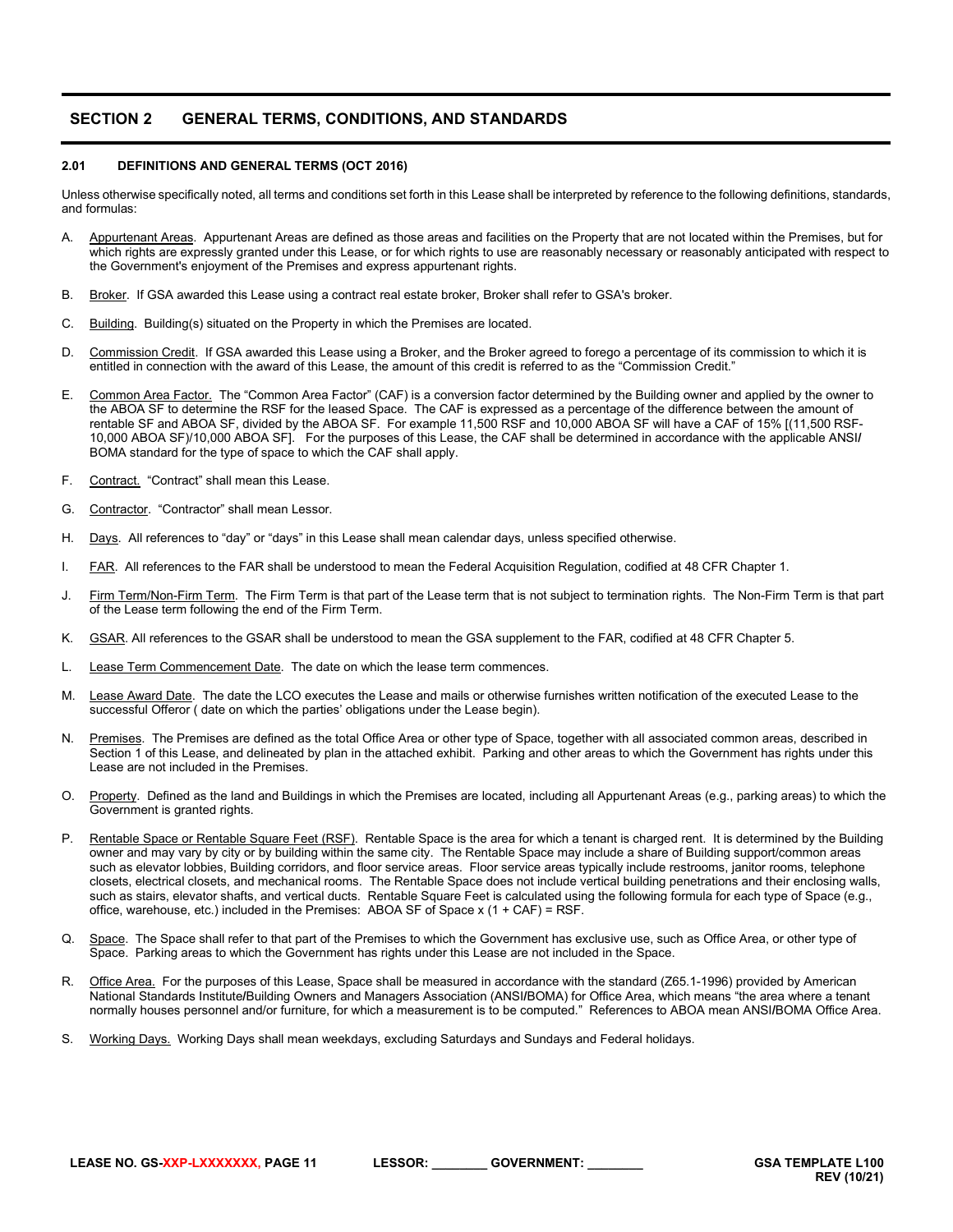# <span id="page-11-0"></span>**2.02 AUTHORIZED REPRESENTATIVES (OCT 2016)**

Signatories to this Lease shall have full authority to bind their respective principals with regard to all matters relating to this Lease. No other persons shall be understood to have any authority to bind their respective principals, except to the extent that such authority may be explicitly delegated by notice to the other party, or to the extent that such authority is transferred by succession of interest. The Government shall have the right to substitute its Lease Contracting Officer (LCO) by notice, without an express delegation by the prior LCO.

# <span id="page-11-1"></span>**2.03 ALTERATIONS REQUESTED BY THE GOVERNMENT (OCT 2018)**

A. The Government may request the Lessor to provide alterations during the term of the Lease. Alterations will be ordered by issuance of a Lease Amendment, GSA Form 300, Order for Supplies or Services, or a tenant agency-approved form when specifically authorized to do so by the LCO. The General Services Administration Acquisition Manual ("GSAM") clause, 552.270-31, Prompt Payment, including its invoice requirements, shall apply to orders for alterations. All orders are subject to the terms and conditions of this Lease and may be placed by the LCO or a warranted contracting officer's representative (COR) in GSA or the tenant agency when specifically authorized to do so by the LCO, subject to the threshold limitation below.

B. Orders for alterations issued by an authorized COR are limited to no more than \$250,000 (LCOs are not subject to this threshold). This threshold will change according to future adjustments of the simplified acquisition threshold (see FAR 2.101). The LCO will provide the Lessor with a list of tenant agency officials authorized to place orders and will specify any limitations on the authority delegated to tenant agency officials. The tenant agency officials are not authorized to deal with the Lessor on any other matters.

C. Payments for alterations ordered by the tenant agency under the authorization described in sub-paragraph B will be made directly by the tenant agency placing the order.

# <span id="page-11-2"></span>**2.04 WAIVER OF RESTORATION (OCT 2021)**

Lessor shall have no right to require the Government to restore the Premises upon expiration or earlier termination (full or partial) of the Lease, and waives all claims against the Government for:

- a) waste, or,
- b) damages, or restoration arising from or related to:
	- (1) the Government's normal and customary use of the Premises during the term of the Lease (including any extensions thereof), as well as (2) any initial or subsequent alteration to the Premises regardless of whether such alterations are performed by the Lessor or by the Government.

At its sole option, the Government may abandon property in the Space following expiration or earlier termination (full or partial) of the Lease, in which case the property will become the property of the Lessor and the Government will be relieved of any liability in connection therewith.

# <span id="page-11-3"></span>**2.05 PAYMENT OF BROKER (OCT 2021)**

If GSA awarded the Lease through its Broker, the Lessor shall pay GSA's Broker its portion of the commission according to the Commission Agreement signed between the Lessor and Broker. "Its portion of the commission" means the agreed-upon commission to GSA's Broker minus the Commission Credit specified in the Lease or Lease Amendment.

# <span id="page-11-4"></span>**2.06 CHANGE OF OWNERSHIP/NOVATION (OCT 2021**)

A. If during the term of the Lease, title to the Property is transferred or the Lessor changes its legal name, the Lessor and its successor shall comply with the requirements of FAR Subpart 42.12. If title is transferred, the Lessor shall notify the Government within five days of the transfer of title.

B. The Government and the Lessor may execute a Change of Name Agreement if the Lessor is changing only its legal name, and the Government's and the Lessor's respective rights and obligations remain unaffected.

C. If title to the Property is transferred, the Government, the original Lessor (Transferor), and the new owner or assignee (Transferee) shall execute a Novation Agreement providing for the transfer of Transferor's rights and obligations under the Lease to the Transferee. When executed on behalf of the Government, a Novation Agreement will be made part of the Lease via Lease Amendment.

D. In addition to all documents required by FAR 42.1204, the LCO may request additional information (e.g., copy of the deed, bill of sale, certificate of merger, contract, court decree, articles of incorporation, operation agreement, partnership certificate of good standing, etc.) from the Transferor or Transferee to verify the parties' representations regarding the transfer, and to determine whether the transfer of the Lease is in the Government's interest.

E. If the LCO determines that recognizing the Transferee as the Lessor will not be in the Government's interest, the Transferor shall remain fully liable to the Government for the Transferee's performance of obligations under the Lease, notwithstanding the transfer. Under no condition shall the Government be obligated to release the Transferor of obligations prior to (a) the rent commencement date; and (b) any amounts due and owing to the Government under the Lease that have been paid in full or completely set off against the rental payments due under the Lease.

F. As a condition for being recognized as the Lessor and entitlement to receiving rent, the Transferee must register in the System for Award Management (SAM) for purposes of "All Awards" (See FAR 52.232-33), and complete all required representations and certifications within SAM. In addition, for leases FSL III or above, the Transferee must also complete 552.270-33 Foreign Ownership and Financing Representation for High Security Leased Space. This representation must be completed annually.

G. If title to the Property is transferred, rent shall continue to be paid to the original Lessor, subject to the Government's rights as provided for in this Lease. The Government's obligation to pay rent to the Transferee shall commence on the effective date of the Lease Amendment incorporating the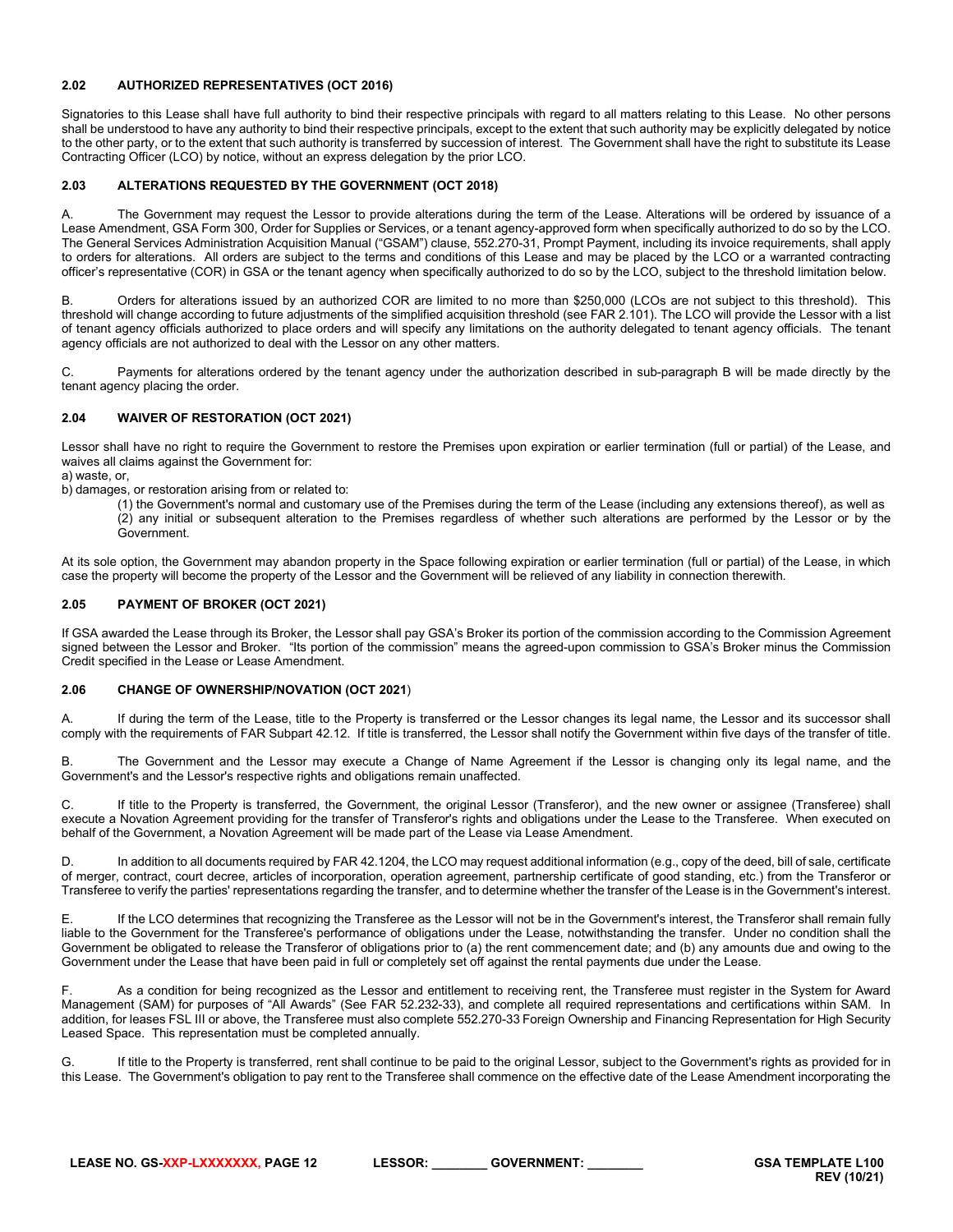Novation Agreement. The Lease Amendment will not be issued until the Government has received all information reasonably required by the LCO, the Government has determined that recognizing the Transferee as the Lessor is in the Government's interest (which determination will be prompt and not unreasonably withheld), and the Transferee has met all conditions specified in sub-paragraph F. The original Lessor must maintain an active registration in SAM until the Novation process is complete.

# <span id="page-12-0"></span>**2.07 REAL ESTATE TAX ADJUSTMENT (JUN 2012)**

A. Purpose: This paragraph provides for adjustment in the rent (tax adjustment) to account for increases or decreases in Real Estate Taxes for the Property after the establishment of the Real Estate Tax Base, as those terms are defined herein. Tax adjustments shall be calculated in accordance with this paragraph.

B. Definitions: The following definitions apply to the use of the terms within this paragraph:

Property is defined as the land and Buildings in which the Premises are located, including all Appurtenant Areas (e.g., parking areas to which the Government is granted rights).

Real Estate Taxes are those taxes that are levied upon the owners of real property by a Taxing Authority (as hereinafter defined) of a state or local Government on an ad valorem basis to raise general revenue for funding the provision of government services. The term excludes, without limitation, special assessments for specific purposes, assessments for business improvement districts, and/or community development assessments.

Taxing Authority is a state, commonwealth, territory, county, city, parish, or political subdivision thereof, authorized by law to levy, assess, and collect Real Estate Taxes.

Tax Year refers to the 12-month period adopted by a Taxing Authority as its fiscal year for assessing Real Estate Taxes on an annual basis.

Tax Abatement is an authorized reduction in the Lessor's liability for Real Estate Taxes below that determined by applying the generally applicable real estate tax rate to the Fully Assessed (as hereinafter defined) valuation of the Property.

Unadjusted Real Estate Taxes are the full amount of Real Estate Taxes that would be assessed for the Property for one full Tax Year without regard to the Lessor's entitlement to any Tax Abatements (except if such Tax Abatement came into effect after the date of award of the Lease), and not including any late charges, interest or penalties. If a Tax Abatement comes into effect after the date of award of the Lease, "unadjusted Real Estate Taxes" are the full amount of Real Estate Taxes assessed for the Property for one full Tax Year, less the amount of such Tax Abatement, and not including any late charges, interest, or penalties.

Real Estate Tax Base is the unadjusted Real Estate Taxes for the first full Tax Year following the commencement of the Lease term. If the Real Estate Taxes for that Tax Year are not based upon a Full Assessment of the Property, then the Real Estate Tax Base shall be the Unadjusted Real Estate Taxes for the Property for the first full Tax Year for which the Real Estate Taxes are based upon a Full Assessment. Such first full Tax Year may be hereinafter referred to as the Tax Base Year. Alternatively, the Real Estate Tax Base may be an amount negotiated by the parties that reflects an agreed upon base for a Fully Assessed value of the Property.

The Property is deemed to be Fully Assessed (and Real Estate Taxes are deemed to be based on a Full Assessment) only when a Taxing Authority has, for the purpose of determining the Lessor's liability for Real Estate Taxes, determined a value for the Property taking into account the value of all improvements contemplated for the Property pursuant to the Lease, and issued to the Lessor a tax bill or other notice of levy wherein the Real Estate Taxes for the full Tax Year are based upon such Full Assessment. At no time prior to the issuance of such a bill or notice shall the Property be deemed Fully Assessed.

Percentage of Occupancy refers to that portion of the Property exclusively occupied or used by the Government pursuant to the Lease. For Buildings, the Percentage of Occupancy is determined by calculating the ratio of the RSF occupied by the Government pursuant to the Lease to the total RSF in the Building or Buildings so occupied, and shall not take into account the Government's ancillary rights including, but not limited to, parking or roof space for antennas (unless facilities for such ancillary rights are separately assessed). This percentage shall be subject to adjustment to take into account increases or decreases for Space leased by the Government or for rentable space on the Property.

C. Adjustment for changes in Real Estate Taxes. After the Property is Fully Assessed, the Government shall pay its share of any increases and shall receive its share of any decreases in the Real Estate Taxes for the Property, such share of increases or decreases to be referred to herein as "tax adjustment." The amount of the tax adjustment shall be determined by multiplying the Government's Percentage of Occupancy by the difference between the current year Unadjusted Real Estate Taxes and the Real Estate Tax Base, less the portion of such difference not paid due to a Tax Abatement (except if a Tax Abatement comes into effect after the date of award of the Lease). If a Tax Abatement comes into effect after the date of award of the Lease, the amount of the tax adjustment shall be determined by multiplying the Government's Percentage of Occupancy by the difference between the current year Unadjusted Real Estate Taxes and the Real Estate Tax Base. The Government shall pay the tax adjustment in a single annual lump sum payment to the Lessor. In the event that this tax adjustment results in a credit owed to the Government, the Government may elect to receive payment in the form of a rental credit or lump sum payment.

If the Property contains more than one separately assessed parcel, then more than one tax adjustment shall be determined based upon the Percentage of Occupancy, Real Estate Tax Base, and Real Estate Taxes for each respective parcel.

After commencement of the Lease term, the Lessor shall provide to the LCO copies of all real estate tax bills for the Property, all documentation of Tax Abatements, credits, or refunds, if any, and all notices which may affect the assessed valuation of the Property, for the Tax Year prior to the commencement of the Lease Term, and all such documentation for every year following. Lessor acknowledges that the LCO shall rely on the completeness and accuracy of these submissions in order to establish the Real Estate Tax Base and to determine tax adjustments. The LCO may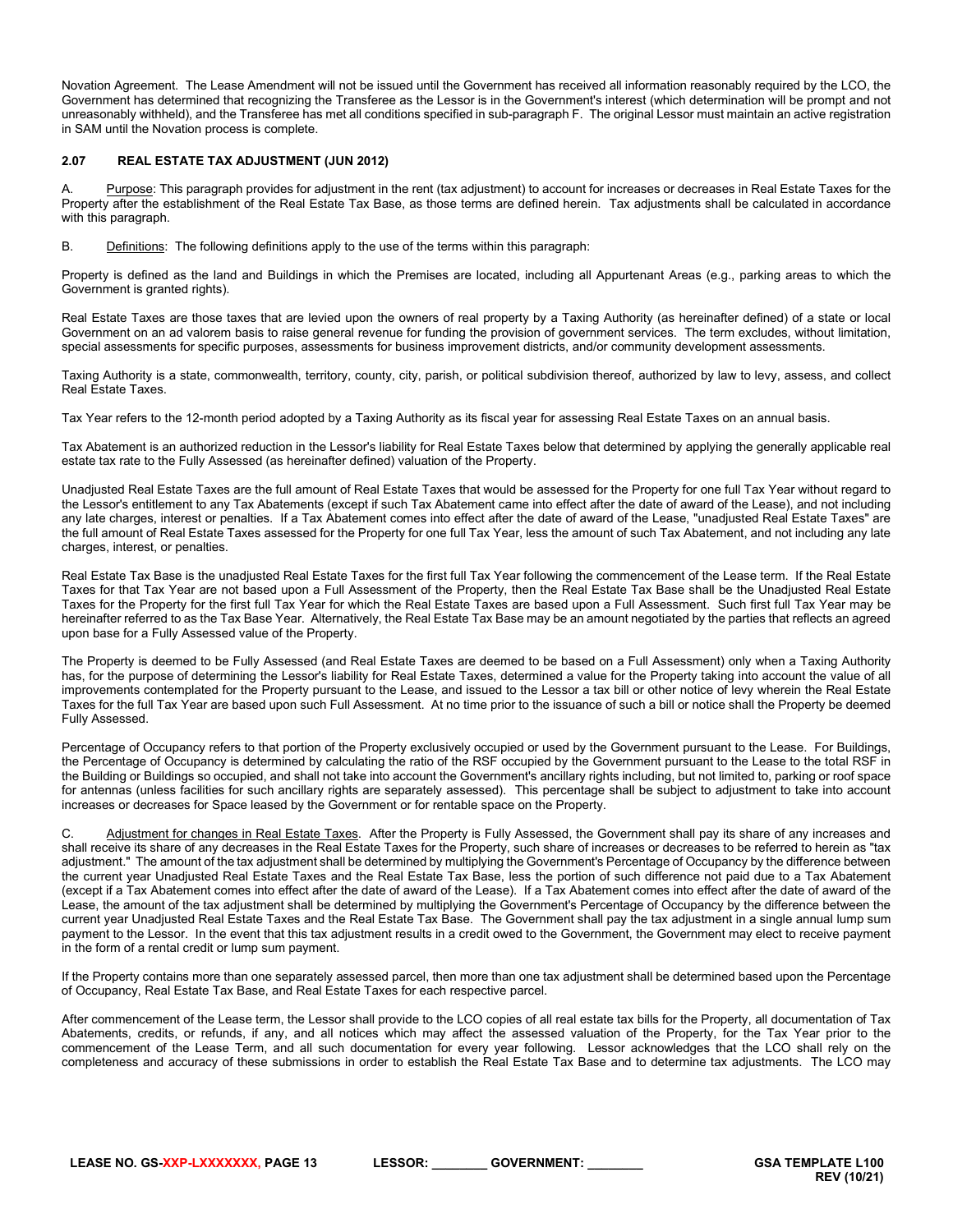memorialize the establishment of the Real Estate Tax Base by issuing a unilateral administrative lease amendment indicating the base year, the amount of the Real Estate Tax Base, and the Government's Percentage of Occupancy.

The Real Estate Tax Base is subject to adjustment when increases or decreases to Real Estate Taxes in any Tax Year are attributable to (a) improvements or renovations to the Property not required by this Lease, or (b) changes in net operating income for the Property not derived from this Lease. If either condition results in a change to the Real Estate Taxes, the LCO may re-establish the Real Estate Tax Base as the Unadjusted Real Estate Taxes for the Tax Year the Property is reassessed under such condition, less the amount by which the Unadjusted Real Estate Taxes for the Tax Year prior to reassessment exceeds the prior Real Estate Tax Base.

If this Lease includes any options to renew the term of the Lease, or be otherwise extended, the Real Estate Tax Base for determining tax adjustments during the renewal term or extension shall be the last Real Estate Tax Base established during the base term of the Lease.

If any Real Estate Taxes for the Property are retroactively reduced by a Taxing Authority during the term of the Lease, the Government shall be entitled to a proportional share of any tax refunds to which the Lessor is entitled, calculated in accordance with this Paragraph. Lessor acknowledges that it has an affirmative duty to disclose to the Government any decreases in the Real Estate Taxes paid for the Property during the term of the Lease. Lessor shall annually provide to the LCO all relevant tax records for determining whether a tax adjustment is due, irrespective of whether it seeks an adjustment in any Tax Year.

If the Lease terminates before the end of a Tax Year, or if rent has been suspended, payment for the real estate tax increase due because of this section for the Tax Year will be prorated based on the number of days that the Lease and the rent were in effect. Any credit due the Government after the expiration or earlier termination of the Lease shall be made by a lump sum payment to the Government or as a rental credit to any succeeding Lease, as determined in the LCO's sole discretion. Lessor shall remit any lump sum payment to the Government within 15 calendar days of payment or credit by the Taxing Authority to Lessor or Lessor's designee. If the credit due to the Government is not paid by the due date, interest shall accrue on the late payment at the rate established by the Secretary of the Treasury under Section 12 of the Contract Disputes Act of 1978, as amended (41 USC § 611), that is in effect on the day after the due date. The interest penalty shall accrue daily on the amount of the credit and shall be compounded in 30-day increments inclusive from the first day after the due date through the payment date. The Government shall have the right to pursue the outstanding balance of any tax credit using all such collection methods as are available to the United States to collect debts. Such collection rights shall survive the expiration of this Lease.

In order to obtain a tax adjustment, the Lessor shall furnish the LCO with copies of all paid tax receipts, or other similar evidence of payment acceptable to the LCO, and a proper invoice (as described in GSA Form 3517, General Clauses, 552.270-31, Prompt Payment) for the requested tax adjustment, including the calculation thereof. All such documents must be received by the LCO within 60 calendar days after the last date the real estate tax payment is due from the Lessor to the Taxing Authority without payment of penalty or interest. FAILURE TO SUBMIT THE PROPER INVOICE AND EVIDENCE OF PAYMENT WITHIN SUCH TIME FRAME SHALL CONSTITUTE A WAIVER OF THE LESSOR'S RIGHT TO RECEIVE A TAX ADJUSTMENT PURSUANT TO THIS PARAGRAPH FOR THE TAX YEAR AFFECTED.

Tax Appeals. If the Government occupies more than 50 percent of the Building by virtue of this and any other Government Lease(s), the Government may, upon reasonable notice, direct the Lessor to initiate a tax appeal, or the Government may elect to contest the assessed valuation on its own behalf or jointly on behalf of Government and the Lessor. If the Government elects to contest the assessed valuation on its own behalf or on behalf of the Government and the Lessor, the Lessor shall cooperate fully with this effort, including, without limitation, furnishing to the Government information necessary to contest the assessed valuation in accordance with the filing requirements of the Taxing Authority, executing documents, providing documentary and testimonial evidence, and verifying the accuracy and completeness of records. If the Lessor initiates an appeal at the direction of the Government, the Government shall have the right to approve the selection of counsel who shall represent the Lessor with regard to such appeal, which approval shall not be unreasonably withheld, conditioned or delayed, and the Lessor shall be entitled to a credit in the amount of its reasonable expenses in pursuing the appeal.

# <span id="page-13-0"></span>**2.08 ADJUSTMENT FOR VACANT PREMISES (OCT 2017)**

If the Government fails to occupy any portion of the leased Premises or vacates the Premises in whole or in part prior to expiration of the term of the Lease, the rental rate and the base for operating cost adjustments will be reduced using the figure specified in the "Rate for Adjustment for Vacant Leased Premises" paragraph of this Lease.

B. If no rate reduction has been established in this Lease, the rate will be reduced by that portion of the costs per ABOA SF of operating expenses not required to maintain the Space.

C. Said reduction shall occur after the Government gives 30 calendar days' prior notice to the Lessor and shall continue in effect until the Government occupies the vacant Premises or the Lease expires or is terminated.

# <span id="page-13-1"></span>**2.09 OPERATING COSTS ADJUSTMENT (JUN 2012**)

A. Beginning with the second year of the Lease and each year thereafter, the Government shall pay annual incremental adjusted rent for changes in costs for cleaning services, supplies, materials, maintenance, trash removal, landscaping, water, sewer charges, heating, electricity, and certain administrative expenses attributable to occupancy.

B. The amount of adjustment will be determined by multiplying the base rate by the annual percent of change in the Cost of Living Index. The percent change will be computed by comparing the index figure published for the month prior to the Lease Term Commencement Date with the index figure published for the month prior which begins each successive 12-month period. For example, a Lease which commences in June of 2005 would use the index published for May of 2005, and that figure would be compared with the index published for May of 2006, May of 2007, and so on, to determine the percent change. The Cost of Living Index will be measured by the Department of Labor revised Consumer Price Index for Urban Wage Earners and Clerical Workers (CPI-W), U.S. city average, all items, (1982 to 1984 = 100) published by the Bureau of Labor Statistics. Payment will be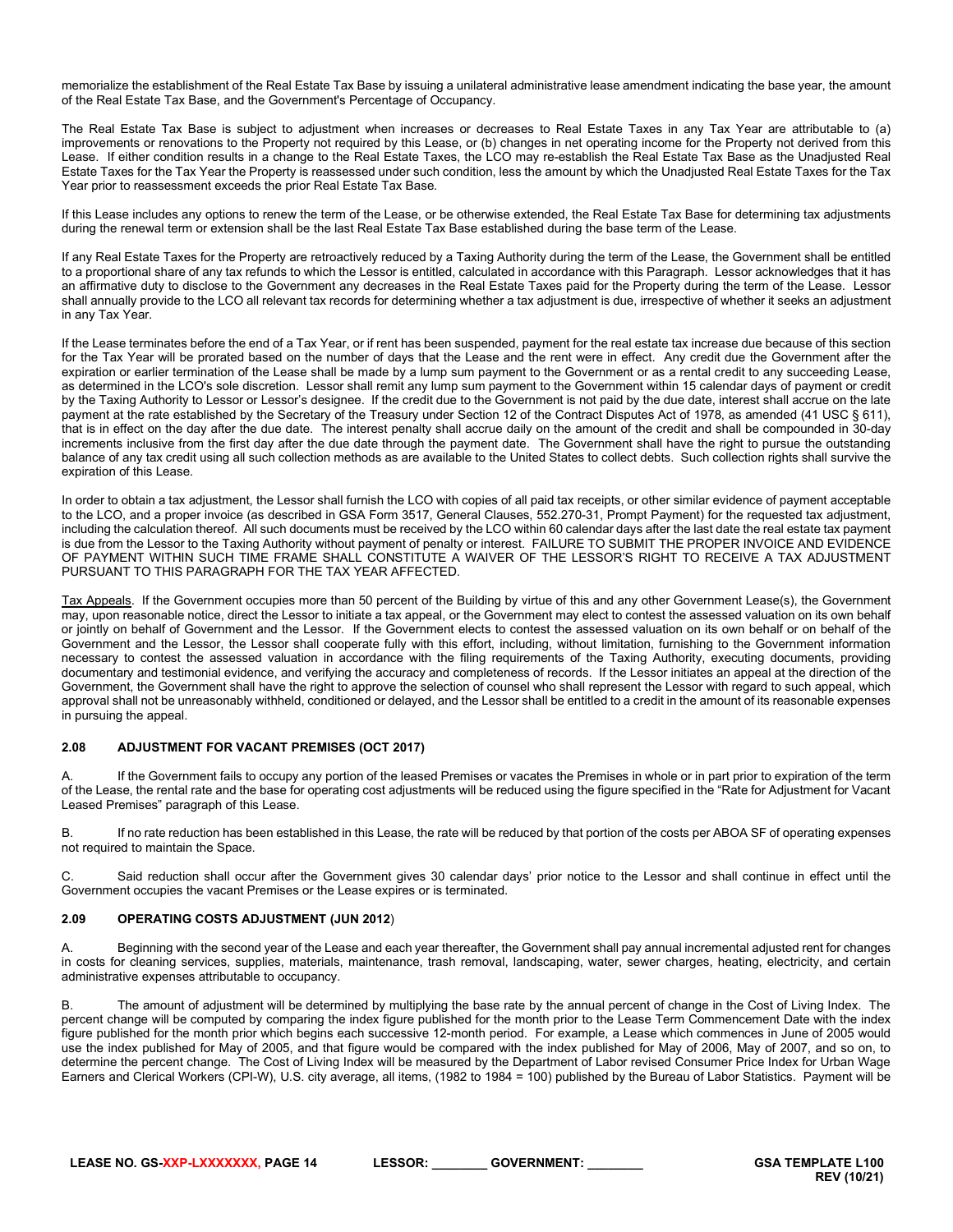made with the monthly installment of fixed rent. Rental adjustments will be effective on the anniversary date of the Lease; however, payment of the adjusted rental rate will become due on the first workday of the second month following the publication of the Cost of Living Index for the month prior to the commencement of each 12-month period.

C. In the event of any decreases in the Cost of Living Index occurring during the term of the occupancy under the Lease, the rental amount will be reduced accordingly. The amount of such reductions will be determined in the same manner as increases in rent provided under this paragraph.

D. If the Government exercises an option to extend the Lease term at the same rate as that of the original term, the option price will be based on the adjustment during the original term. Annual adjustments will continue.

# <span id="page-14-0"></span>**2.10 ADDITIONAL POST-AWARD FINANCIAL AND TECHNICAL DELIVERABLES (JUN 2012)**

A. If the Lessor is a HUBZone small business concern (SBC) that did not waive the price evaluation preference, the Lessor shall provide a certification within 10 days after Lease award to the LCO (or representative designated by the LCO) that the Lessor was an eligible HUBZone SBC on the date of award. If it is determined within 20 days after award that a HUBZone SBC Offeror that has been awarded the Lease was not an eligible HUBZone SBC at the time of award, and the HUBZone SBC Lessor failed to provide the LCO with information regarding a change to its HUBZone eligibility prior to award, then the Lease shall be subject, at the LCO's discretion, to termination, and the Government will be relieved of all obligations to the Lessor in such an event and not be liable to the Lessor for any costs, claims or damages of any nature whatsoever.

- B. Within **XX** days after Lease award, the Lessor shall provide to the LCO (or representative designated by the LCO) evidence of:
	- 1. A firm commitment of funds in an amount sufficient to perform the work.
	- 2. The names of at least two proposed construction contractors, as well as evidence of the contractors' experience, competency, and performance capabilities with construction similar in scope to that which is required herein.

3. The license or certification to practice in the state where the Building is located from the individual(s) and/or firm(s) providing architectural and engineering design services.

C. The Government shall have the right to withhold approval of design intent drawings (DIDs) until the conditions specified in sub-paragraphs A and B have been satisfied.

D. Within ten (10) calendar days after the LCO issues the Notice To Proceed (NTP) for TI construction, the Lessor shall provide to the LCO evidence of:

- 1. Award of a construction contract for TIs with a firm completion date. This date must be in accordance with the construction schedule for TIs as described in the "Schedule for Completion of Space" paragraph of this Lease.
- <span id="page-14-1"></span>2. Issuance of required permits for construction of the TIs.

# **2.11 RELOCATION ASSISTANCE ACT (APR 2011)**

A. If the Lessor satisfies the requirements of this Lease by performing new construction on an improved site, and such new construction will result in the displacement of individuals or businesses, the Lessor shall be responsible for payment of relocation costs in accordance with the Uniform Relocation Assistance and Real Property Acquisition Policies Act of 1970 (Public Law 91-646), as amended, and the implementing regulations at 49 CFR Part 24.

B. The Lessor shall give GSA the name of the person and agency to be providing the relocation assistance to site tenants. In addition, the Lessor must provide background information about the relocation agency and references for which the relocation agent has performed relocation assistance in the past.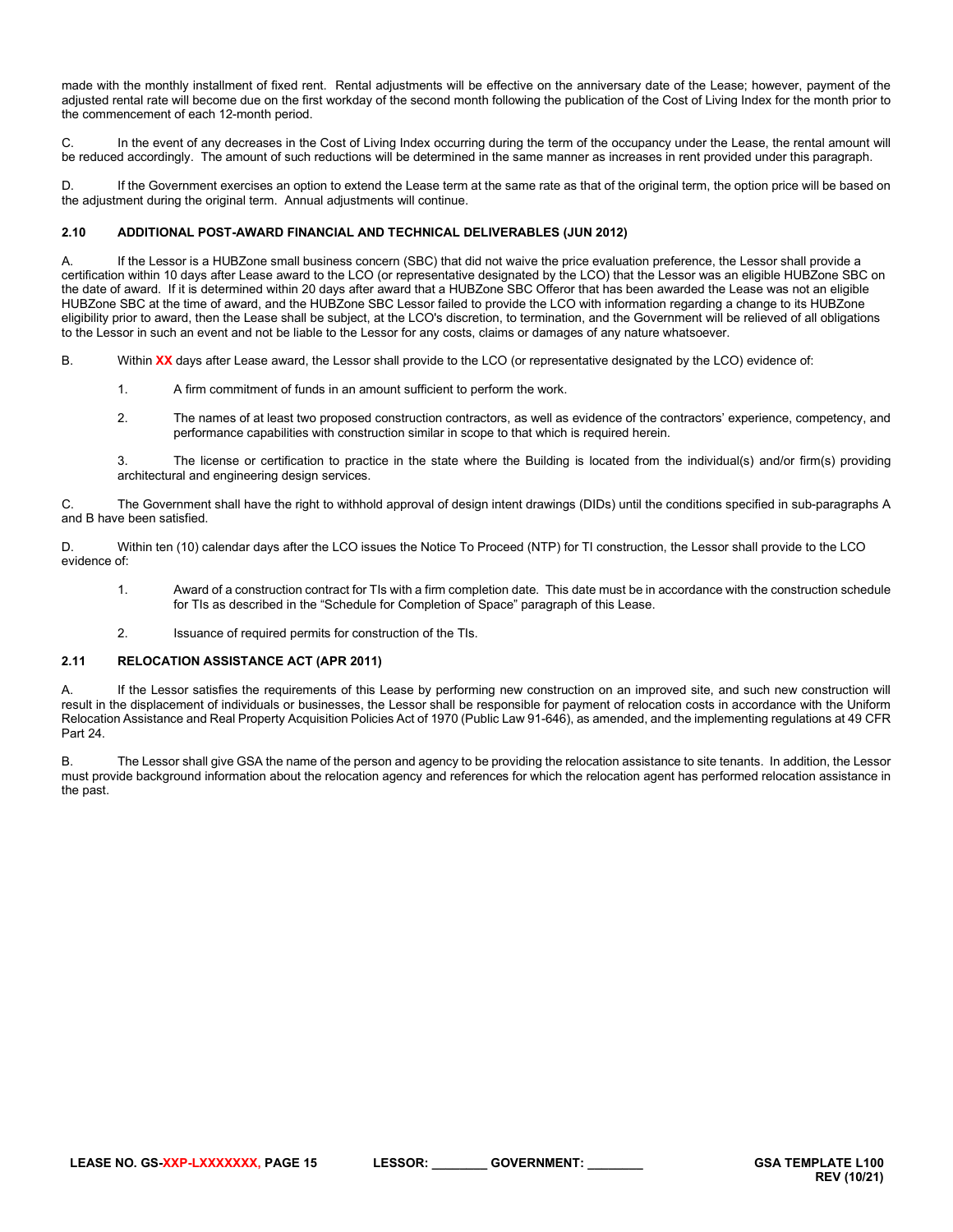# <span id="page-15-0"></span>**SECTION 3 CONSTRUCTION STANDARDS AND SHELL COMPONENTS**

# <span id="page-15-1"></span>**3.01 LABOR STANDARDS (OCT 2016)**

If the Lessor proposes to satisfy the requirements of this Lease through the construction of a new Building or the complete rehabilitation or reconstruction of an existing Building, and the Government will be the sole or predominant tenant such that any other use of the Building will be functionally or quantitatively incidental to the Government's use and occupancy, the following FAR clauses shall apply to all work (including shell and TIs) performed prior to the Government's acceptance of space as substantially complete. Full text versions of these clauses are available upon request from the LCO. Full text versions are also available at [HTTPS://WWW.ACQUISITION.GOV/?Q=BROWSEFAR.](https://www.acquisition.gov/?q=browsefar)

52.222-4 Contract Work Hours and Safety Standards Act—Overtime Compensation<br>52.222-5 Construction Wage Rate Reguirements - Secondary Site of the Work

- 52.222-5 Construction Wage Rate Requirements Secondary Site of the Work<br>52.222-6 Construction Wage Rate Requirements
- 52.222-6 Construction Wage Rate Requirements<br>52.222-7 Withholding of Funds
- 52.222-7 Withholding of Funds<br>52.222-8 Payrolls and Basic Re
- 52.222-8 Payrolls and Basic Records<br>52.222-9 Apprentices and Trainees
- Apprentices and Trainees
- 52.222-10 Compliance with Copeland Act Requirements
- 52.222-11 Subcontracts (Labor Standards)
- 52.222-12 Contract Termination–Debarment
- 52.222-13 Compliance with Construction Wage Rate Requirements and Related Regulations
- 52.222-14 Disputes Concerning Labor Standards
- 52.222-15 Certification of Eligibility

# <span id="page-15-2"></span>**3.02 WORK PERFORMANCE (JUN 2012)**

All work in performance of this Lease shall be done by skilled workers or mechanics and shall be acceptable to the LCO. The LCO may reject the Lessor's workers 1) if such are unlicensed, unskilled, or otherwise incompetent, or 2) if such have demonstrated a history of either untimely or otherwise unacceptable performance in connection with work carried out in conjunction with either this contract or other government or private contracts.

#### <span id="page-15-3"></span>**3.03 EXISTING FIT-OUT, SALVAGED, OR REUSED BUILDING MATERIAL (OCT 2019)**

A. Items and materials existing in the Premises, or to be removed from the Premises during the demolition phase, are eligible for reuse in the construction phase of the project. The reuse of items and materials is preferable to recycling them; however, items considered for reuse shall be in refurbished condition and shall meet the quality standards set forth by the Government in this Lease. In the absence of definitive quality standards, the Lessor is responsible to confirm that the quality of the item(s) in question shall meet or exceed accepted industry or trade standards for first quality commercial grade applications.

B. Unless waived by the LCO, the Lessor shall submit a reuse plan for leases 10,000 RSF or greater. The Government will not pay for existing fixtures and other TIs accepted in place. However, the Government will reimburse the Lessor, as part of the TIA, the costs to repair or improve such fixtures or improvements identified on the reuse plan and approved by the LCO.

# <span id="page-15-4"></span>**3.04 CONSTRUCTION WASTE MANAGEMENT (OCT 2021)**

For leases 10,000 RSF or greater, the requirements below apply:

A. Recycling construction waste is mandatory for initial space alterations for TIs and subsequent alterations under the Lease.

B. SUBMITTAL REQUIREMENT: Prior to construction commencement, a proposed plan following industry standards to recycle construction waste. The construction waste management plan shall quantify material diversion goals and maximize the materials to be recycled and/or salvaged (at least 50 percent) from construction, demolition, and packaging debris. Where the small quantity of material, the extraordinarily complex nature of the waste disposal method, or prohibitive expense for recycling would represent a genuine hardship, the Government, upon written request of the Lessor and approval of the LCO, may permit alternative means of disposal.

C. The Lessor shall recycle the following items during both the demolition and construction phases of the project, subject to economic evaluation and feasibility: Ceiling grid and tile, light fixtures, including proper disposal of any transformers, ballasts, and fluorescent light bulbs, duct work and HVAC equipment, wiring and electrical equipment, aluminum and/or steel doors and frames, hardware, drywall, steel studs, carpet, carpet backing, and carpet padding, wood, insulation, cardboard packaging, pallets, windows and glazing materials, all miscellaneous metals (as in steel support frames for filing equipment), and all other finish and construction materials.

D. If any waste materials encountered during the demolition or construction phase are found to contain lead, asbestos, polychlorinated biphenyls (PCBs) (such as fluorescent lamp ballasts), or other harmful substances, they shall be handled and removed in accordance with Federal and state laws and requirements concerning hazardous waste.

E. In addition to providing "one time" removal and recycling of large scale demolition items such as carpeting or drywall, the Lessor shall provide continuous facilities for the recycling of incidental construction waste during the initial construction.

F. Construction materials recycling records shall be maintained by the Lessor and shall be accessible to the LCO. Records shall include materials recycled or land-filled, quantity, date, and identification of hazardous wastes.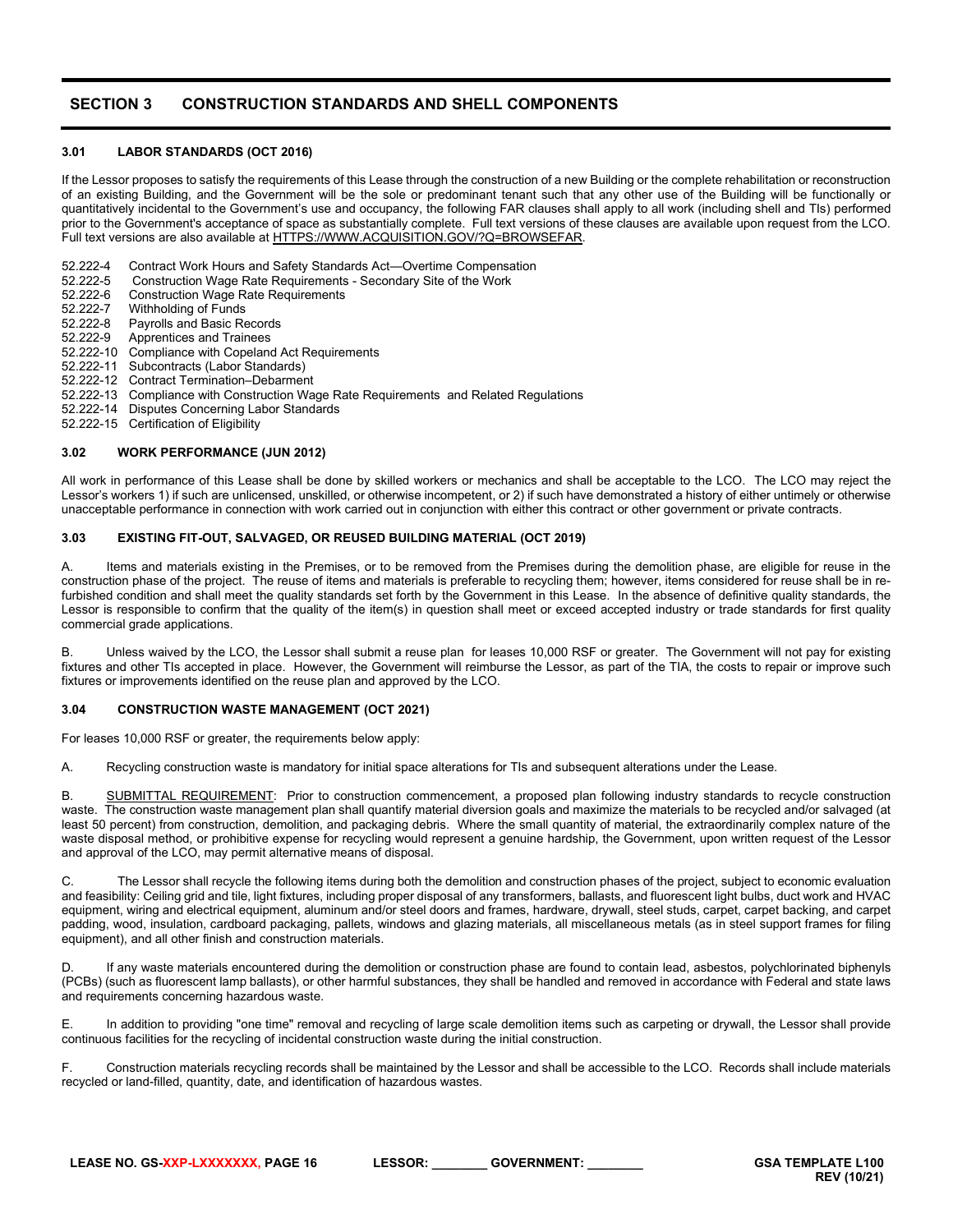# <span id="page-16-0"></span>**3.05 WOOD PRODUCTS (OCT 2019)**

A. Particle board, strawboard, and plywood materials used shall be free of formaldehyde or sufficiently aged prior to use such that indoor air levels in the finished leased space shall not exceed 0.016 parts per million (ppm) of formaldehyde.

B. All materials comprised of combustible substances, such as wood plywood and wood boards, shall be treated with fire retardant chemicals by a pressure impregnation process or other methods that treats the materials throughout as opposed to surface treatment.

C. For leases 10,000 RSF or greater, new installations of wood products shall not contain wood from endangered wood species, as listed by the Convention on International Trade in Endangered Species. The list of species can be found at [HTTP://WWW.WOOD-DATABASE.COM/WOOD-](http://www.wood-database.com/wood-articles/restricted-and-endangered-wood-species/)[ARTICLES/RESTRICTED-AND-ENDANGERED-WOOD-SPECIES/](http://www.wood-database.com/wood-articles/restricted-and-endangered-wood-species/) or [HTTPS://WWW.FWS.GOV/INTERNATIONAL/PLANTS/CURRENT-CITES-](https://www.fws.gov/international/plants/current-cites-listings-of-tree-species.html)[LISTINGS-OF-TREE-SPECIES.HTML.](https://www.fws.gov/international/plants/current-cites-listings-of-tree-species.html) In addition, the Lessor is encouraged to use independently certified forest products. For information on certification and certified wood products, refer to the Forest Stewardship Council United States [\(HTTPS://US.FSC.ORG/EN-US\)](https://us.fsc.org/en-us), or the Sustainable Forestry Initiative [\(HTTP://WWW.SFIPROGRAM.ORG/\).](http://www.sfiprogram.org/)

# <span id="page-16-1"></span>**3.06 ADHESIVES AND SEALANTS (OCT 2019)**

A. All adhesives employed (including, but not limited to, adhesives for carpet, carpet tile, plastic laminate, wall coverings, adhesives for wood, or sealants) shall meet the requirements of the manufacturer of the products adhered or involved. The Lessor shall use adhesives and sealants with no heavy metals, and that do not result in indoor air levels above 0.016 parts per million (ppm) of formaldehyde. Adhesives and other materials used for the installation of carpets shall be limited to those having a flash point of 140 degrees F or higher.

B. For leases 10,000 RSF or greater, the Lessor is encouraged to use applicable environmentally preferable criteria that are recommended in the Green Procurement Compilation at HTTPS://SFTOOL.GOV/GREENPROCUREMENT and https://sftool.gov/greenprocurement/greenproducts/8/miscellaneous/1238/adhesives/0.

# <span id="page-16-2"></span>**3.07 BUILDING SHELL REQUIREMENTS (OCT 2016)**

A. The Building Shell shall be designed, constructed, and maintained in accordance with the standards set forth herein and completed prior to acceptance of Space. For pricing, fulfillment of all requirements not specifically designated as TIs, Building Specific Amortized Capital, Operating Costs, or other rent components as indicated shall be deemed included in the Shell Rent.

Base structure and Building enclosure components shall be complete. All common areas accessible by the Government, such as lobbies, fire egress corridors and stairwells, elevators, garages, and service areas, shall be complete. Restrooms shall be complete and operational. All newly installed Building shell components, including but not limited to, heating, ventilation, and air conditioning (HVAC), electrical, ceilings, sprinklers, etc., shall be furnished, installed, and coordinated with TIs. Circulation corridors are provided as part of the base Building only on multi-tenanted floors where the corridor is common to more than one tenant. On single tenant floors, only the fire egress corridor(s) necessary to meet code is provided as part of the shell.

C. The Building Shell rental rate shall also include, but is not limited to, costs included listed under Section II of GSA Form 1217, Lessor's Annual Cost Statement, including insurance, taxes, lease commission and management, in addition to profit, reserve costs and loan financing for the Building.

#### <span id="page-16-3"></span>**3.08 RESPONSIBILITY OF THE LESSOR AND LESSOR'S ARCHITECT/ENGINEER (JUN 2012)**

A. The Lessor shall be responsible for the professional quality, technical accuracy, and the coordination of all designs, drawings, specifications, and other services furnished by the Lessor under this contract. The Lessor shall, without additional compensation, correct or revise any errors or deficiencies in its designs, drawings, specifications, or other services.

B. THE LESSOR REMAINS SOLELY RESPONSIBLE FOR DESIGNING, CONSTRUCTING, OPERATING, AND MAINTAINING THE LEASED PREMISES IN FULL ACCORDANCE WITH THE REQUIREMENTS OF THE LEASE. The Government retains the right to review and approve many aspects of the Lessor's design, including without limitation, review of the Lessor's design and construction drawings, shop drawings, product data, finish samples, and completed base building and TI construction. Such review and approval is intended to identify potential design flaws, to minimize costly misdirection of effort, and to assist the Lessor in its effort to monitor whether such design and construction comply with applicable laws and satisfy all Lease requirements.

C. Neither the Government's review, approval or acceptance of, nor payment through rent of the services required under this contract, shall be construed to operate as a waiver of any rights under this contract or of any cause of action arising out of the performance of this contract, and the Lessor shall be and remain liable to the Government in accordance with applicable law for all damages to the Government caused by the Lessor's negligent performance of any of the services required under this Lease.

D. Design and construction and performance information is contained throughout several of the documents which comprise this Lease. The Lessor shall provide to space planners, architects, engineers, construction contractors, etc., all information required whether it is found in this Lease, special requirements and attachments, price lists, or design intent drawings. Reliance upon one of these documents to the exclusion of any other may result in an incomplete understanding of the scope of the work to be performed and/or services to be provided.

The Lessor shall be responsible for the professional quality, technical accuracy, and the coordination of all designs, drawings, specifications, and other services furnished by the Lessor under this contract. The Lessor shall, without additional compensation, correct or revise any errors or deficiencies in its designs, drawings, specifications, or other services.

# <span id="page-16-4"></span>**3.09 QUALITY AND APPEARANCE OF BUILDING (JUN 2012)**

**LEASE NO. GS-XXP-LXXXXXXX, PAGE 17 LESSOR: \_\_\_\_\_\_\_\_ GOVERNMENT: \_\_\_\_\_\_\_\_ GSA TEMPLATE L100**

**REV (10/21)**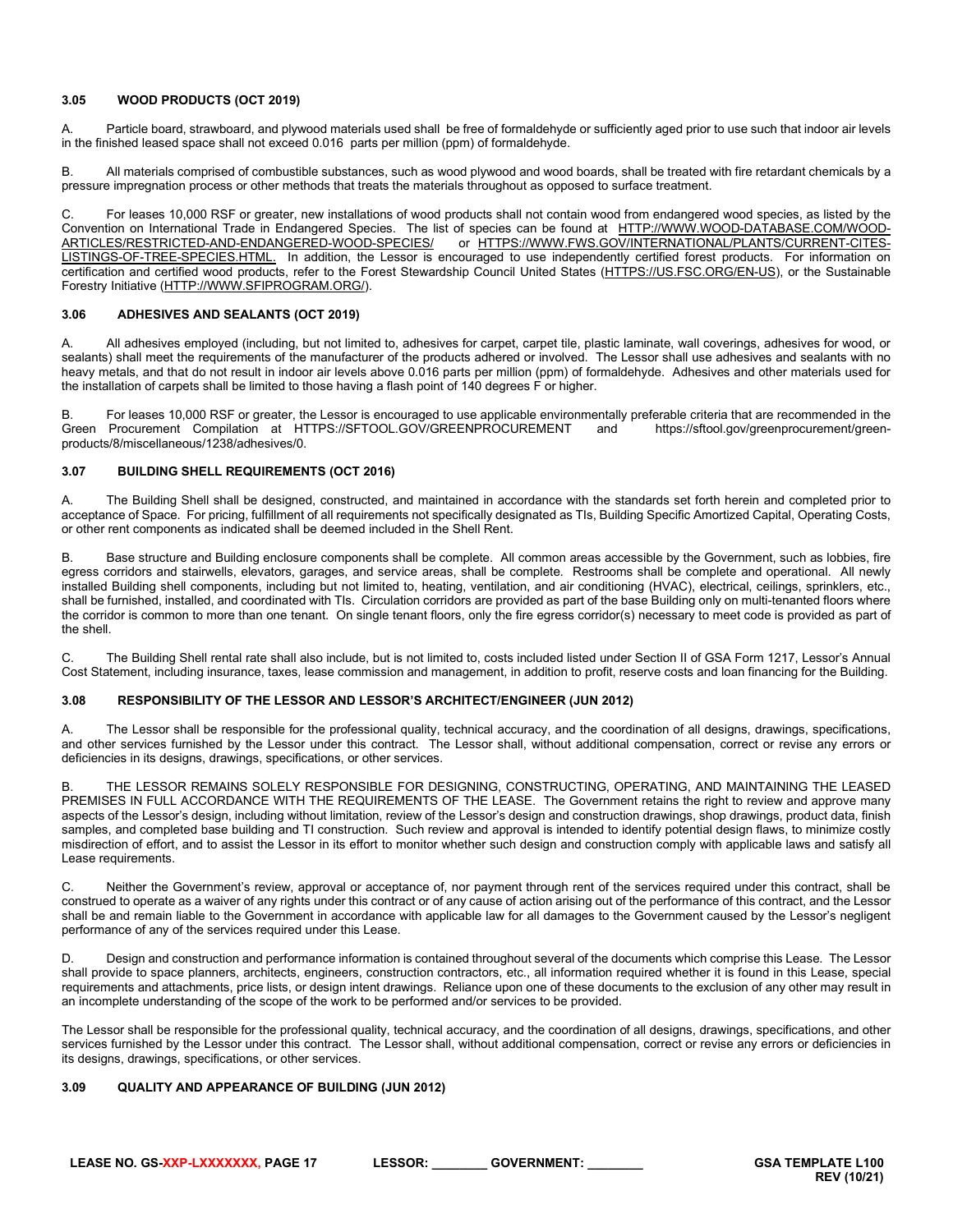The Building in which the Premises are located shall be designed, built and maintained in good condition and in accordance with the Lease requirements. If not new or recent construction, the Building shall have undergone by occupancy, modernization, or adaptive reuse for office space with modern conveniences. The Building shall be compatible with its surroundings. Overall, the Building shall project a professional and aesthetically pleasing appearance including an attractive front and entrance way.

During the life of the Lease the Building shall project a professional and aesthetically pleasing appearance including an attractive front and entrance way. The facade, downspouts, roof trim, and window casing shall be clean and in good condition.

# <span id="page-17-0"></span>**3.10 VESTIBULES (OCT 2020)**

A. Vestibules shall be provided at public entrances wherever entry to the Space is directly from the outside. In the event of negative air pressure conditions, provisions shall be made for equalizing air pressure. For measurement purposes, vestibules are considered building support space and not ABOA.

B. The Lessor shall provide permanent entryway systems (such as grilles or grates) to control dirt and particulates from entering the Building at all primary exterior entryways.

A. Existing vestibules shall remain in place at public entrances and exits. In the event of negative air pressure conditions, provisions shall be made for equalizing air pressure.

B. Existing grilles and grates shall remain in place to control dirt and particulates from entering the Building at all primary exterior entryways.

# <span id="page-17-1"></span>**3.11 MEANS OF EGRESS (MAY 2015)**

A. Prior to occupancy, the Premises and any parking garage areas shall meet or will be upgraded to meet, either the applicable egress requirements in the National Fire Protection Association, Life Safety Code (NFPA 101), or the International Code Council, International Building Code (IBC), each current as of the Lease Award Date, or use an alternative approach or method that achieves an equivalent level of safety deemed acceptable by the Government.

B. The Space shall have unrestricted access to a minimum of two remote exits on each floor of Government occupancy.

C. Interlocking or scissor stairs located on the floor(s) where Space is located shall only count as one exit stair.

D. A fire escape located on the floor(s) where Space is located shall not be counted as an approved exit stair.

E. Doors shall not be locked in the direction of egress unless equipped with special locking hardware in accordance with requirements of NFPA 101 or the IBC.

# <span id="page-17-2"></span>**3.12 AUTOMATIC FIRE SPRINKLER SYSTEM (SEP 2013**)

A. Any portion of the Space located below-grade, including parking garage areas, and all areas in a Building referred to as "hazardous areas" (defined in National Fire Protection Association (NFPA) 101) that are located within the entire Building (including non-Government areas) shall be protected by an automatic fire sprinkler system or an equivalent level of safety.

B. For Buildings in which any portion of the Space is on or above the sixth floor, then, at a minimum, the Building up to and including the highest floor of Government occupancy shall be protected by an automatic fire sprinkler system or an equivalent level of safety.

C. For Buildings in which any portion of the Space is on or above the sixth floor, and lease of the Space will result, either individually or in combination with other Government Leases in the Building, in the Government leasing 35,000 or more ANSI/BOMA Office Area SF of Space in the Building, then the entire Building shall be protected throughout by an automatic fire sprinkler system or an equivalent level of safety.

D. Automatic fire sprinkler system(s) shall be installed in accordance with the requirements of NFPA 13, Standard for the Installation of Sprinkler Systems that was in effect on the actual date of installation.

E. Automatic fire sprinkler system(s) shall be maintained in accordance with the requirements of NFPA 25, Standard for the Inspection, Testing, and Maintenance of Water-based Fire Protection Systems (current as of the Lease Award Date).

F. "Equivalent level of safety" means an alternative design or system (which may include automatic fire sprinkler systems), based upon fire protection engineering analysis, which achieves a level of safety equal to or greater than that provided by automatic fire sprinkler systems.

# <span id="page-17-3"></span>**3.13 FIRE ALARM SYSTEM (SEP 2013**)

A. A Building-wide fire alarm system shall be installed in the entire Building in which any portion of the Space is located on the 3<sup>rd</sup> floor or higher.

B. The fire alarm system shall be installed in accordance with the requirements of NFPA 72, National Fire Alarm and Signaling Code, that was in effect on the actual date of installation.

C. The fire alarm system shall be maintained in accordance with the requirements of NFPA 72, National Fire Alarm and Signaling Code (current as of the Lease Award Date).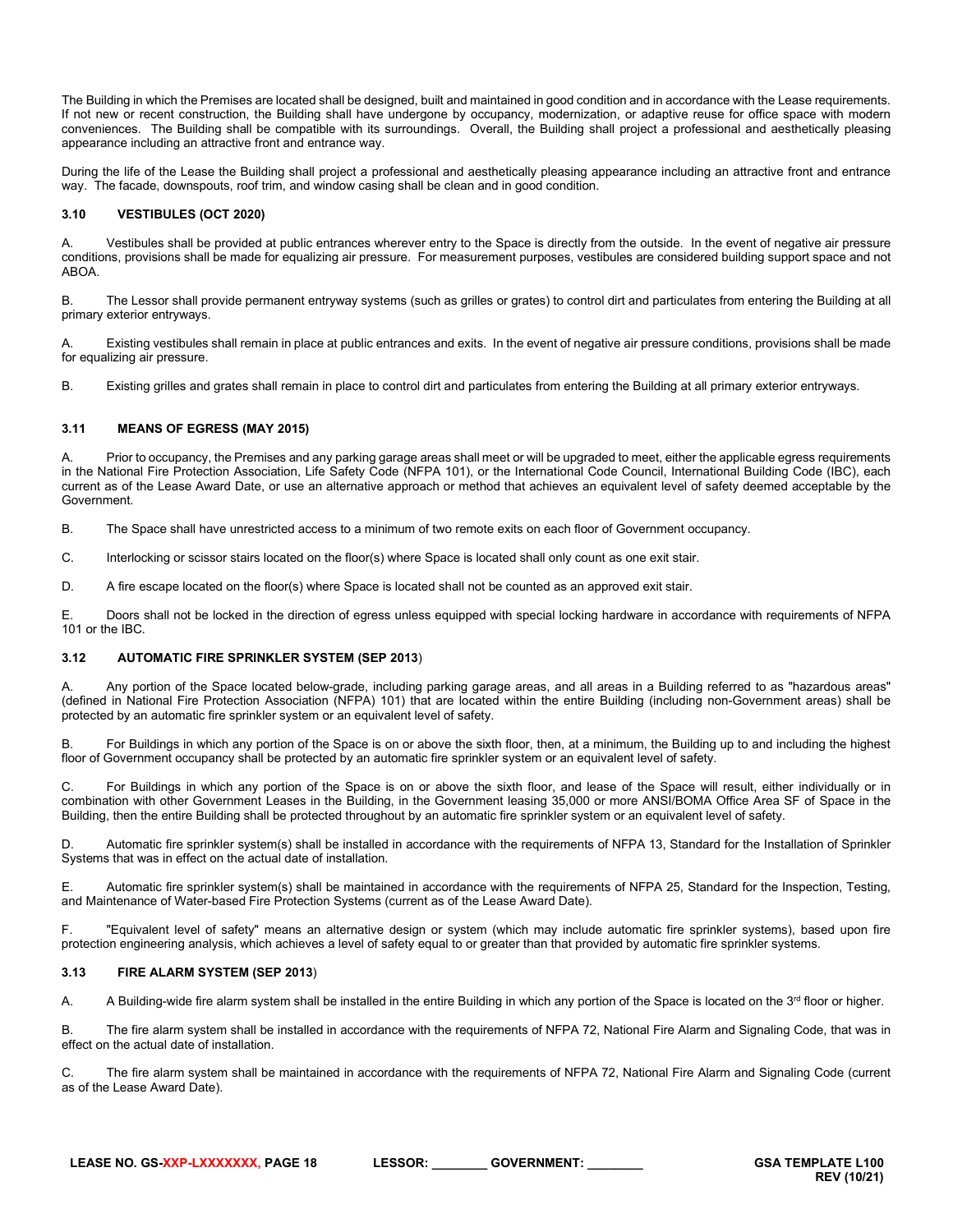D. The fire alarm system shall transmit all fire alarm signals to the local fire department via any of the following means: directly to the local fire department, to the (911) public communications center, to a central station, to a remote supervising station, or to a proprietary supervising station.

E. If the Building's fire alarm control unit is over 25 years old as of the date of award of this Lease, Lessor shall install a new fire alarm system in accordance with the requirements of NFPA 72, National Fire Alarm and Signaling Code (current as of the Lease Award Date), prior to Government acceptance and occupancy of the Space.

# <span id="page-18-0"></span>**3.14 ENERGY INDEPENDENCE AND SECURITY ACT (MAR 2016**)

#### A. Energy-related Requirements:

1. The Energy Independence and Security Act (EISA) establishes the following requirements for Government Leases in Buildings that have not earned the ENERGY STAR® Label conferred by the Environmental Protection Agency (EPA) within one year prior to the due date for final proposal revisions ("most recent year").

2. If this Lease was awarded under any of EISA's Section 435 statutory exceptions, the Lessor shall either:

a. Earn the ENERGY STAR® Label prior to acceptance of the Space (or not later than one year after the Lease Award Date of a succeeding or superseding Lease); or

b. (i) Complete energy efficiency and conservation improvements if any, agreed to by Lessor in lieu of earning the ENERGY STAR® Label prior to acceptance of the Space (or not later than one year after the Lease Award Date of a succeeding or superseding Lease); and

(ii) Obtain and publicly disclose the Building's current ENERGY STAR® score (using EPA's Portfolio Manager tool), unless the Lessor cannot access whole building utility consumption data, or there is no building category within Portfolio Manager to benchmark against, including spaces—

- I. That are located in States with privacy laws that provide that utilities shall not provide such aggregated information to multitenant building owners; and
- II. For which tenants do not provide energy consumption information to the commercial building owner in response to a request from the building owner. (A Federal agency that is a tenant of the space shall provide to the building owner, or authorize the owner to obtain from the utility, the energy consumption information of the space for the benchmarking and disclosure required by this subparagraph D).
- III. That cannot be benchmarked (scored) using EPA's Portfolio Manager tool because of excessive vacancy; in which case Lessor agrees to obtain the score and publicly disclose it within 120 days of the eligibility to obtain a score using the EPA Portfolio Manager tool.

Note: "public disclosure" means posting the Energy Star® score on state or local websites in those areas that have applicable disclosure mandates, and reporting the score to the Government via Portfolio Manager. In the absence of an applicable state or local disclosure mandate, Lessor shall either generate and display the Energy Star® score in a public space at the building location or post the score on Lessor's or Lessor's Parent/Affiliate website.

3. If this Lease was awarded to a Building to be built or to a Building predominantly vacant as of the due date for final proposal revisions and was unable to earn the ENERGY STAR® label for the most recent year (as defined above) due to insufficient occupancy, but was able to demonstrate sufficient evidence of capability to earn the ENERGY STAR® label, then Lessor must earn the ENERGY STAR® label within 18 months after occupancy by the Government.

4. The Lessor is encouraged to purchase at least 50 percent of the Government tenant's electricity from renewable sources.

# B. Hydrology-related Requirements:

1. Per EISA Section 438, the sponsor of any development or redevelopment project involving a Federal facility with a footprint that exceeds 5,000 square feet shall use site planning, design, construction, and maintenance strategies for the property to maintain or restore, to the maximum extent technically feasible, the predevelopment hydrology of the Property with regard to the temperature, rate, volume, and duration of flow. If the Lessor proposes to satisfy the Government's space requirements through a development or redevelopment project, and the Government will be the sole or predominant tenant such that any other use of the Property will be functionally or quantitatively incidental to the Government's use, the Lessor is required to implement hydrology maintenance and restoration requirements as required by EISA Section 438.

a. For the purposes of applying EISA Section 438 in this Lease, "sponsor" shall mean "Lessor", and "exceeds 5,000 square feet" shall mean construction that disturbs 5,000 square feet or more of land area at the Property or on adjoining property to accommodate the Government's requirements, or at the Property for whatever reason. Information regarding implementation of the hydrology maintenance and restoration requirements can be found at: http://www.epa.gov/greeningepa/technical-guidance-implementingstormwater-runoff-requirements-federal-projects

b. Lessor is required to implement these hydrology maintenance and restoration requirements to the maximum extent technically feasible, prior to acceptance of the Space, (or not later than one year after the Lease Award Date or Lease Term Commencement Date, whichever is later, of a succeeding or superseding Lease). Additionally, this Lease requires EISA Section 438 storm water compliance not later than one year from the date of any applicable disturbance (as defined in EISA Section 438) of more than 5,000 square feet of ground area if such disturbance occurs during the term of the Lease if the Government is the sole or predominant tenant. In the event the Lessor is required to comply with EISA Section 438, Lessor shall furnish the Government, prior to the filing for permits for the associated work, with a certification from Lessor's engineer that the design meets the hydrology maintenance and restoration requirements of EISA Section 438.

| LEASE NO. GS-XXP-LXXXXXXX. PAGE 19 | <b>LESSOR:</b> | <b>GOVERNMENT:</b> |
|------------------------------------|----------------|--------------------|
|------------------------------------|----------------|--------------------|

**GSA TEMPLATE L100 REV (10/21)**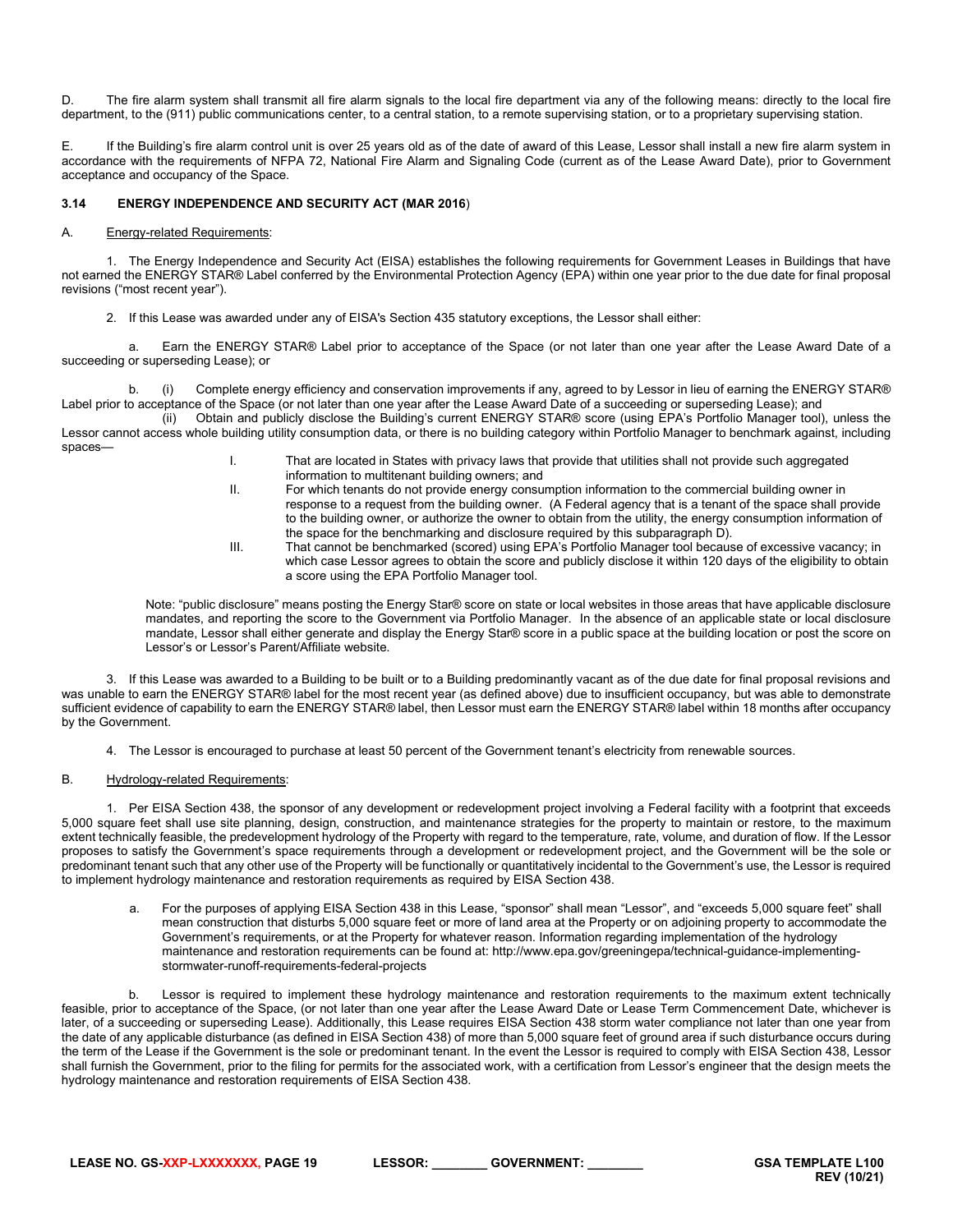# <span id="page-19-0"></span>**3.15 ELEVATORS (OCT 2020)**

A. The Lessor shall provide suitable passenger elevator and, when required by the Government, freight elevator service to any of the Premises not having ground level access. Service shall be available during the normal hours of operation specified in the in this Lease. However, one passenger elevator and, when required by the Government, one freight elevator shall be available at all times for Government use. When a freight elevator is required by the Government, it shall be accessible to the loading areas. When possible, the Government shall be given 24-hour advance notice if the service is to be interrupted for more than 1-1/2 hours. Normal service interruption shall be scheduled outside of the Government's normal working hours. The Lessor shall also use best efforts to minimize the frequency and duration of unscheduled interruptions.

Code: Elevators shall conform to the requirements of the American Society of Mechanical Engineers ASME A17.1/CSA B44, Safety Code for Elevators and Escalators that were in effect based on the elevator installation date code year. Elevators shall be provided with Phase I emergency recall operation and Phase II emergency in-car operation in accordance with ASME A17.1/CSA B44. Fire alarm initiating devices (e.g., smoke detectors) used to initiate Phase I emergency recall operation shall be installed in accordance with the requirements of NFPA 72, National Fire Alarm and Signaling Code. The elevators shall be inspected and maintained in accordance with the current edition of the ASME A17.2, Inspector's Manual for Elevators. Except for the reference to ASME A17.1 in ABAAS, Section F105.2.2, all elevators must meet ABAAS requirements for accessibility in Sections 407, 408, and 409 of ABAAS.

C. Safety Systems: Elevators shall be equipped with telephones or other two-way emergency communication systems. The system used shall be marked and shall reach an emergency communication location staffed 24 hours per day, 7 days per week.

D. Speed: The passenger elevators shall have a capacity to transport in 5 minutes 15 percent of the normal population of all upper floors (based on 150 SF per person). Further, the dispatch interval between elevators during the up-peak demand period shall not exceed 35 seconds.

E. **Interior Finishes:** Elevator cab walls shall be hardwood, marble, granite, or an equivalent pre-approved by the LCO. Elevator cab floors shall be marble, granite, terrazzo, or an equivalent pre-approved by the LCO.

# <span id="page-19-1"></span>**3.16 BUILDING DIRECTORY (OCT 2021)**

A directory listing the Government agency shall be provided in the Building lobby. The directory must be acceptable to the LCO.

# <span id="page-19-2"></span>**3.17 FLAGPOLE (SEP 2013**)

If the Government is the sole occupant of the Building, a flagpole shall be provided at a location to be approved by the LCO. The flag of the United States of America will be provided by the Lessor, as part of shell rent, and replaced at all times during the Lease term when showing signs of wear.

# <span id="page-19-3"></span>**3.18 DEMOLITION (JUN 2012)**

The Lessor shall remove existing abandoned electric, telephone, and data cabling and devices, as well as any other improvements or fixtures in place to accommodate the Government's requirements. Any demolition of existing improvements that is necessary to satisfy the Government's layout shall be done at the Lessor's expense.

# <span id="page-19-4"></span>**3.19 ACCESSIBILITY (FEB 2007)**

The Building, leased Space, and areas serving the leased Space shall be accessible to persons with disabilities in accordance with the Architectural Barriers Act Accessibility Standard (ABAAS), Appendices C and D to 36 CFR Part 1191 (ABA Chapters 1 and 2, and Chapters 3 through 10). To the extent the standard referenced in the preceding sentence conflicts with local accessibility requirements, the more stringent shall apply.

# <span id="page-19-5"></span>**3.20 CEILINGS (OCT 2019)**

A complete acoustical ceiling system (which includes grid and lay-in tiles or other Building standard ceiling system as approved by the LCO) throughout the Space and Premises shall be required. The acoustical ceiling system shall be furnished, installed, and coordinated with TIs.

A. Ceilings shall be at a minimum 9 feet and 0 inches and no more than 12 feet and 0 inches measured from floor to the lowest obstruction. Areas with raised flooring shall maintain these ceiling-height limitations above the finished raised flooring. Bulkheads and hanging or surface mounted light fixtures which impede traffic ways shall be avoided. Ceilings shall be uniform in color and appearance throughout the Space, with no obvious damage to tiles or grid.

B. Prior to closing the ceiling, the Lessor shall coordinate with the Government for the installation of any items above the ceiling.

Should the ceiling be installed in the Space prior to construction of the TIs, then the Lessor shall be responsible for all costs in regard to the disassembly, storage during construction, and subsequent re-assembly of any of the ceiling components which may be required to complete the TIs. The Lessor shall also bear the risk for any damage to the ceiling or any components thereof during the construction of the TIs.

D. Ceilings shall be a flat plane in each room and shall be suspended and finished as follows unless an alternate equivalent is pre-approved by the LCO:

- 1. Restrooms. Plastered or spackled and taped gypsum board.
- 2. Offices and conference rooms. Mineral and acoustical tile or lay in panels with textured or patterned surface and tegular edges or an equivalent pre-approved by the LCO. For leases 10,000 RSF or greater, newly installed tiles or panels shall meet applicable,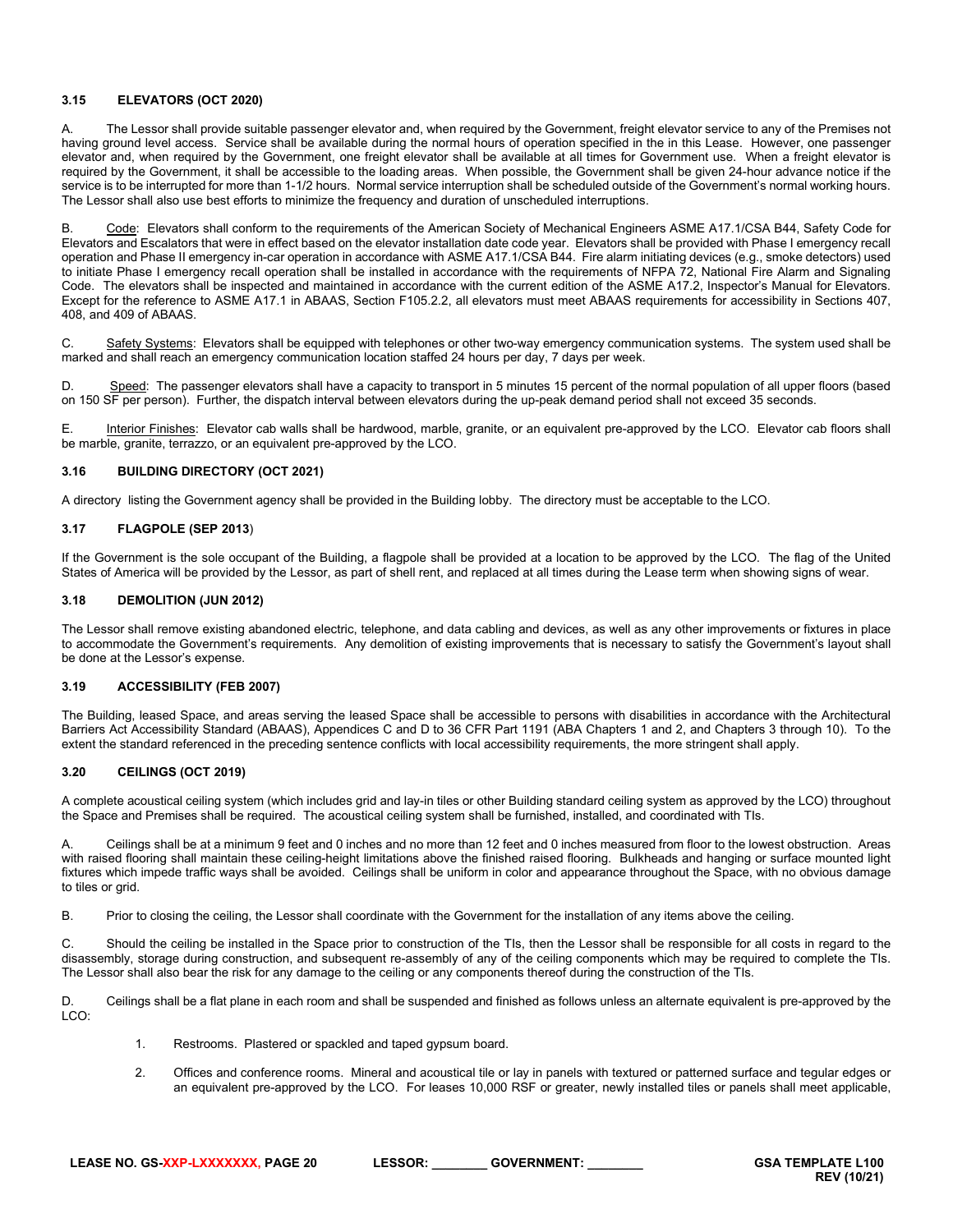statutory environmentally preferable criteria related to biobased content as outlined under the Green Procurement Compilation at https://sftool.gov/greenprocurement and https://sftool.gov/greenprocurement/green-products/3/building-finishes/1732/acousticalceiling-tiles/0?addon=False.

3. Corridors and eating/galley areas. Plastered or spackled and taped gypsum board or mineral acoustical tile.

# <span id="page-20-0"></span>**3.21 EXTERIOR AND COMMON AREA DOORS AND HARDWARE (SEP 2013)**

A. Exterior Building doors and doors necessary to the lobbies, common areas, and core areas shall be required. This does not include suite entry or interior doors specific to TIs.

B. Exterior doors shall be weather tight and shall open outward. Hinges, pivots, and pins shall be installed in a manner which prevents removal when the door is closed and locked. These doors shall have a minimum clear opening of 32" clear wide x 80" high (per leaf). Doors shall be heavy duty, flush, (1) hollow steel construction, (2) solid core wood, or (3) insulated tempered glass. As a minimum requirement, hollow steel doors shall be fully insulated, flush, #16-gauge hollow steel. Solid-core wood doors and hollow steel doors shall be at least 1-3/4 inches thick. Door assemblies shall be of durable finish and shall have an aesthetically pleasing appearance acceptable to the LCO. The opening dimensions and operations shall conform to the governing building, fire safety, accessibility, and energy codes and/or requirements. Fire door assemblies shall be listed and labeled. Labels on fire door assemblies shall be maintained in a legible condition. Fire door assemblies and their accompanying hardware, including frames and closing devices shall be installed in accordance with the requirements of NFPA 80, Standard for Fire Doors and Other Opening Protectives.

C. Exterior doors and all common area doors shall have door handles or door pulls with heavyweight hinges. All doors shall have corresponding doorstops (wall or floor mounted) and silencers. All public use doors and restroom doors shall be equipped with kick plates. All doors shall have automatic door closers. All Building exterior doors shall have locking devices installed to reasonably deter unauthorized entry.

# <span id="page-20-1"></span>**3.22 DOORS: IDENTIFICATION (APR 2011)**

All signage required in common areas unrelated to tenant identification shall be provided and installed by the Lessor.

# <span id="page-20-2"></span>**3.23 WINDOWS (OCT 2020)**

A. Office Space shall have windows in each exterior bay unless waived by the LCO.

B. All exterior window assemblies shall be weather resistant and water tight. Operable windows that open shall be equipped with secure latches. Off-street, ground-level windows and those accessible from adjacent roofs and other structures that can be opened must be fitted with a secure latch. Windows intended for use as a secondary means of egress must be openable from the egress side (e.g., inside) of the Building without the use of a key, tool, or special knowledge or effort for operation from the egress side.

# <span id="page-20-3"></span>**3.24 PARTITIONS: GENERAL (OCT 2019)**

A. Partitions in public areas shall be marble, granite, hardwood, or drywall covered with durable wall covering or high performance coating, or equivalent pre-approved by the LCO.

B. For leases 10,000 RSF or greater where the Government is a sole tenant of the Building, the Lessor is encouraged to use materials for newly installed gypsum board meeting applicable environmentally preferable criteria that are recommended in the Green Procurement Compilation at HTTPS://SFTOOL.GOV/GREENPROCUREMENT and https://sftool.gov/greenprocurement/green-products/3/building-finishes/1735/wallboardgypsumboarddrywall/0?addon=False.

# <span id="page-20-4"></span>**3.25 PARTITIONS: PERMANENT (OCT 2019)**

A. Permanent partitions shall extend from the structural floor slab to the structural ceiling slab. They shall be provided by the Lessor as part of shell rent as necessary to surround the Space, stairs, corridors, elevator shafts, restrooms, all columns, and janitor closets. They shall have a flame spread rating of 25 or less and a smoke development rating of 450 or less (ASTM E-84). Stairs, elevators, and other floor openings shall be enclosed by partitions and shall have the fire resistance required by the applicable building code, fire code and ordinances adopted by the jurisdiction in which the Building is located (such as the International Building Code, etc.) current as of the Lease Award Date.

B. For leases 10,000 RSF or greater where the Government is a sole tenant of the Building, the Lessor is encouraged to use materials for newly installed gypsum board meeting the applicable environmentally preferable criteria that are recommended in the Green Procurement Compilation at [HTTPS://SFTOOL.GOV/GREENPROCUREMENT](https://sftool.gov/GREENPROCUREMENT) and https://sftool.gov/greenprocurement/green-products/3/building-finishes/1735/wallboardgypsumboarddrywall/0?addon=False.

# <span id="page-20-5"></span>**3.26 INSULATION: THERMAL, ACOUSTIC, AND HVAC (OCT 2019)**

A. No insulation installed with this project shall be material manufactured using chlorofluorocarbons (CFCs), nor shall CFCs be used in the installation of the product.

B. All insulation containing fibrous materials exposed to air flow shall be rated for that exposure or shall be encapsulated.

C. Insulating properties for all materials shall meet or exceed applicable industry standards. Polystyrene products shall meet American Society for Testing and Materials (ASTM) C578 91.

D. All insulation shall contain low emitting volatiles and not result in indoor air levels above 0.016 parts per million (ppm) of formaldehyde.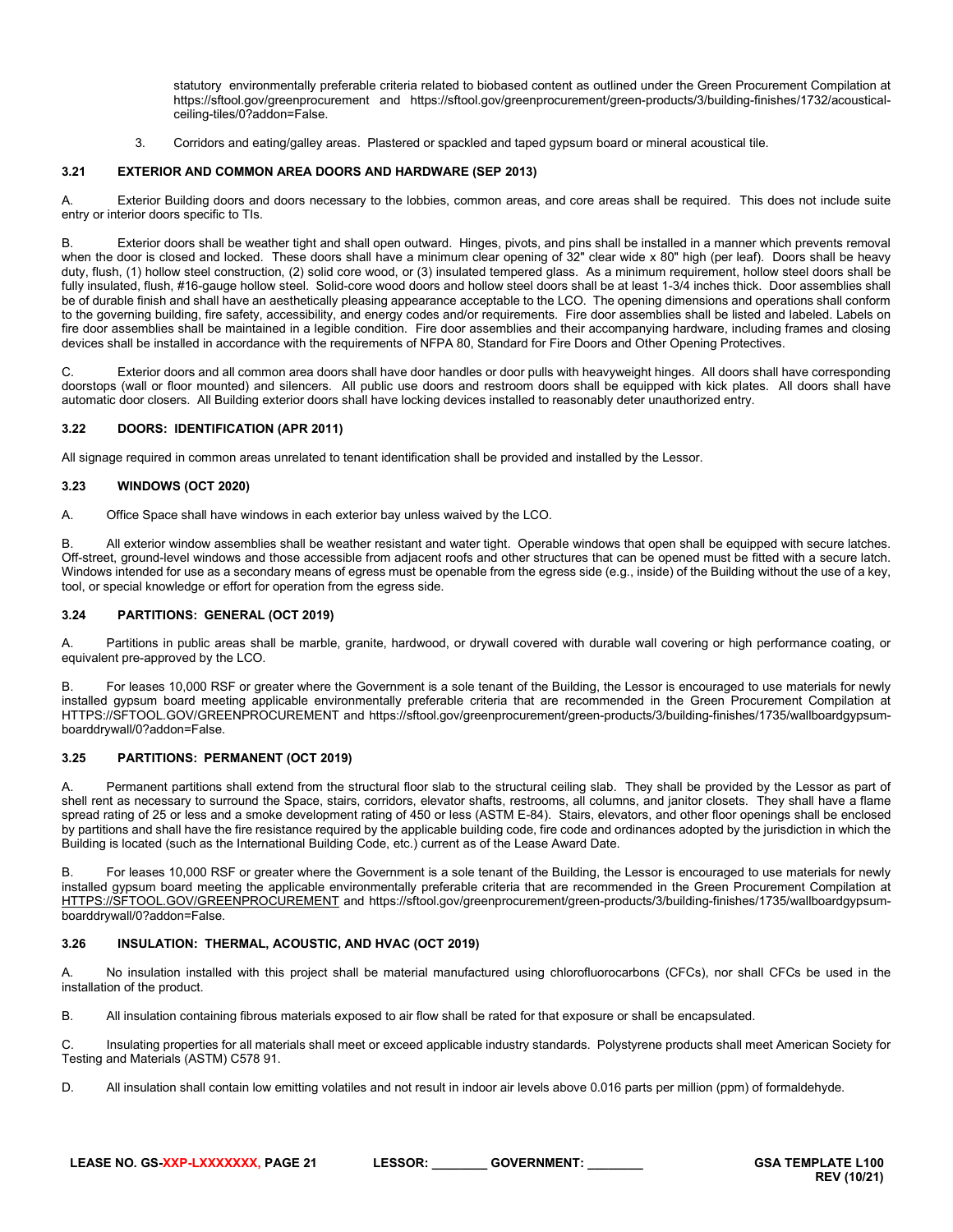E. The maximum flame spread and smoke developed index for insulation shall meet the requirements of the applicable local codes and ordinances (current as of the Lease Award Date) adopted by the jurisdiction in which the Building is located.

F. For leases 10,000 RSF or greater, all insulation products shall meet applicable, statutory environmentally preferable criteria related to recovered material content as outlined in the Green Procurement Compilation at [HTTPS://SFTOOL.GOV/GREENPROCUREMENT](https://sftool.gov/GREENPROCUREMENT) and https://sftool.gov/greenprocurement/green-products/1/construction-materials/22/building-insulation/0.

# <span id="page-21-0"></span>**3.27 WALL FINISHES – SHELL (SEP 2015)**

A. All restrooms within the Building common areas of Government-occupied floors shall have 1) ceramic tile, recycled glass tile, or comparable wainscot from the finished floor to a minimum height of 4'-6" and 2) semigloss paint on remaining wall areas, or other finish approved by the Government.

B. All elevator areas that access the Space and hallways accessing the Space shall be covered with wall coverings not less than 20 ounces per square yard, high performance paint, or an equivalent.

# <span id="page-21-1"></span>**3.28 PAINTING – SHELL (OCT 2019)**

A. The Lessor shall bear the expense for all painting associated with the Building shell. These areas shall include all common areas. Exterior perimeter walls and interior core walls within the Space shall be spackled and prime painted. If any Building shell areas are already painted prior to TIs, then the Lessor shall repaint, at the Lessor's expense, as necessary during TIs.

B. The costs for cyclical painting requirements as outlined in Section 6 shall be included in the shell rent.

C. For leases 10,000 RSF or greater, primer shall meet applicable, statutory environmentally preferable criteria related to biobased and recovered material content as outlined in the Green Procurement Compilation at [HTTPS://SFTOOL.GOV/GREENPROCUREMENT](https://sftool.gov/GREENPROCUREMENT) and https://sftool.gov/greenprocurement/green-products/3/building-finishes/1338/paint/0?addon=False.

# <span id="page-21-2"></span>**3.29 FLOORS AND FLOOR LOAD (OCT 2019)**

A. All adjoining floor areas shall be of a common level not varying more than 1/4 inch over a 10-foot horizontal run in accordance with the American Concrete Institute standards, non-slip, and acceptable to the LCO.

B. Under-floor surfaces shall be smooth and level. Office areas shall have a minimum live load capacity of 50 pounds per ABOA SF plus 20 pounds per ABOA SF for moveable partitions. Storage areas shall have a minimum live load capacity of 100 pounds per ABOA SF, including moveable partitions. Lessor may be required to provide a report by a registered structural engineer showing the floor load capacity, at the Lessor's expense. Calculations and structural drawings may also be required.

# <span id="page-21-3"></span>**3.30 FLOOR COVERING AND PERIMETERS – SHELL (SEP 2013)**

A. Exposed interior floors in primary entrances and lobbies shall be marble, granite, or terrazzo. Exposed interior floors in secondary entrances, elevator lobbies, and primary interior corridors shall be high-grade carpet, marble, granite, or terrazzo. Resilient flooring shall be used in telecommunications rooms. Floor perimeters at partitions shall have wood, rubber, vinyl, marble, or carpet base.

B. Terrazzo, unglazed ceramic tile, recycled glass tile, and/or quarry tile shall be used in all restroom and service areas of Government-occupied floors.

C. Any alternate flooring must be pre-approved by the LCO.

D. The costs for cyclical carpet replacement requirements as outlined in Section 6 shall be included in the shell rent.

# <span id="page-21-4"></span>**3.31 MECHANICAL, ELECTRICAL, PLUMBING: GENERAL (APR 2011)**

The Lessor shall provide and operate all Building equipment and systems in accordance with applicable technical publications, manuals, and standard procedures. Mains, lines, and meters for utilities shall be provided by the Lessor. Exposed ducts, piping, and conduits are not permitted in office Space.

# <span id="page-21-5"></span>**3.32 BUILDING SYSTEMS (APR 2011**)

Whenever requested, the Lessor shall furnish to GSA as part of shell rent, a report by a registered professional engineer(s) showing that the Building and its systems as designed and constructed will satisfy the requirements of this Lease.

# <span id="page-21-6"></span>**3.33 ELECTRICAL (OCT 2019)**

A. The Lessor shall be responsible for meeting the applicable requirements of local codes and ordinances. When codes conflict, the more stringent standard shall apply. Main service facilities shall be enclosed. The enclosure may not be used for storage or other purposes and shall have door(s) fitted with an automatic deadlocking latch bolt with a minimum throw of 1/2 inch. Main distribution for standard office occupancy shall be provided at the Lessor's expense. The electrical distribution panels enclosed in the electrical room shall include: single-phase 120/240 volt or 3-phase 120/208 volt service for leased spaces under 10,000 RSF; 3-phase 120/208 volt service for leased spaces between 10,000 and 25,000 RSF; and 3-phase 277/480 volt and 3-phase120/208 volt service for leases spaces over 25,000 RSF. In no event shall such power distribution (not including lighting and HVAC) for the Space fall below 4 watts per ABOA SF.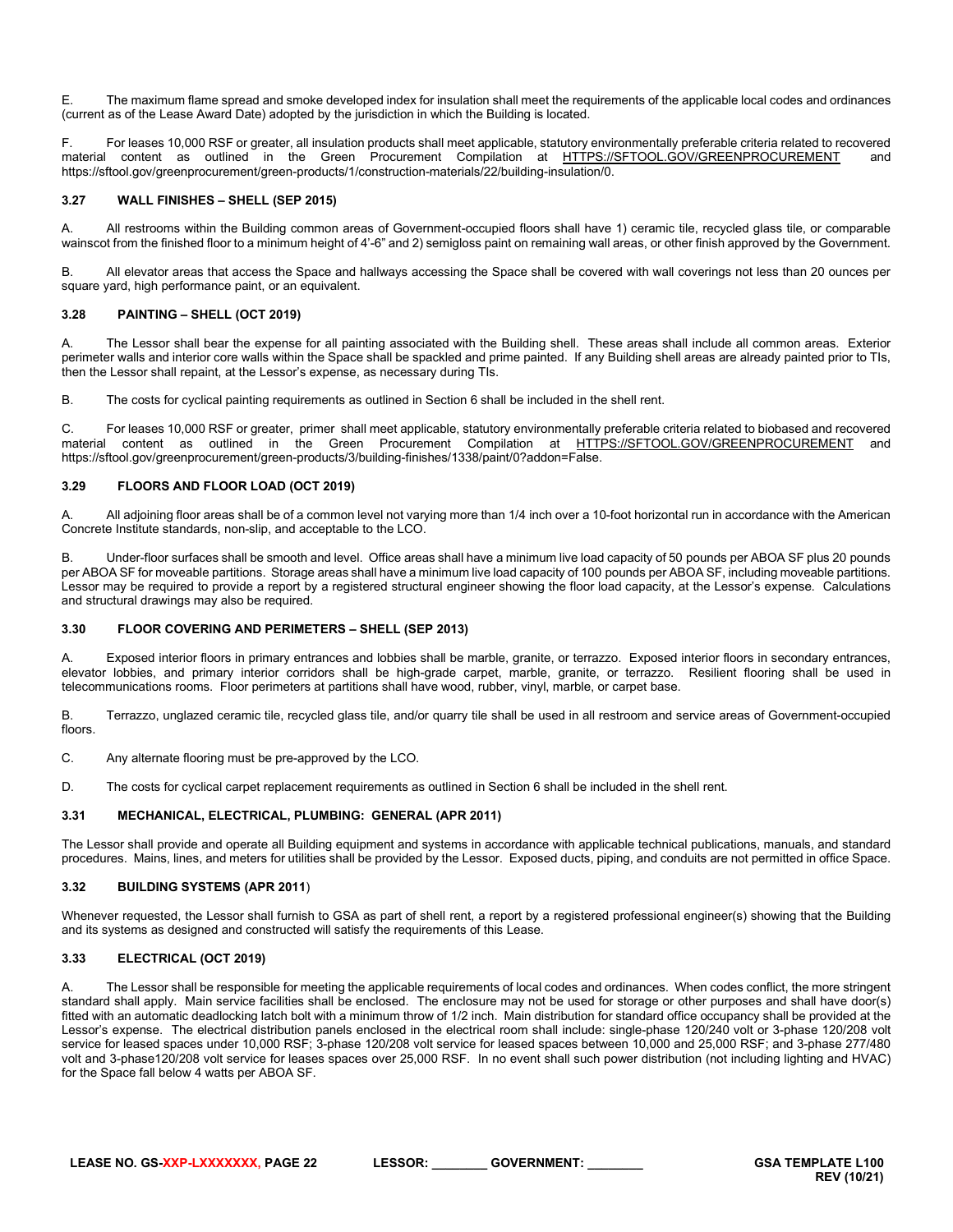B. Main power distribution switchboards and distribution and lighting panel boards shall be circuit breaker type with copper buses that are properly rated to provide the calculated fault circuits. All power distribution panel boards shall be supplied with separate equipment ground buses. All power distribution equipment shall be required to handle the actual specified and projected loads and 10 percent spare load capacity. Distribution panels are required to accommodate circuit breakers for the actual calculated needs and 10 percent spare circuits that will be equivalent to the majority of other circuit breakers in the panel system. Fuses and circuit breakers shall be plainly marked or labeled to identify circuits or equipment supplied through them.

C. Convenience outlets shall be installed in accordance with NFPA Standard 70, National Electrical Code, or local code, whichever is more stringent. The Lessor shall provide duplex utility outlets in restrooms, corridors, and dispensing areas.

# <span id="page-22-0"></span>**3.34 ADDITIONAL ELECTRICAL CONTROLS (JUN 2012)**

If the Government pays separately for electricity, no more than 500 SF of office Space may be controlled by one switch or automatic light control for all office Space on the Government meter, whether through a building automation system, time clock, occupant sensor, or other comparable system acceptable to the LCO.

# <span id="page-22-1"></span>**3.35 PLUMBING (JUN 2012)**

The Lessor shall include the cost of plumbing in common areas. Hot and cold water risers and domestic waste and vent risers, installed and ready for connections that are required for TIs, shall be included in the shell rent.

# <span id="page-22-2"></span>**3.36 DRINKING FOUNTAINS (OCT 2018**)

On each floor of Government-occupied Space, the Lessor shall provide a minimum of two drinking fountains with chilled potable water within 200 feet of travel from any Government-occupied area on the floor. The fountains shall comply with Section F211 of the Architectural Barriers Act Accessibility Standard. Potable is defined as water meeting current EPA primary drinking water standards or more stringent, applicable state or local regulations. The Lessor shall serve as first responder to any occupant complaints about drinking water. The Lessor shall promptly investigate any such complaints and implement the necessary controls to address the complaints and maintain potable water conditions.

# <span id="page-22-3"></span>**3.37 RESTROOMS (OCT 2021)**

A. If this Lease is satisfied by new construction or by renovations that include the construction of restrooms, Lessor shall provide water closets, sinks and urinals on each floor that is partially or fully occupied by the government per the schedule below. The schedule is per floor and based on a density of one person for each 135 ABOA SF of office Space, allocated as 50% women and 50% men. If future renovations requiring restroom construction occur during the term of this Lease, the number of fixtures then must meet the schedule as part of the major alterations.

| <b>FLOOR</b> | <b>ESTIMATED</b><br><b>GENDER PER</b> | <b>NUMBER OF EACH</b> | (WOMEN'S)<br><b>WATER</b><br><b>CLOSETS</b> | (WOMEN'S)<br><b>SINKS</b> | (MEN'S)<br><b>WATER</b><br><b>CLOSETS</b> | (MEN'S)<br><b>URINALS</b> | (MEN'S)<br><b>SINKS</b> |
|--------------|---------------------------------------|-----------------------|---------------------------------------------|---------------------------|-------------------------------------------|---------------------------|-------------------------|
|              | to                                    | 8                     |                                             |                           |                                           |                           |                         |
| 9            | to                                    | 24                    |                                             | 2                         | າ                                         |                           |                         |
| 25           | to                                    | 36                    |                                             | $\overline{2}$            | າ                                         |                           |                         |
| 37           | to                                    | 56                    |                                             | 3                         | 3                                         | 2                         |                         |
| 57           | to                                    | 75                    | n                                           | 4                         | 4                                         | 2                         |                         |
| 76           | to                                    | 96                    |                                             | 5                         | 4                                         | 2                         |                         |
| 97           | to                                    | 119                   |                                             | 5                         | 5                                         | $\overline{2}$            |                         |
| 120          | to                                    | 134                   |                                             | 5                         | 6                                         | 3                         | 4                       |
|              | Above 135                             |                       | 3/40                                        | 1/24                      | 1/20                                      | 1/40                      | 1/30                    |

B. If no new construction of a restroom is occurring, at a minimum, separate restroom facilities for men and women shall be provided with sufficient fixtures (water closets, sinks and urinals), in accordance with local code or ordinances.

C. Each restroom shall have water closets enclosed with modern stall partitions and doors, urinals (in men's room), and hot (set in accordance with applicable building codes) and cold water. Water closets and urinals shall not be visible when the exterior door is open. These facilities shall be located on each floor occupied by the Government in the Building and shall be located so that employees will not be required to travel more than 200 feet on one floor to reach the restrooms.

D. Restrooms must meet ABAAS requirements as stated under this Lease.

E. Each main restroom shall contain the following:

1. A mirror and shelf above the lavatory.<br>2. A toilet paper dispenser in each water

2. A toilet paper dispenser in each water closet stall that will hold the equivalent of at least two standard-sized rolls and allow easy, unrestricted dispensing.

- 3. A coat hook on the inside face of the door to each water closet stall and on several wall locations by the lavatories.
- 4. At least one modern paper towel dispenser, soap dispenser, and waste receptacle for every two lavatories.
- 5. A coin-operated sanitary napkin dispenser in women's restrooms with a waste receptacle in each water closet stall.<br>6. A disposable toilet seat cover dispenser
- 6. A disposable toilet seat cover dispenser.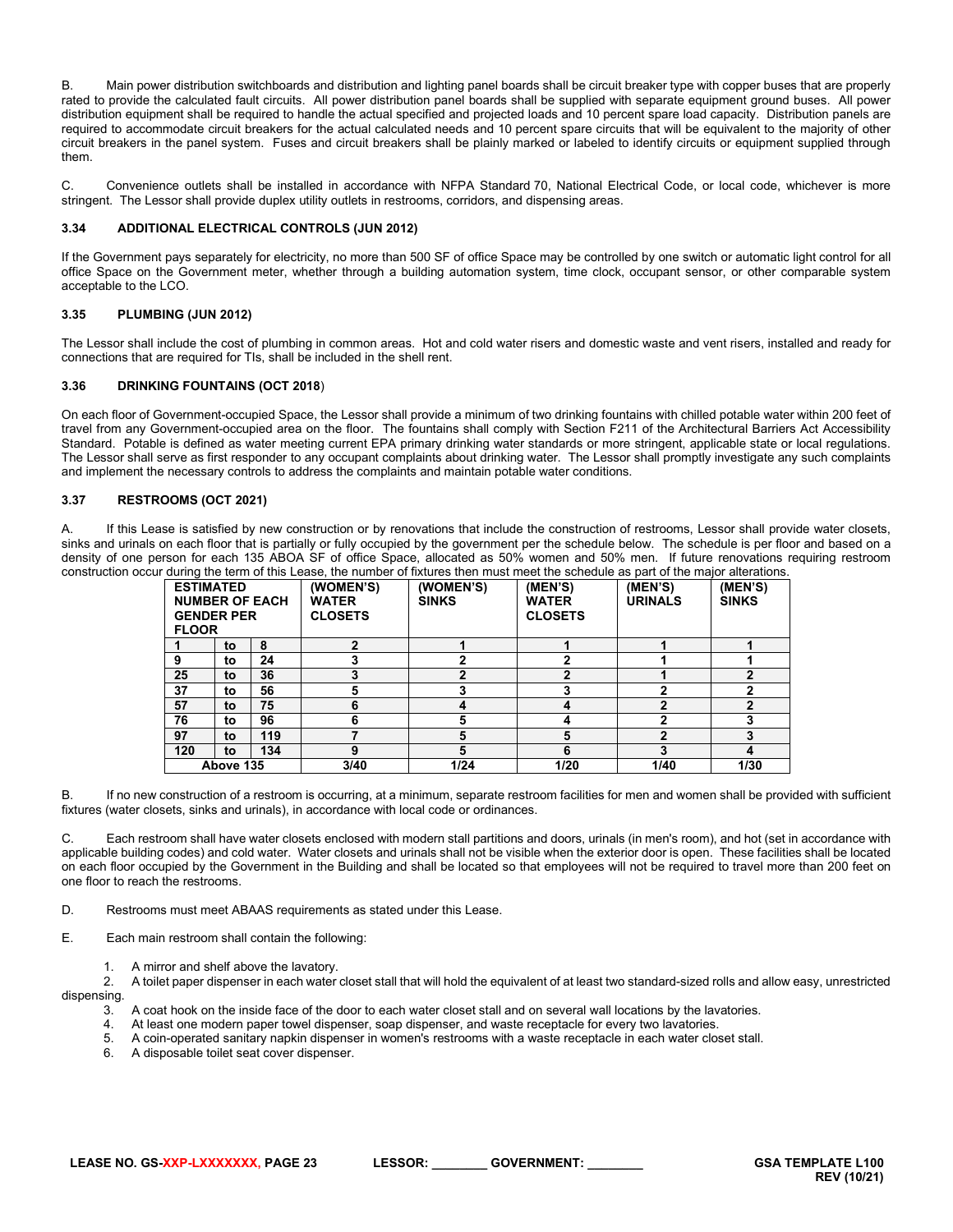7. A counter area of at least 2 feet, 0 inches in length, exclusive of the lavatories (however, it may be attached to the lavatories) with a mirror above and a ground-fault interrupter-type convenience outlet located adjacent to the counter area. The counter should be installed to minimize pooling or spilling of water at the front edge.

- 8. A floor drain.<br>9. Newly installe
- <span id="page-23-0"></span>9. Newly installed restroom partitions shall be made from recovered materials as listed in EPA's CPG.

# **3.38 PLUMBING FIXTURES: WATER CONSERVATION (OCT 2019)**

For leases 10,000 RSF or greater, the specifications listed below apply:

- 1. New installations of plumbing fixtures,<br>2. Replacement of existing plumbing fixte
- Replacement of existing plumbing fixtures, or
- 3. Existing non-conforming fixtures where the Government occupies the full floor.

A. Water closets must conform to EPA WaterSense or fixtures with equivalent flush volumes must be utilized.

- B. Urinals must conform to EPA WaterSense or fixtures with equivalent flush volumes must be utilized. Waterless urinals are acceptable.
- C. Faucets must conform to EPA WaterSense or fixtures with equivalent flow rates must be utilized.

Information on EPA WaterSense fixtures can be found at [HTTP://WWW.EPA.GOV/WATERSENSE/.](http://www.epa.gov/watersense/)

# <span id="page-23-1"></span>**3.39 JANITOR CLOSETS (SEP 2015)**

Janitor closets shall meet all local codes and ordinances. When not addressed by local code, Lessor shall provide containment drains plumbed for appropriate disposal of liquid wastes in spaces where water and chemical concentrate mixing occurs for maintenance purposes. Disposal is not permitted in restrooms.

# <span id="page-23-2"></span>**3.40 HEATING, VENTILATION, AND AIR CONDITIONING - SHELL (OCT 2021)**

A. Central HVAC systems shall be installed and operational, including, as appropriate, main and branch lines, VAV boxes, dampers, flex ducts, and diffusers, for an open office layout, including all Building common areas. The Lessor shall provide conditioned air through medium pressure duct work at a rate of .75 cubic feet per minute per ABOA SF and systems shall be designed with sufficient systems capacity to meet all requirements in this Lease.

B. Areas having excessive heat gain or heat loss, or affected by solar radiation at different times of the day, shall be independently controlled.

Equipment Performance. Temperature control for office Spaces shall be provided by concealed central heating and air conditioning equipment. The equipment shall maintain Space temperature control over a range of internal load fluctuations of plus 0.5 W/SF to minus 1.5 W/SF from initial design requirements of the tenant.

D. Ductwork Re-use and Cleaning. Any ductwork to be reused and/or to remain in place shall be cleaned, tested, and demonstrated to be clean in accordance with the standards set forth by NADCA. The cleaning, testing, and demonstration shall occur immediately prior to Government occupancy to avoid contamination from construction dust and other airborne particulates.

E. During working hours in periods of heating and cooling, ventilation shall be provided in accordance with American National Standards Institute, American Society of Heating, Refrigeration and Air-Conditioning Engineers (ANSI/ASHRAE) Standard 62.1, Ventilation for Acceptable Indoor Air Quality that corresponds with how the HVAC system was designed to perform. At a minimum, Lessor must meet ASHRAE Standard 62.1-2004.

F. For all refrigerant-containing equipment with over 50 pounds of ozone-depleting substances (including chlorofluorocarbons- CFCs or hydrochlorofluorocarbons- HCFCs), the Lessor shall comply with the U.S. Environmental Protection Agency (EPA)'s Significant New Alternative Policy (SNAP) Program for acceptable substitutes and alternatives to ozone-depleting substances when equipment is replaced, comes to its end of useful life, or when newly purchased. Upon request, the Lessor must provide to the Government the type of refrigerant used in chillers and HVAC systems, and the date by which the Lessor plans to replace ozone depleting substances with acceptable refrigerant substitutes in accordance with EPA's SNAP program.

G. Heating and air-conditioning air distribution systems (air handling units, VAV boxes, fan coil units, etc.) for the Space shall be equipped with particulate matter air filters that meet the Minimum Efficiency Reporting Value (MERV) specified in the ANSI/ASHRAE Standard 62.1 version referenced in sub-paragraph E above. Locations that do not meet the EPA National Ambient Air Quality Standards (NAAQS) for particulates (PM 10 or PM 2.5) must be equipped with additional filtration on outdoor air intakes as required in ANSI/ASHRAE Standard 62.1. NAAQS information can be found at [HTTPS://WWW.EPA.GOV/GREEN-BOOK.](https://www.epa.gov/green-book)

H. Restrooms shall be properly exhausted, with a minimum of 10 air changes per hour.

I. Where the Lessor proposes that the Government shall pay utilities, the following shall apply:

1. An automatic air or water economizer cycle shall be provided to all air handling equipment, and

2. The Building shall have a fully functional building automation system capable of control, regulation, and monitoring of all environmental conditioning equipment. The building automation system shall be fully supported by a service and maintenance contract.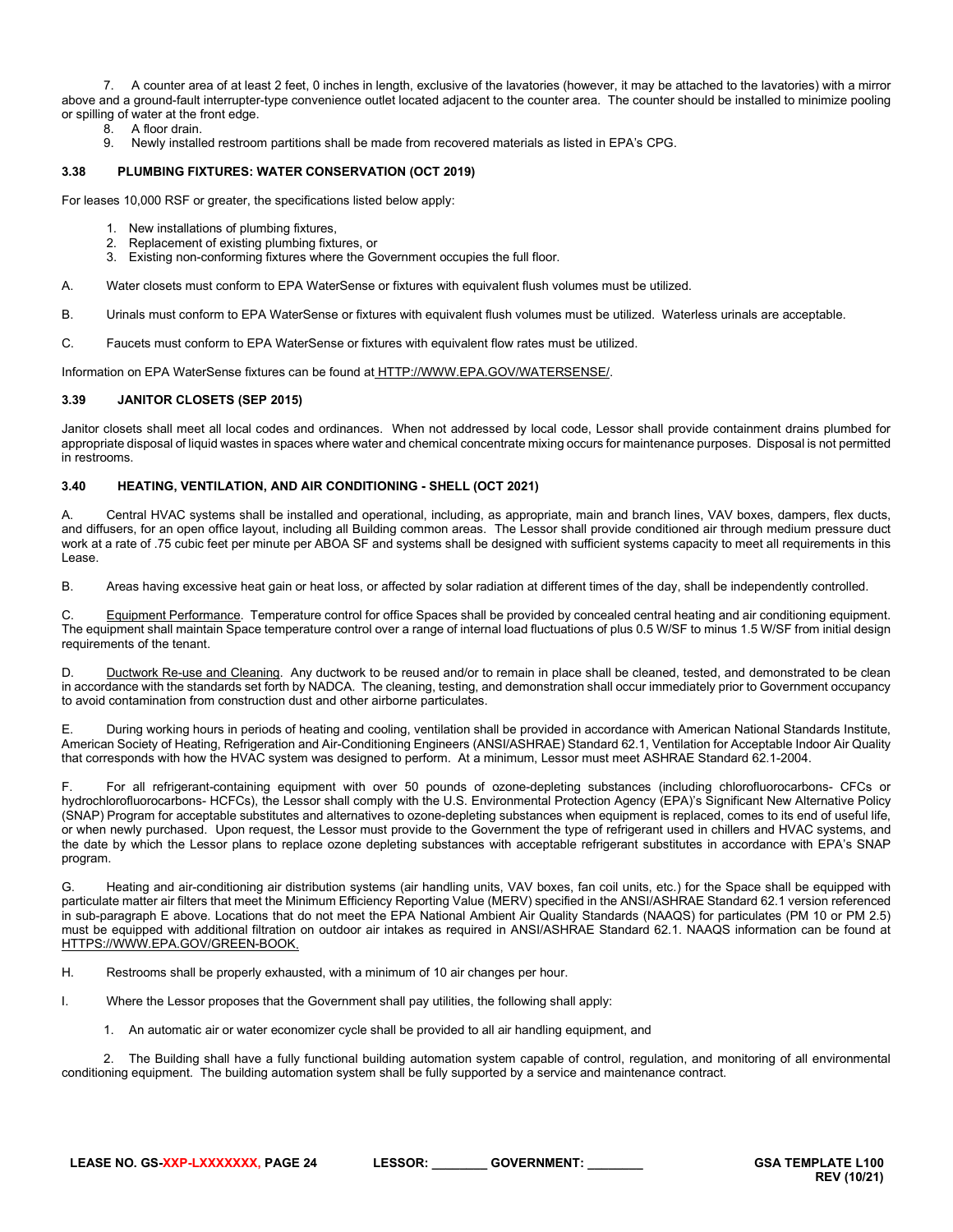# <span id="page-24-0"></span>**3.41 TELECOMMUNICATIONS: DISTRIBUTION AND EQUIPMENT (SEP 2015**)

A. Sufficient space shall be provided on the floor(s) where the Government occupies Space for the purposes of terminating telecommunications service into the Building. The Building's telecommunications closets located on all floors shall be vertically-stacked. Telecommunications switch rooms, wire closets, and related spaces shall be enclosed. The enclosure shall not be used for storage or other purposes and shall have door(s) fitted with an automatic door-closer and deadlocking latch bolt with a minimum throw of 1/2 inch. The telephone closets shall include a telephone backboard.

B. Telecommunications switch rooms, wire closets, and related spaces shall meet applicable Telecommunications Industry Association (TIA) and Electronic Industries Alliance (EIA) standards. These standards include the following:

- 1. TIA/EIA-568, Commercial Building Telecommunications Cabling Standard,
- 2. TIA/EIA 569, Commercial Building Standard for Telecommunications Pathways and Spaces,
- 3. TIA/EIA-570, Residential and Light Commercial Telecommunications Wiring Standard, and
- 4. TIA/EIA-607, Commercial Building Grounding and Bonding Requirements for Telecommunications Standard.

C. Telecommunications switch rooms, wire closets, and related spaces shall meet applicable NFPA standards. Bonding and grounding shall be in accordance with NFPA Standard 70, National Electrical Code, and other applicable NFPA standards and/or local code requirements.

Telecommunications switch rooms, wire closets, and related spaces shall meet applicable NFPA standards. Bonding and grounding shall be in accordance with NFPA Standard 70, National Electrical Code, and other applicable NFPA standards and/or local code requirements.

# <span id="page-24-1"></span>**3.42 TELECOMMUNICATIONS: LOCAL EXCHANGE ACCESS (JUN 2012)**

A. The Government may elect to contract its own telecommunications (voice, data, video, Internet or other emerging technologies) service in the Space. The Government may contract with one or more parties to have INS wiring (or other transmission medium) and telecommunications equipment installed.

B. The Lessor shall allow the Government's designated telecommunications providers access to utilize existing Building wiring to connect its services to the Government's Space. If the existing Building wiring is insufficient to handle the transmission requirements of the Government's designated telecommunications providers, the Lessor shall provide access from the point of entry into the Building to the Government's floor Space, subject to any inherent limitations in the pathway involved.

C. The Lessor shall allow the Government's designated telecommunications providers to affix telecommunications antennas (high frequency, mobile, microwave, satellite, or other emerging technologies), subject to weight and wind load conditions, to roof, parapet, or Building envelope as required. Access from the antennas to the Premises shall be provided.

D. The Lessor shall allow the Government's designated telecommunications providers to affix antennas and transmission devices throughout the Space and in appropriate common areas frequented by the Government's employees to allow the use of cellular telephones and communications devices necessary to conduct business.

# <span id="page-24-2"></span>**3.43 LIGHTING: INTERIOR AND PARKING - SHELL (OCT 2020)**

NOTE: FOR PRICING ESTIMATING PURPOSES, FIXTURES WILL BE INSTALLED AT THE AVERAGE RATIO OF 1 FIXTURE PER 80 ABOA SF.

A. INTERIOR FIXTURES**:** High efficiency T-8, T-5, or LED light fixtures (and associated ballasts or drivers) shall be installed as either ceiling grid or pendant mounted for an open-office plan. Ceiling grid fixtures shall be either 2' wide by 4' long or 2' wide by 2' long. Lessor shall provide, as part of Shell Rent, a minimum overall lighting fixture efficiency of 85 percent. Lamps shall maintain a uniform color level throughout the lease term.

B. LIGHTING LEVELS**:** Fixtures shall have a minimum of two tubes and shall provide 50 foot-candles at desktop level (30" above finished floor) with a maximum uniformity ratio of 1.5:1. Lessor shall provide, as part of Shell Rent, 10 average foot-candles in all other Building areas within the Premises with a uniformity ratio of 4:1. Emergency egress lighting levels shall be provided in accordance with the local applicable building codes (but not less than 1 foot-candle) by either an onsite emergency generator or fixture mounted battery packs.

B. LIGHTING LEVELS WITH TASK LIGHTING: Fixtures shall have a minimum of two tubes and shall provide 30 foot-candles at desktop level (30" above finished floor) with a maximum uniformity ratio of 1.5:1 for \_**XX**\_ percent of the total Space, and 50 foot-candles at desktop level (30" above finished floor) with a maximum uniformity ratio of 1.5:1 for \_**XX**\_ percent of the Space. Lessor shall provide, as part of Shell Rent, 10 average footcandles in all other Building areas within the Premises with a uniformity ratio of 4:1. Emergency egress lighting levels shall be provided in accordance with the local applicable building codes (but not less than 1 foot-candle) by either an onsite emergency generator or fixture mounted battery packs.

# C. POWER DENSITY:

Existing Buildings: The maximum fixture power density shall not exceed 1.4 watts per ABOA SF. New Construction: The maximum fixture power density shall not exceed 1.1 watts per ABOA SF.

D. DAYLIGHTING CONTROLS: If the Lease is more than 10,000 ABOA SF, the Lessor shall provide daylight dimming controls in atriums or within 15 feet of windows and skylights where daylight can contribute to energy savings. Daylight harvesting sensing and controls shall be either integral to the fixtures or ceiling mounted and shall maintain required lighting levels in work spaces.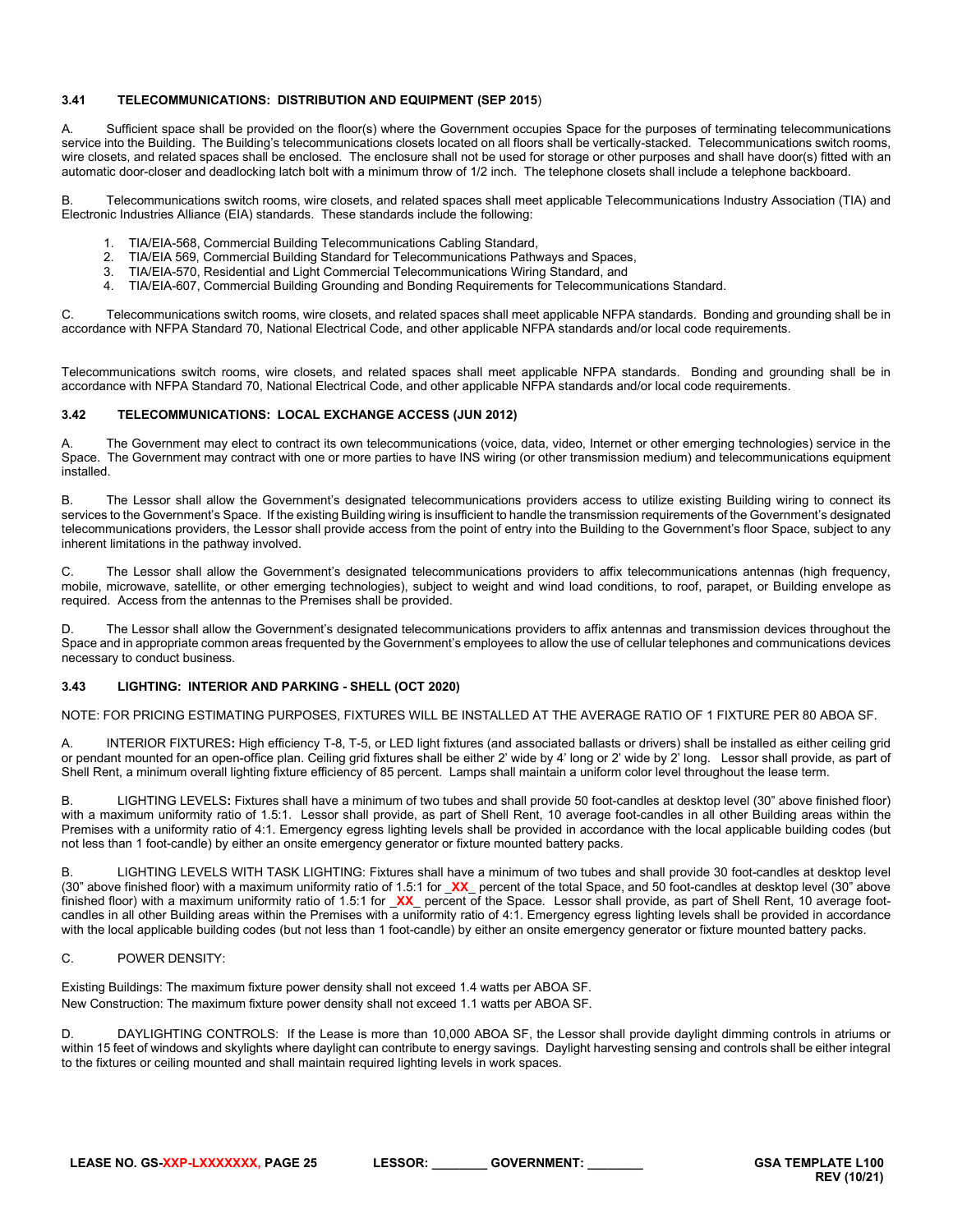E. OCCUPANCY/VACANCY SENSORS: The Lessor shall provide ceiling mount occupancy sensors, or vacancy sensors (preferred), or scheduling controls through the building automation system (BAS) throughout the Space in order to reduce the hours that the lights are on when a particular space is unoccupied. No more than 1,000 square feet shall be controlled by any one sensor. Occupancy sensors in enclosed rooms shall continue to operate after the BAS has shut down the building at the end of the workday.

# F. BUILDING PERIMETER:

1. Exterior parking areas, vehicle driveways, pedestrian walks, and the Building perimeter lighting levels shall be designed per Illuminating Engineering Society (IES) standards. Provide 5 foot-candles for doorway areas, 3 foot-candles for transition areas and at least 1 foot-candle at the surface throughout the parking lot. Parking lot fixtures shall provide a maximum to minimum uniformity ratio of 15:1 and a maximum to average uniformity ratio of 4:1.

2. If the leased space is 100 percent occupied by Government tenants, all exterior parking lot fixtures shall be "Dark Sky" compliant with no property line trespass.

G. PARKING STRUCTURES: The minimum illuminance level for parking structures is 5 foot-candles as measured on the floor with a uniformity ratio of 10:1.

H. PARKING SENSORS: If the leased space is 100 percent occupied by Government tenants, exterior parking area and parking structure lighting shall be sensor or BAS controlled in order that it may be programmed to produce reduced lighting levels during non-use. This non-use time period will normally be from 11:00 pm to 6:00 am.

I. EXTERIOR POWER BACKUP**:** Exterior egress, walkway, parking lot, and parking structure lighting must have emergency power backup to provide for safe evacuation of the Building.

J. VIDEO SURVEILLANCE SYSTEM (VSS): Lighting shall be provided in such a manner to adequately support VSS operations, and not limit or preclude adequate fields of view.

# <span id="page-25-0"></span>**3.44 ACOUSTICAL REQUIREMENTS (JUN 2012)**

A. Reverberation Control. Private office and conference rooms using suspended acoustical ceilings shall have a noise reduction coefficient (NRC) of not less than 0.65 in accordance with ASTM C-423. Open office using suspended acoustical ceilings shall have an NRC of not less than 0.75. Private offices, conference rooms, and open offices using acoustical cloud or acoustical wall panels with a minimum of 70% coverage shall have an NRC of not less than 0.85.

B. Ambient Noise Control. Ambient noise from mechanical equipment shall not exceed noise criteria curve (NC) 35 in accordance with the ASHRAE Handbook of Fundamentals in offices and conference rooms; NC 40 in corridors, cafeterias, lobbies, and restrooms; NC 50 in other spaces.

C. Noise Isolation. Rooms separated from adjacent spaces by ceiling high partitions (not including doors) shall not be less than the following noise isolation class (NIC) standards when tested in accordance with ASTM E-336:

Conference rooms: NIC 40 Offices: NIC 35

D. Testing. The LCO may require, at Lessor's expense, test reports by a qualified acoustical consultant showing that acoustical requirements have been met.

# <span id="page-25-1"></span>**3.45 SECURITY FOR NEW CONSTRUCTION (AUG 2021)**

A. DESIGN-BASIS THREAT – The Design-Basis Threat (DBT) is the profile and estimate of the threats to a Government facility across a range of specific undesirable events and serves as the basis for determining appropriate security standards. The Lessor's technical consultant(s) shall work in conjunction with the Government, including the Federal Protective Service (FPS), to apply the DBT to the post-award risk assessment. The risk assessment identifies recommended countermeasures and security design features that achieve the minimum baseline level of protection for a particular facility. The baseline level of protection may be further customized to address facility-specific conditions. The Lessor is responsible for providing countermeasure provisions outlined in the attached FSL document, as well as for additional items identified during the post-award risk assessment. Any additional countermeasures identified during this assessment shall be priced as BSAC.

B. Prior to occupancy, the Lessor shall provide a written certification from a licensed professional engineer with formal training in structural dynamics and experience with accepted blast resistant design, verifying that the Building conforms to a minimum of:

1. Window glazing, with a performance condition appropriate to the identified Facility Security Level.<br>2. Setback distance, measured from the face of the Building's exterior to the protected/defended r

Setback distance, measured from the face of the Building's exterior to the protected/defended perimeter (i.e., any potential point of explosion). This means the distance from the Building to the curb or other boundary protected by bollards, planters or other street furniture. Such potential points of explosion may be, but are not limited to, such areas that could be accessible by any motorized vehicle (i.e., street, alley, sidewalk, driveway, parking lot).

3. Lobbies, mailrooms, and loading docks shall not share a return-air system with the remaining areas of the Building. The Lessor shall provide lobby, mailroom, and loading dock ventilation systems' outside air intakes and exhausts with low leakage, fast acting, isolation dampers that can be closed to isolate their systems. Dedicated HVAC shall be required for mailrooms only when the Government specifically requires a centrally operated mailroom. On Buildings of more than four stories, air intakes shall be located on the fourth floor or higher. On Buildings of three stories or less, air intakes shall be located on the roof or as high as practical. Locating intakes high on a wall is preferred over a roof location.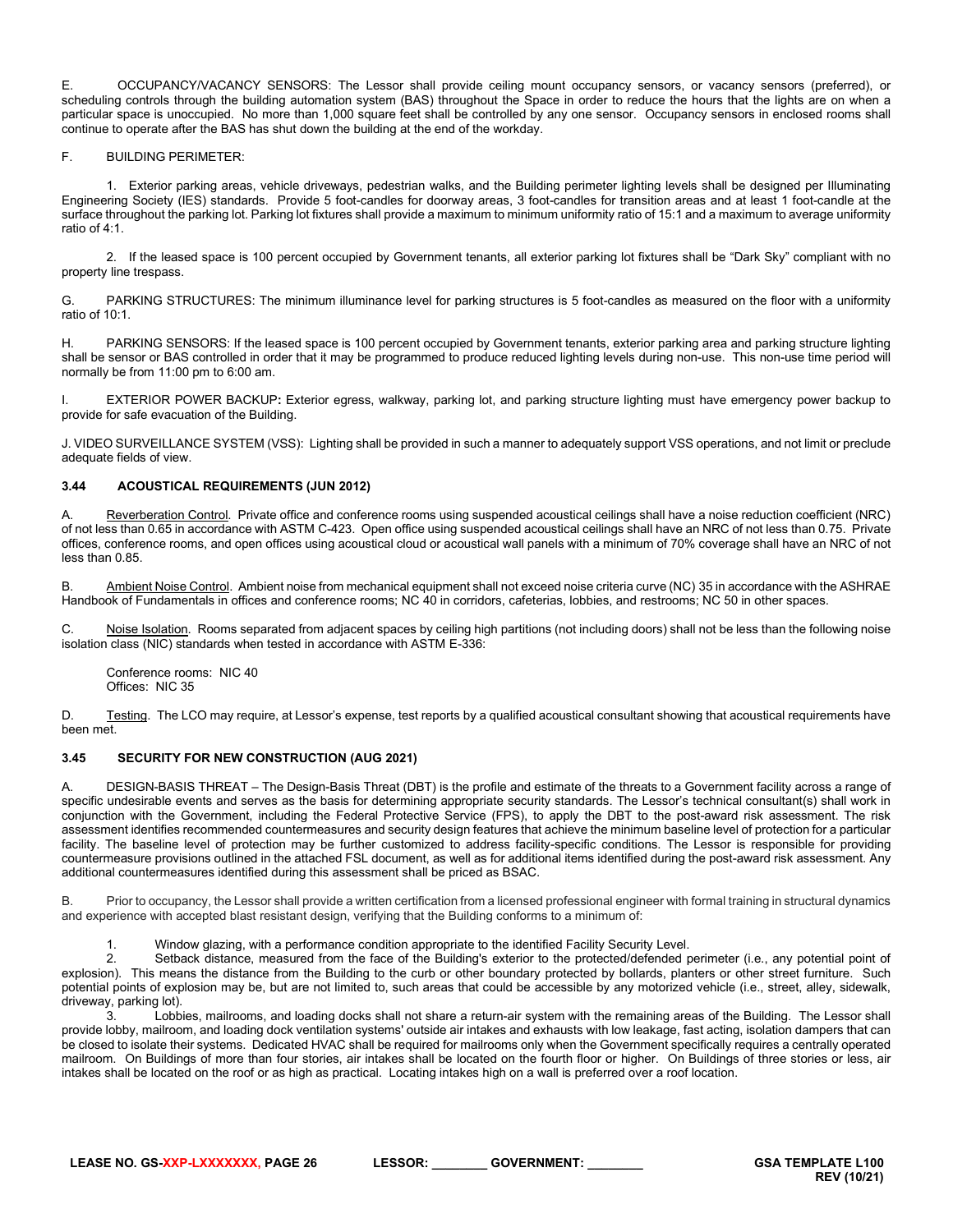# 4. Blast Resistance Requirements

i. Façade and Structure: Lessor shall use construction materials which have inherent ductility and which are able to respond to load reversals (e.g. cast in place reinforced concrete column construction).

ii Progressive Collapse: Lessor shall use construction materials which have inherent ductility and which are better able to respond to load reversals (e.g. cast in place reinforced concrete and steel construction).

iii Under Building Parking: Lessor shall use construction materials which have inherent ductility and which are able to respond to load reversals (e.g. cast in place reinforced concrete and steel construction).

i. Façade and Structure: Lessor shall provide a balanced design approach to ensure a ductile mode of failure is achieved. The wall elements and their anchorage should fully develop the capacity of the glazing system.

ii Progressive Collapse: For buildings higher than 3 stories, the Lessor shall use the following measures in accordance with the postaward DBT analysis to prevent progressive collapse or the loss of any single exterior column or load-bearing wall: a combination of setback, site planning, façade hardening, and structural measures.

iii Underground Parking: Lessor shall implement architectural or structural features, or other positive countermeasures (e.g., vehicle screening) that deny contact with exposed primary vertical load members in these areas. A minimum standoff of at least 150 mm (six inches) from these members is required.

i. Façade and Structure: Lessor shall use a combination of setback, site planning, façade hardening, and structural measures to provide a medium level of façade protection.

ii Progressive Collapse: For buildings higher than 3 stories, Lessor shall use a combination of the following measures in accordance with the post-award DBT analysis, to prevent progressive collapse or the loss of any single exterior column or load-bearing wall :: setback, site planning, façade hardening, and structural measures. Interior columns shall also be considered in buildings with an uncontrolled lobby.

iii Underground Parking: Lessor shall limit air blast injuries in occupied areas with under-building parking in accordance with the postaward DBT analysis, by utilizing hardening and venting methods. Significant structural damage to the walls, ceilings, and floors of the parking area may occur, however, the occupied areas above should not experience severe damage or collapse.

# <span id="page-26-0"></span>**3.46 SEISMIC SAFETY FOR NEW CONSTRUCTION (OCT 2020)**

For leases requiring new construction, the space will not be considered substantially complete until the LCO receives the Seismic Form F, Certificate of Seismic Compliance – New Building. This form must be completed by the civil or structural engineer and certify that the building was designed and constructed in accordance with the appropriate local code.

#### <span id="page-26-1"></span>**3.47 FIRE PROTECTION FOR NEW CONSTRUCTION (APR 2015)**

A. The new Building shall be protected throughout by an automatic fire sprinkler system designed in accordance with the National Fire Protection Association (NFPA) 13, *Installation of Sprinkler Systems* (current as of the Lease Award Date).

B. When an electric fire pump is provided to support the design of the fire sprinkler system, a secondary power source shall be provided to the fire pump by a standby emergency generator or another means acceptable to the Government.

C. The fire alarm system installed shall be an emergency voice/alarm communication system when any one of the following conditions exist:

- 1. The Building is 2 or more stories in height above the level of exit discharge.
- 2. The total calculated occupant load of the Building is 300 or more occupants.
- 3. The Building is subject to 100 or more occupants above or below the level of exit discharge.

The emergency voice/alarm communication system shall be designed and installed to meet the requirements of NFPA 72 (current as of the Lease Award Date).

# <span id="page-26-2"></span>**3.48 GREEN BUILDING RATING CERTIFICATION FOR NEW CONSTRUCTION (OCT 2016)**

Within 12 months of occupancy, the Lessor shall obtain certification at the Silver level from the U.S. Green Building Council (USGBC) -- LEED®-NC program. For requirements to achieve the Silver certification, Lessor must refer to the latest version at the time of submittal of the LEED®-NC Reference Guide (at [HTTP://WWW.USGBC.ORG/\)](http://www.usgbc.org/). At completion of all documentation and receipt of final certification, the Lessor must provide the Government two electronic copies on compact disks, flash drives, or appropriate electronic media of all documentation submitted to USGBC. Acceptable file format is Adobe PDF from the LEED–Online workspace and templates. In addition, the Lessor will provide the Government viewing access to the LEED-Online workspace during design and through the term of the Lease.

B. Prior to the end of the first year of occupancy, if the Lessor fails to achieve LEED® Silver certification, the Government may assist the Lessor in implementing a corrective action program to achieve a LEED® Silver certification and deduct its costs (including administrative costs) from the rent. A. Within 12 months of occupancy, the Lessor shall obtain certification at the Two Green Globes level from the Green Building Initiative's (GBI) Green Globes<sup>®</sup> NC program. For requirements to achieve the Two Green Globes certification, Lessor must refer to the latest version at the time of

**LEASE NO. GS-XXP-LXXXXXXX, PAGE 27 LESSOR: \_\_\_\_\_\_\_\_ GOVERNMENT: \_\_\_\_\_\_\_\_ GSA TEMPLATE L100**

**REV (10/21)**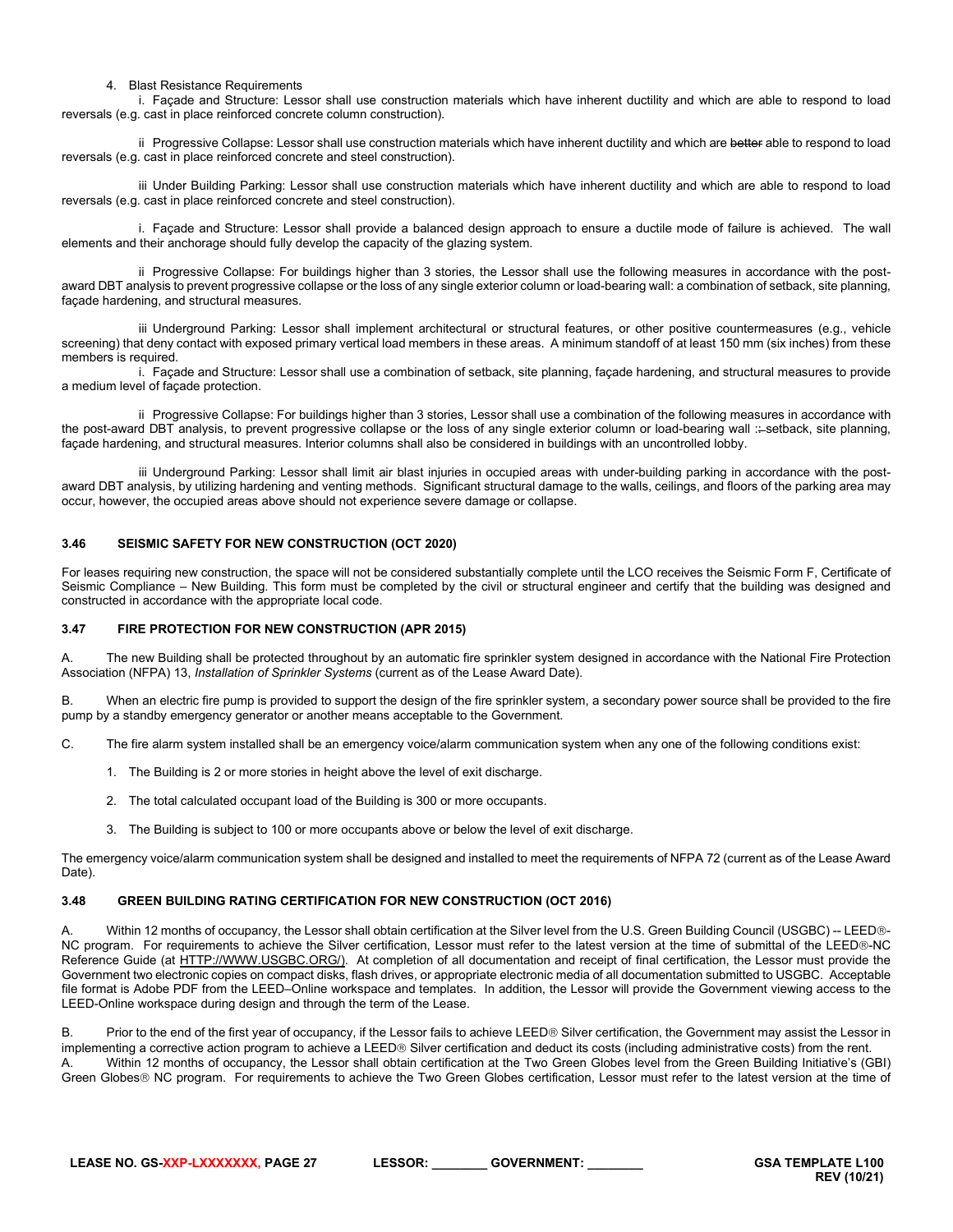submittal of the Green Globes® NC Technical Reference Manual (a[t HTTP://WWW.THEGBI.ORG/\)](http://www.thegbi.org/). At completion of all documentation and receipt of final certification, the Lessor must provide the Government two electronic copies on compact disks, flash drives, or appropriate electronic media of all documentation submitted to GBI. Acceptable file format is Adobe PDF from the Green Globes<sup>®</sup> online surveys. In addition, the Lessor will provide the Government viewing access to the Green Globes<sup>®</sup> online surveys, as applicable, during design and through the term of the Lease.

B. Prior to the end of the first year of occupancy, if the Lessor fails to achieve a Two Green Globes<sup>®</sup> certification, the Government may assist the Lessor in implementing a corrective action program to achieve a Two Green Globes® certification and deduct its costs (including administrative costs) from the rent.

# <span id="page-27-0"></span>**3.49 GREEN BUILDING RATING CERTIFICATION FOR TENANT INTERIORS (OCT 2016)**

A. The tenant Space must meet the requirements of LEED®-ID+C--Leadership in Energy and Environmental Design for Interior Design and Construction at the Certified level, at a minimum. The Lessor, at the Lessor's expense, shall obtain certification from the USGBC (for LEED®) within 9 months of occupancy. For requirements to achieve certification, Lessor must refer to latest version at the time of submittal of the LEED®-ID+C Reference Guide (at [HTTP://WWW.USGBC.ORG/\)](http://www.usgbc.org/). At completion of all documentation and receipt of final certification, the Lessor must provide the Government two electronic copies on compact disks of all documentation submitted to the USGBC. Acceptable file format is Adobe PDF copied to disk from the LEED<sup>®</sup>-Online workspace. In addition, the Lessor will provide the Government viewing access to the LEED®-Online workspace as applicable during design and through the term of the Lease.

B. Prior to the end of the first 9 months of occupancy, if the Lessor fails to achieve LEED<sup>®</sup> certification, the Government may assist the Lessor in implementing a corrective action program to achieve LEED<sup>®</sup> certification and deduct its costs (including administrative costs) from the rent.

C. Any Building shell modifications necessary for the Space to meet the requirements of LEED®–ID+C certification, shall be noted and incorporated into the construction documents and shall be included as part of the Building shell costs. The Lessor must coordinate TI and shell requirements as necessary to meet the certification.

A. The tenant Space must meet the requirements of Green Globes® SI at the One Green Globes level, at a minimum. The Lessor, at the Lessor's expense, shall obtain certification from the GBI (for Green Globes®) within 9 months of occupancy. For requirements to achieve certification, Lessor must refer to latest version at the time of submittal of the Green Globes® SI Technical Reference Manual (at [HTTP://WWW.THEGBI.ORG/\)](http://www.thegbi.org/). At completion of all documentation and receipt of final certification, the Lessor must provide the Government two electronic copies on compact disks of all documentation submitted to the GBI. Acceptable file format is Adobe PDF copied to disk from the Green Globes<sup>®</sup> online surveys. In addition, the Lessor will provide the Government viewing access to the Green Globes® online surveys as applicable during design and through the term of the Lease.

B. Prior to the end of the first 9 months of occupancy, if the Lessor fails to achieve Green Globes<sup>®</sup> certification, the Government may assist the Lessor in implementing a corrective action program to achieve Green Globes® certification and deduct its costs (including administrative costs) from the rent.

C. Any Building shell modifications necessary for the Space to meet the requirements of Green Globes<sup>®</sup> SI certification, shall be noted and incorporated into the construction documents and shall be included as part of the Building shell costs. The Lessor must coordinate TI and shell requirements as necessary to meet the certification.

# <span id="page-27-1"></span>**3.50 INDOOR AIR QUALITY DURING CONSTRUCTION (OCT 2021)**

A. The Lessor shall provide to the Government safety data sheets (SDS) or other appropriate documents upon request, but prior to installation or use for the following products, including but not limited to, adhesives, caulking, sealants, insulating materials, fireproofing or fire stopping materials, paints, carpets, floor and wall patching or leveling materials, lubricants, clear finishes for wood surfaces, janitorial cleaning products, and pest control products.

B. The LCO may eliminate from consideration products with significant quantities of toxic, flammable, corrosive, or carcinogenic material and products with potential for harmful chemical emissions. Materials used often or in large quantities will receive the greatest amount of review.

Where demolition or construction work occurs adjacent to occupied Space, the Lessor shall erect appropriate barriers (noise, dust, odor, etc.) and take necessary steps to minimize interference with the occupants. This includes maintaining acceptable temperature, humidity, and ventilation in the occupied areas during window removal, window replacement, or similar types of work.

HVAC during Construction: If air handlers are used during construction, the Lessor shall provide filtration media with a MERV of 8 at each return air grill, as determined by ANSI/ASHRAE Standard 52.2, Method of Testing General Ventilation Air Cleaning Devices for Removal Efficiency by Particle Size.

E. Flush-Out Procedure:

1. For leases 10,000 RSF or greater:

HVAC flush-out shall commence after construction ends and the Building has been completely cleaned. All interior finishes, such as millwork, doors, paint, carpet, acoustic tiles, and movable furnishings (e.g., workstations, partitions), must be installed, and major VOC punch list items must be finished.

Prior to occupancy, Lessor shall install new filtration media and perform a building flush-out by supplying a total air volume of 14,000 cubic feet of outdoor air per square foot of gross floor area while maintaining an internal temperature of at least 60°F (15°C) and no higher than 80°F (27°C) and relative humidity no higher than 60%.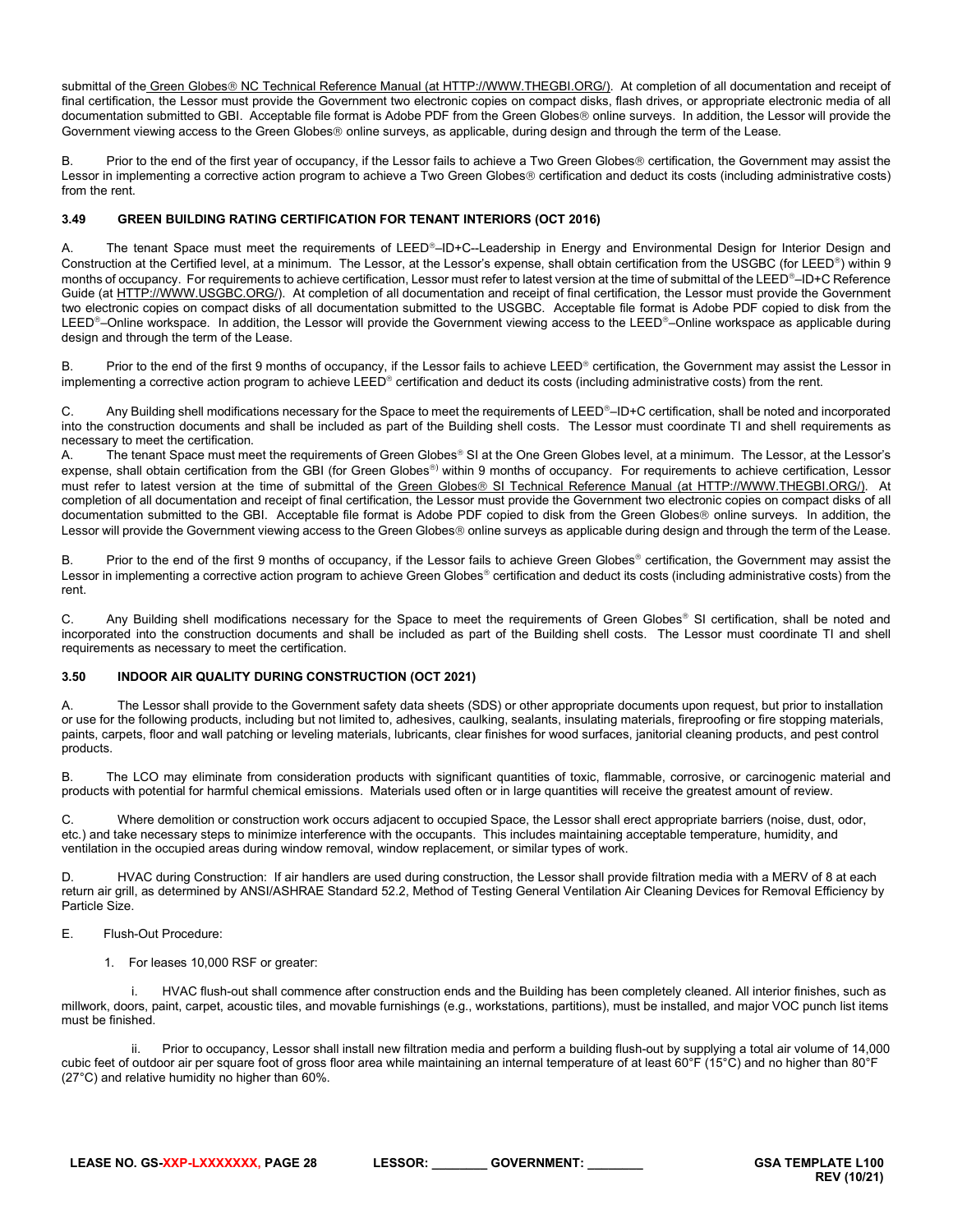If the LCO determines that occupancy is required before flush-out can be completed, the Space may be occupied only after delivery of a minimum of 3,500 cubic feet of outdoor air per square foot of gross floor area while maintaining an internal temperature of at least 60°F (15°C) and no higher than 80°F (27°C) and relative humidity no higher than 60%. Once the Space is occupied, it must be ventilated at a minimum rate of 0.30 cubic foot per minute (cfm) per square foot of outdoor air or greater. During each day of the flush-out period, ventilation must begin at least three hours before occupancy and continue during occupancy. These conditions must be maintained until a total of 14,000 cubic feet per square foot of outdoor air (4 270 liters of outdoor air per square meter) has been delivered to the space.

iv. The Lessor shall provide a signed statement explaining how all HVAC systems serving the leased Space will achieve the desired ventilation of the Space during the flush-out period.

2. For leases less than 10,000 RSF, the Lessor shall sufficiently flush-out or ventilate the area(s) following construction and prior to occupancy in order to remove any detectable odors or visible dust related to the work.

# <span id="page-28-0"></span>**3.51 SYSTEMS COMMISSIONING (OCT 2021)**

A. The Lessor shall incorporate commissioning requirements to verify that the installation and performance of energy consuming systems meet the Government's project requirements. These systems include, at a minimum, heating, ventilating, air conditioning and refrigeration (HVAC&R) systems and associated controls, lighting controls, and domestic hot water systems. The commissioning shall cover work associated with TIs or alterations. In instances involving minimal improvements, recommissioning is required to ensure that the systems are operating properly**.** In the event the Government exercises a renewal option, recommissioning is required within 60 days after the exercising of the option.

B. The Lessor shall submit a written commissioning plan prior to completion of DIDs. In instances involving minimal improvements not requiring DIDs, the plan is due within 60 days prior to Space acceptance. The plan shall include:

1. A schedule of systems commissioning (revised as needed during all construction phases of the project, with such revisions provided to the LCO immediately); and

<span id="page-28-1"></span>2. A description of how commissioning requirements will be met and confirmed.

# **3.52 DUE DILIGENCE AND NATIONAL ENVIRONMENTAL POLICY ACT REQUIREMENTS – LEASE (SEP 2014)**

# A. Environmental Due Diligence

Lessor is responsible for performing all necessary "response" actions (as that term is defined at 42 U.S.C. § 9601(25) of the Comprehensive Environmental Response, Compensation and Liability Act (CERCLA)) with regard to all "recognized environmental conditions," as that term is defined in ASTM Standard E1527-13, as such standard may be revised from time to time. This obligation extends to any contamination of the Property where such contamination is not attributable to the Government. Lessor must provide the Government with a summary report demonstrating completion of all required response actions prior to Substantial Completion. Any remediation performed by or on behalf of Lessor must be undertaken in strict compliance with all applicable federal, state and local laws and regulations.

# B. National Environmental Policy Act

The National Environmental Policy Act regulations provide for analyzing proposed major federal actions to determine if there are ways to mitigate the impact of the proposed actions to avoid, minimize, rectify, reduce, or compensate for environmental impacts associated with such actions. Where the Government has determined that any or all of these mitigation measures should be or must be adopted to lessen the impact of these proposed actions, Lessor must incorporate all mitigation measures identified and adopted by the Government in the design and construction drawings and specifications. All costs and expenses for development of design alternatives, mitigation measures and review submittals for work to be performed under the Lease are the sole responsibility of Lessor.

# <span id="page-28-2"></span>**3.53 NATIONAL HISTORIC PRESERVATION ACT REQUIREMENTS - LEASE (SEP 2014)**

A. Where a Memorandum of Agreement or other pre-award agreement concluding the Section 106 consultation includes mitigation, design review or other continuing responsibilities of the Government, Lessor must allow the Government access to the Property to carry out compliance activities. Compliance may require excavation for artifact recovery, recordation and interpretation. For Tenant Improvements and other tenant-driven alterations within an existing historic building, new construction or exterior alterations that could affect historic properties, compliance also may require on-going design review. In these instances, Lessor will be required to retain, at its sole cost and expense, the services of a preservation architect who meets or exceeds the *Secretary of the Interior's Professional Qualifications Standards for Historic Architecture*, as amended and annotated and previously published in the Code of Federal Regulations, 36 C.F.R. part 61, and the *GSA Qualifications Standards for Preservation Architects*. These standards are available at: [HTTP://WWW.GSA.GOV/HISTORICPRESERVATION>](http://www.gsa.gov/historicpreservation)Project Management Tools> Qualification Requirements for Preservation Architects. The preservation architect will be responsible for developing preservation design solutions and project documentation required for review by the Government, the State Historic Preservation Officer (SHPO), the Tribal Historic Preservation Officer (THPO), if applicable, and other consulting parties in accordance with Section 106. For Tenant Improvements and other tenant-driven alterations within an existing historic building, the preservation architect must develop context-sensitive design options consistent with the *Secretary of the Interior's Standards for the Treatment of Historic Properties*. Where new construction or exterior alterations, or both, are located within a historic district, may be visible from historic properties or may affect archeological resources, compliance may require tailoring the design of the improvements to be compatible with the surrounding area. Design review may require multiple revised submissions, depending on the complexity of the project and potential for adverse effects to historic properties. GSA is responsible for corresponding with the SHPO, the THPO, if applicable, and any other consulting party.

B. Compliance requirements under Section 106 apply to all historic property alterations and new construction, regardless of the magnitude, complexity or cost of the proposed scope of work.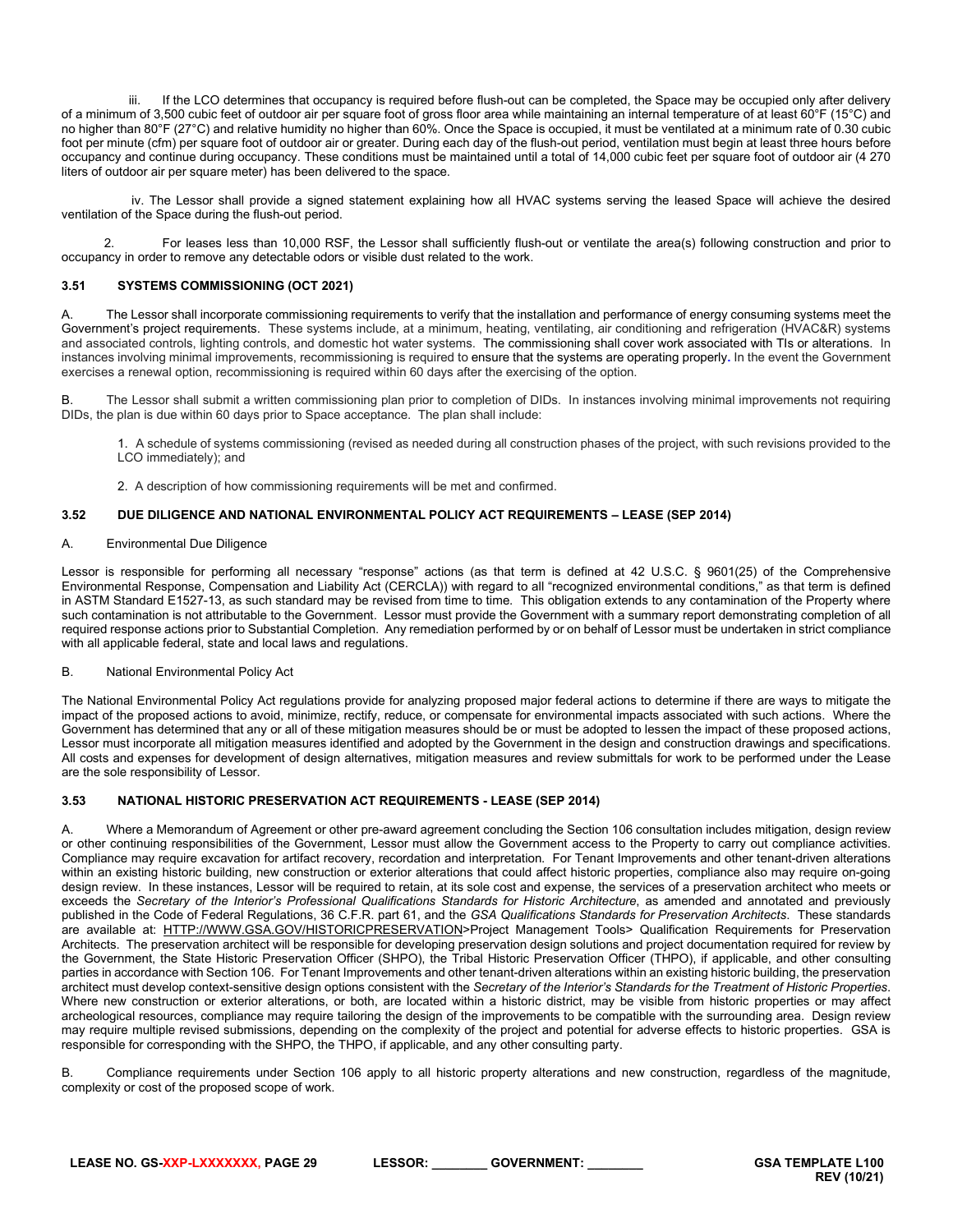C. The costs for development of design alternatives and review submittals for work required under the Lease are the sole responsibility of Lessor. In addition, building shell costs relating to such design alternatives are the sole responsibility of Lessor and must be included in the shell rent. Such costs may be offset by federal, state or local preservation tax benefits. Lessor is encouraged to seek independent financial and legal advice concerning the availability of these tax benefits.

# <span id="page-29-0"></span>**3.54 DESIGN EXCELLENCE – LEASE (OCT 2016)**

A. After Lease Award, the Lessor's Architect, Engineers and Construction Management Team shall participate in a Technical Design Review of the design with Government representatives to collaboratively develop a final design and balance the following objectives:

- Provide an efficient working environment that can accommodate ongoing technological innovation and allow for a technologically state-of-the-art work place throughout the building's useful life;
- Provide design, construction, and ongoing operational services that minimize the impact on the environment and the utilization of energy and other scarce and non-renewable resources;
- Provide an innovative design that appropriately expresses the Federal Government's purpose and identity—a facility that reflects the dignity, enterprise, vigor, and stability of the Federal Government, emphasizing designs that embody the finest contemporary architectural innovations while avoiding an official style;
- Provide a design that exemplifies accessibility within the context of a public/private sector project;
- Provide an efficient and economical construction process and procedures that enforces and improves the design goals; and
- Deliver the building on-time and on-budget and within prevailing market rates for this type of facility.

B. GSA's goal is to maximize the above objectives in the design and construction of the facility while maintaining a fully serviced lease.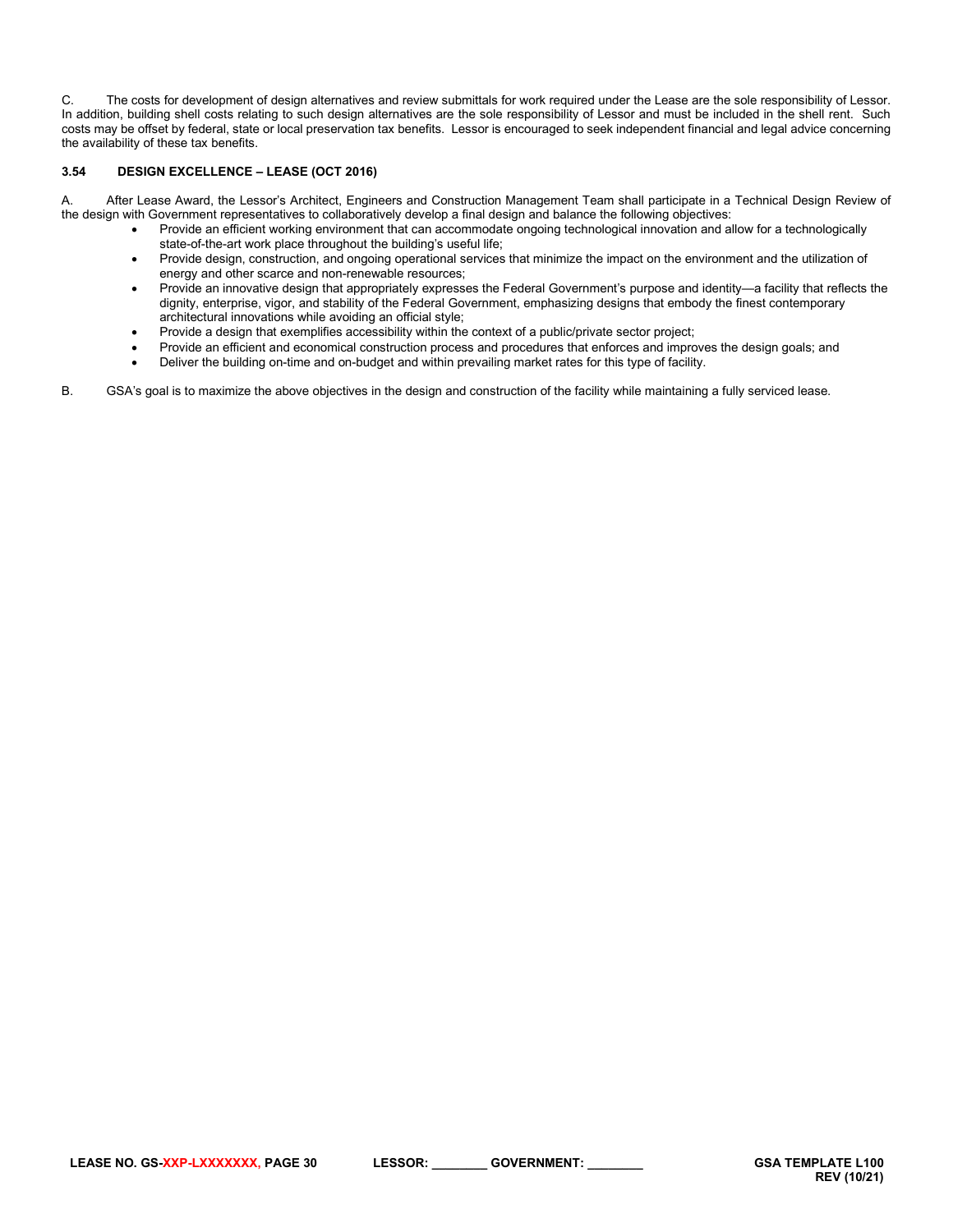# <span id="page-30-0"></span>**SECTION 4 DESIGN, CONSTRUCTION, AND POST AWARD ACTIVITIES**

# <span id="page-30-1"></span>**4.01 SCHEDULE FOR COMPLETION OF SPACE (OCT 2020)**

Design and construction activities for the Space shall commence upon Lease award.

Construction of TIs and completion of other required construction work: The Lessor shall complete all work as required in this Lease not later than **XX**  Working Days following Lease award.

Design and construction activities for the Space shall commence upon Lease award. The Lessor shall schedule the following activities to achieve timely completion of the work required by this Lease:

Government-Provided Design Intent Drawings (DIDs): The Government shall prepare and provide to the Lessor the Government's approved DIDs based upon the base Building documents provided by the Lessor as required in the paragraph titled "Documents Incorporated in the Lease" paragraph of this Lease. These DIDs will detail the TIs to be made by the Lessor within the Space. DIDs shall be due to the Lessor within **XX** Working Days from award.

B. DIDs. For the purposes of this Lease, DIDs are defined as layout line drawings of the leased Space, reflecting all Lease requirements, showing partitions and doors; schematic demolition; voice, data, and electrical outlet locations; finishes; generic furniture layout, and any additional details necessary to communicate the design intent to the lessor's architect for the purpose of preparing the construction documents (CDs). A full DID set shall include the following elements:

Level 1:

- 1. Cover Sheet;<br>2. Demolition Pla 2. Demolition Plan (if applicable);<br>3. Construction (Partition) Plan:
- 3. Construction (Partition) Plan;
- 4. Power/Communication (Electrical) Plan;<br>5. Furniture Plan: and
- 5. Furniture Plan; and<br>6. Finish Plan
- Finish Plan.

# Level 2 DIDs:

In addition to Level 1 DIDs, the DID set will also include the following Level 2 elements:

- 1. Reflected Ceiling Plan;
- 
- 2. Interior Elevations;<br>3. Interior Sections: Interior Sections:
- 4. Partition Type/ Section Plan; and<br>5. Door/Hardware Schedule
- 5. Door/Hardware Schedule

# C. INTENTIONALLY DELETED

A. Design Intent Drawing (DID) Workshop: In conjunction with the Government, the Lessor shall commit as part of shell costs to a **X-**day DID workshop tentatively scheduled to begin **month/day/year or X Working Days after award** at the office of the Lessor's architect or an alternate location agreed to by the Government. This session may be held in person or virtually, at the discretion of the Government. The architect will provide full design services so that the DIDs can be completed during this conference.

B. DIDs. For the purposes of this Lease, DIDs are defined as layout line drawings of the leased Space, reflecting all Lease requirements, showing partitions and doors; schematic demolition; voice, data, and electrical outlet locations; finishes; generic furniture layout, and any additional details necessary to communicate the design intent to the lessor's architect for the purpose of preparing the construction documents (CDs). A full DID set must include the following elements:

Level 1 (included in shell rent):

- 1. Cover Sheet;<br>2. Demolition Pla
- 2. Demolition Plan (if applicable);<br>3. Construction (Partition) Plan:
- 3. Construction (Partition) Plan;<br>4 Power/Communication (Flect
- Power/Communication (Electrical) Plan;
- 5. Furniture Plan; and<br>6. Finish Plan
- Finish Plan.

Level 2 DIDs (reimbursable):

After Lease Award, the Government may request the Lessor to submit a separate price proposal to provide Level 2 DIDs in addition to the Level 1 DIDs which are already priced as part of the shell rent. If requested, Level 2 DIDs must include the following Level 2 elements:

- 1. Reflected Ceiling Plan;<br>2. Interior Elevations:
- 2. Interior Elevations;<br>3. Interior Sections
- Interior Sections;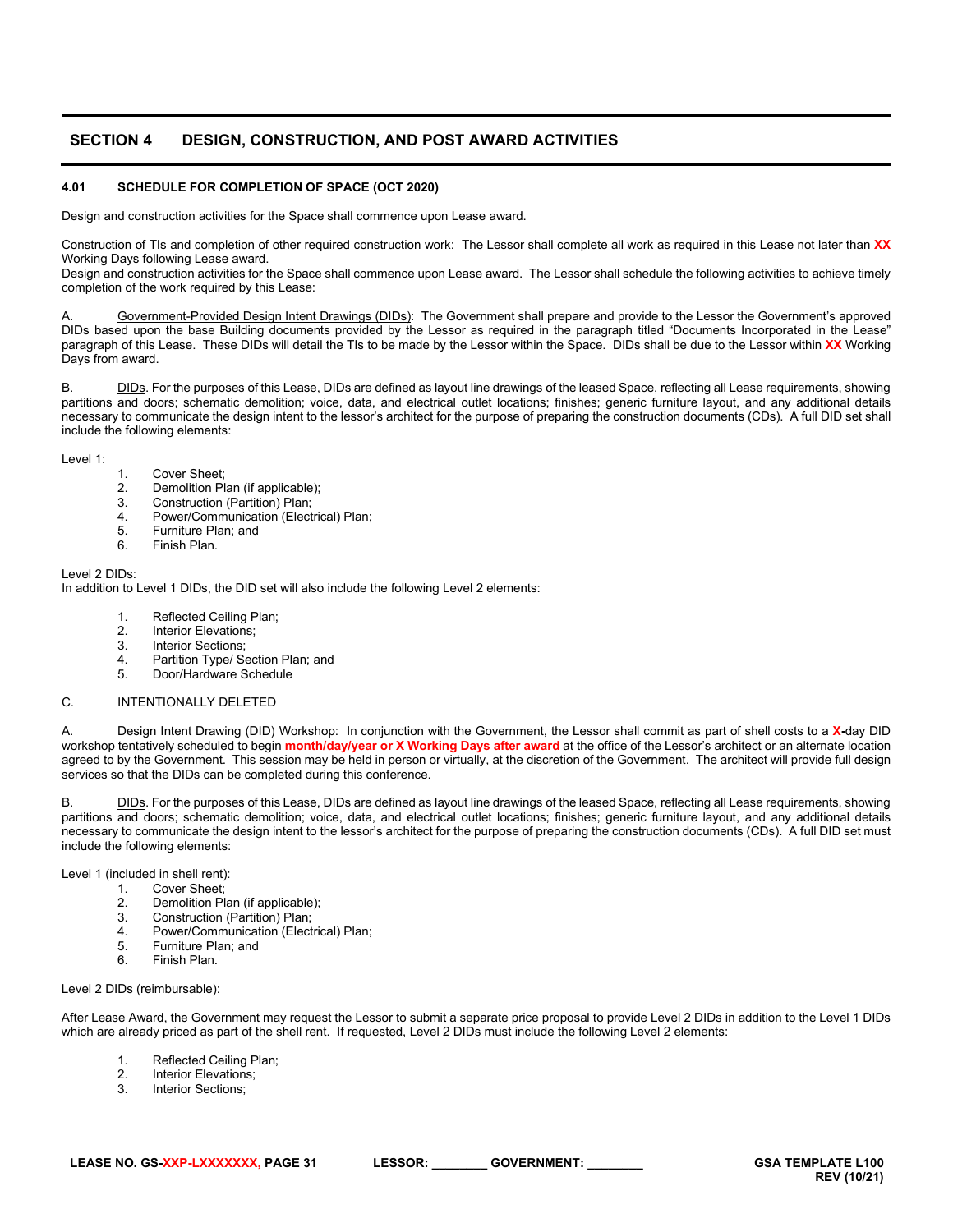- 4. Partition Type/ Section Plan; and<br>5. Door/Hardware Schedule
- 5. Door/Hardware Schedule

At the DID workshop, the Lessor shall provide a minimum of three (3) finish options to include coordinated samples of finishes for all interior elements such as paint, wall coverings, base coving, carpet, window treatments, laminates, and flooring. All samples provided must comply with specifications set forth elsewhere in this Lease. The finish options shall be approved by the Government at the DID workshop. The Lessor may not make any substitutions after the finish option is selected.

C. The Government's review and approval of the DIDs is limited to conformance to the specific requirements of the Lease and the client agency build-out requirements as they apply to the Space. The Government will provide formal approval of DIDs in writing **XX** Working Days from the conclusion of the DID workshop.

A. Lessor-Provided Design Intent Drawings (DIDs): The Lessor must submit to GSA, as part of the shell cost, complete DIDs conforming to the requirements of this Lease and other Government-supplied information related to the tenant agency's interior build-out requirements not later than **XX** Working Days following the Lease Award Date, provided that the Government supplies such information and direction as reasonably required for Lessor to timely complete DIDs. The Government (GSA and the tenant agency) shall attend two meetings at the Lessor's request for the purpose of providing information and direction in the development of DIDs. These meetings may be held either in person or virtually, at the discretion of the Government. The Lessor should anticipate at least two submissions of DIDs before receiving approval. At the sole discretion of the Government, the Lessor may be required to submit a budget proposal based on the TIs and associated work as shown on the DIDs. This budget proposal shall be completed, as part of the shell cost, within **XX** Working Days of the Government's request.

B. DIDs. For the purposes of this Lease, DIDs are defined as layout line drawings of the leased Space, reflecting all Lease requirements, showing partitions and doors; schematic demolition; voice, data, and electrical outlet locations; finishes; generic furniture layout, and any additional details necessary to communicate the design intent to the lessor's architect for the purpose of preparing the construction documents (CDs). A full DID set must include the following elements:

Level 1 (included in Shell rent):

- 1. Cover Sheet;<br>2. Demolition Pla
- 2. Demolition Plan (if applicable);<br>3. Construction (Partition) Plan:
- 3. Construction (Partition) Plan;<br>4. Power/Communication (Elect
- Power/Communication (Electrical) Plan;
- 5. Furniture Plan; and<br>6. Finish Plan
- Finish Plan.

Level 2 DIDs (reimbursable):

After Lease Award, the Government may request the Lessor to submit a separate price proposal to provide Level 2 DIDs in addition to the Level 1 DIDs which are already priced as part of the shell rent. If requested, Level 2 DIDs must include the following Level 2 elements:

- 1. Reflected Ceiling Plan;<br>2. Interior Elevations;
- 2. Interior Elevations;<br>3. Interior Sections;
- Interior Sections;
- 4. Partition Type/ Section Plan; and<br>5. Door/Hardware Schedule
- 5. Door/Hardware Schedule

C. Government review and approval of Lessor-provided DIDs: The Government must notify the Lessor of DID approval not later than **XX** Working Days following submission of DIDs conforming to the requirements of this Lease as supplied by the Government. Should the DIDs not conform to these requirements, the Government must notify the Lessor of such non-conformances within the same period; however, the Lessor shall be responsible for any delay to approval of DIDs occasioned by such non-conformance. The Government's review and approval of the DIDs is limited to conformance to the specific requirements of the Lease as they apply to the Space.

- A. INTENTIONALLY DELETED.
- B. INTENTIONALLY DELETED
- C. INTENTIONALLY DELETED

The Lessor's preparation and submission of construction documents (CDs): The Lessor as part of the TI must complete CDs conforming to the approved DIDs not later than **XX** Working Days following the approval of DIDs. The pricing for this work is included under the A/E fees established under Section 1 of the Lease. If during the preparation of CDs the Lessor becomes aware that any material requirement indicated in the approved DIDs cannot be reasonably achieved, the Lessor shall promptly notify GSA, and shall not proceed with completion of CDs until direction is received from the LCO. The LCO shall provide direction within **XX** Working Days of such notice, but the Government shall not be responsible for delays to completion of CDs occasioned by such circumstances. For the purpose of this paragraph, a "material requirement" shall mean any requirement necessary for the Government's intended use of the Space as provided for in, or reasonably inferable from, the Lease and the approved DIDs (e.g., number of workstations and required adjacencies).

E. Government review of CDs: The Government shall have **XX** Working Days to review CDs before Lessor proceeds to prepare a TI price proposal for the work described in the CDs. At any time during this period of review, the Government shall have the right to require the Lessor to modify the CDs to enforce conformance to Lease requirements and the approved DIDs.

**LEASE NO. GS-XXP-LXXXXXXX, PAGE 32 LESSOR: \_\_\_\_\_\_\_\_ GOVERNMENT: \_\_\_\_\_\_\_\_ GSA TEMPLATE L100**

**REV (10/21)**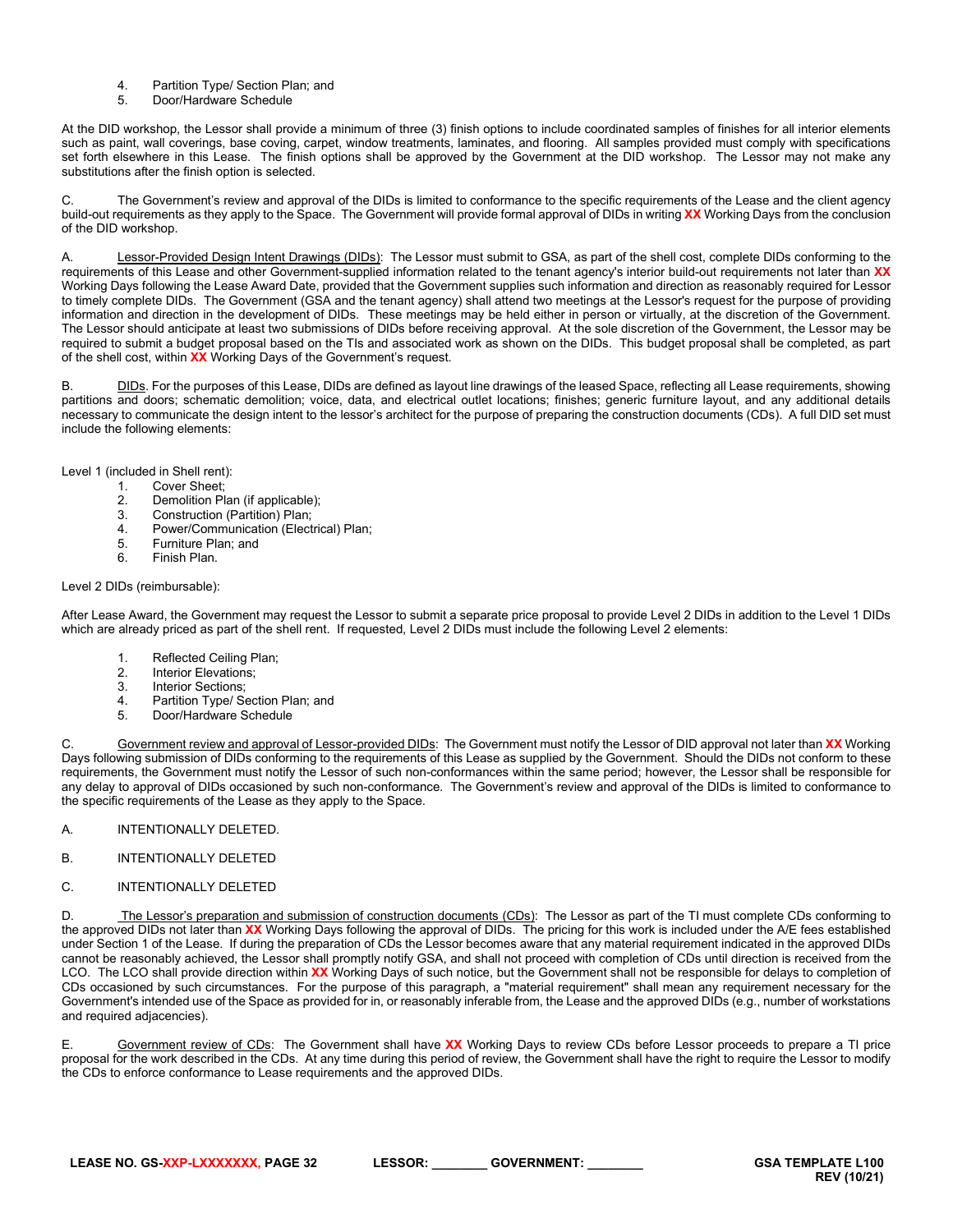F. The Lessor's preparation and submission of the TI price proposal: The Lessor shall prepare and submit a complete TI price proposal in accordance with this Lease within **XX** Working Days following the end of the Government CD review period.

D. The Lessor's preparation and submission of construction documents (CDs): The Lessor as part of the TI must complete CDs conforming to the approved DIDs not later than **XX** Working Days following the approval of DIDs. If during the preparation of CDs the Lessor becomes aware that any material requirement indicated in the approved DIDs cannot be reasonably achieved, the Lessor shall promptly notify GSA, and shall not proceed with completion of CDs until direction is received from the LCO. The LCO shall provide direction within **XX** Working Days of such notice, but the Government shall not be responsible for delays to completion of CDs occasioned by such circumstances. For the purpose of this paragraph, a "material requirement" shall mean any requirement necessary for the Government's intended use of the Space as provided for in, or reasonably inferable from, the Lease and the approved DIDs (e.g., number of workstations and required adjacencies).

E. Government review of CDs: The Government shall have **XX** Working Days to review CDs prior to issuing a Notice to Proceed (NTP). At any time during this period of review, the Government shall have the right to require the Lessor to modify the CDs to enforce conformance to Lease requirements and the approved DIDs.

# F. INTENTIONALLY DELETED

G. The Lessor's preparation and submission of the BSAC price proposal: The Lessor shall prepare and submit a complete BSAC price proposal in accordance with this Lease within **XX** Working Days following the end of the Government CD review period.

H. Negotiation of TI and BSAC price proposals and issuance of notice to proceed (NTP): The Government shall issue NTP within XX Working Days following the submission of the TI and BSAC price proposals, unless these have been priced as turnkey, provided that price proposals conform to the requirements of the Lease and the parties negotiate a fair and reasonable price.

I. Construction of TIs and completion of other required construction work: The Lessor shall complete all work required to prepare the Premises as required in this Lease ready for use not later than **XX** Working days following issuance of NTP.

# <span id="page-32-0"></span>**4.02 CONSTRUCTION DOCUMENTS (SEP 2012)**

The Lessor's CDs shall include all mechanical, electrical, plumbing, fire protection, life safety, lighting, structural, security, and architectural improvements scheduled for inclusion into the Space. CDs shall be annotated with all applicable specifications. CDs shall also clearly identify TIs already in place and the work to be done by the Lessor or others. Notwithstanding the Government's review of the CDs, the Lessor is solely responsible and liable for their technical accuracy and compliance with all applicable Lease requirements.

# <span id="page-32-1"></span>**4.03 TENANT IMPROVEMENTS PRICE PROPOSAL (OCT 2020)**

A. The Lessor's TI price proposal shall be supported by sufficient cost or pricing data to enable the Government to evaluate the reasonableness of the proposal, or documentation that the Proposal is based upon competitive proposals (as described below) obtained from entities not affiliated with the Lessor. Any work shown on the CDs that is required to be included in the Building shell rent or already priced as BSAC shall be clearly identified and excluded from the TI price proposal. After negotiation and acceptance of the TI price, GSA shall issue a NTP to the Lessor.

B. Under the provisions of FAR Subpart 15.4, the Lessor shall submit a TI price proposal with information that is adequate for the Government to evaluate the reasonableness of the price or determining cost realism for the TIs within the time frame specified in this section. The TI price proposal shall use the fee rates specified in the "Tenant Improvement Fee Schedule" paragraph of this Lease. The Lessor shall exclude from the TI price proposal all costs for fixtures and/or other TIs already in place, provided the Government has accepted same. However, the Lessor will be reimbursed for costs to repair or improve the fixture(s) and/or any other improvements already in place. The Lessor must provide certified cost or pricing data for TI proposals exceeding the threshold in FA[R 15.403-4,](https://www.acquisition.gov/far/current/html/Subpart%2015_4.html#wp1208430) to establish a fair and reasonable price. For TI proposals that do not exceed the threshold in FAR 15-403-4, the Lessor shall submit adequate documentation to support the reasonableness of the price proposal as determined by the LCO.

C. The TIs scope of work includes the Lease, the DIDs, the CDs, and written specifications. In cases of discrepancies, the Lessor shall immediately notify the LCO for resolution. All differences will be resolved by the LCO in accordance with the terms and conditions of the Lease.

D. In lieu of requiring the submission of detailed cost or pricing data as described above, the Government (in accordance with FAR 15.403) is willing to negotiate a price based upon the results of a competitive proposal process. A minimum of two qualified General Contractors (GCs) shall be invited by the Lessor to participate in the competitive proposal process. Each participant shall compete independently in the process. In the absence of sufficient competition from the GCs, a minimum of two qualified subcontractors from each trade of the Tenant Improvement Cost Summary (TICS) Table (described below) shall be invited to participate in the competitive proposal process.

E. Each TI proposal shall be (1) submitted by the proposed General Contractors (or subcontractors) using the TICS Table in CSI Masterformat (filling out all sheets, including each division tab, as necessary); (2) reviewed by the Lessor prior to submission to the Government to ensure compliance with the scope of work (specified above) and the proper allocation of shell and TI costs; and (3) reviewed by the Government. General Contractors shall submit the supporting bids from the major subcontractors along with additional backup to the TICS Table in a format acceptable to the Government.

F. Unless specifically designated in this Lease as a TI or BSAC cost, all construction costs shall be deemed to be included in the Shell Rent. Any costs in the GC's proposal for Building shell items shall be clearly identified on the TICS Table separately from the TI costs.

G. The Government reserves the right to determine if bids meet the scope of work, that the price is reasonable, and that the Lessor's proposed contractors are qualified to perform the work. The Government reserves the right to reject all bids at its sole discretion. The Government reserves the right to attend or be represented at all negotiation sessions between the Lessor and potential contractors.

H. The Lessor shall demonstrate to the Government that best efforts have been made to obtain the most competitive prices possible, and the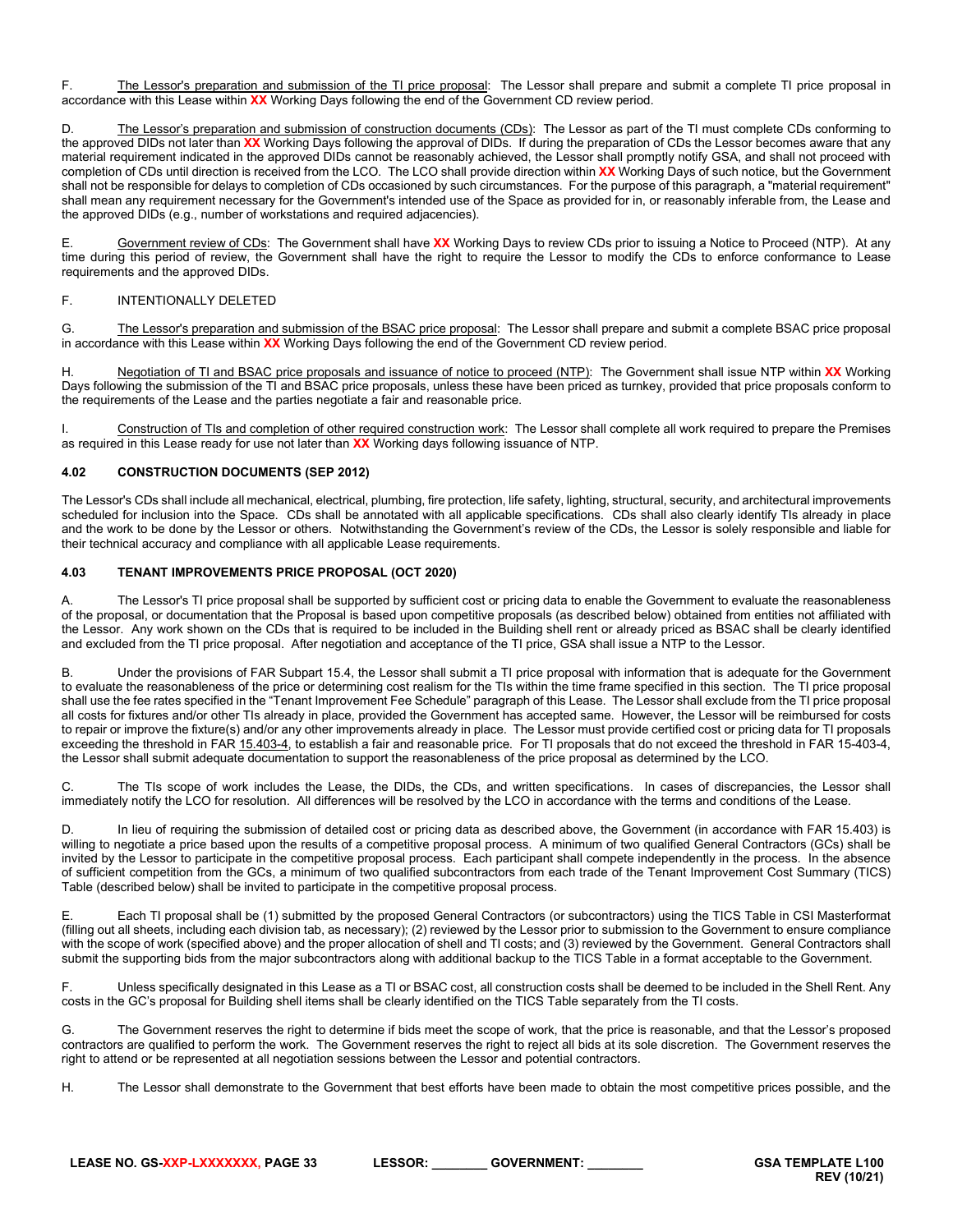Lessor shall accept responsibility for all prices through direct contracts with all contractors. The LCO shall issue to the Lessor a NTP with the TIs upon the Government's sole determination that the Lessor's proposal is acceptable. The Lessor shall complete the work within the time frame specified in this section of the Lease.

# <span id="page-33-0"></span>**4.04 BUILDING SPECIFIC AMORTIZED CAPITAL (BSAC) PRICE PROPOSAL (SEP 2015)**

The Lessor's BSAC price proposal shall be supported by sufficient cost or pricing data to enable the Government to evaluate the reasonableness of the proposal, or documentation that the Proposal is based upon competitive proposals. The pricing shall be submitted using the Security Unit Price List (SecUP).

# <span id="page-33-1"></span>**4.05 GREEN LEASE SUBMITTALS (OCT 2021)**

The Lessor shall submit to the LCO:

Product data sheets upon request for floor coverings, paints and wall coverings, ceiling materials, all adhesives, wood products, suite and interior doors, subdividing partitions, wall base, door hardware finishes, window coverings, millwork substrate and millwork finishes, lighting and lighting controls, and insulation to be used within the leased Space. This information must be submitted NO LATER THAN the submission of the DIDs, if applicable.

B. SDS or other appropriate documents upon request for products listed in the Lease. All SDS shall comply with Occupational Safety and Health Administration (OSHA) requirements for the Globally Harmonized System of Classification and Labeling of Chemicals (GHS). The Lessor and its agents shall comply with all recommended measures in the SDS to protect the health and safety of personnel.

C. Reuse plan, in accordance with the "Existing Fit-out, Salvaged, or Re-used Building Material" paragraph in the Lease, if applicable.

D. If the Lessor is unable to comply with the environmentally preferable requirements stated throughout the Lease, he/she must submit a waiver request for each material within the TI pricing submittal. The waiver request shall be based on the following exceptions:

- 1. Product cannot be acquired competitively within a reasonable performance schedule.
- 2. Product cannot be acquired that meets reasonable performance requirements.
- 3. Product cannot be acquired at a reasonable price.
- 4. An exception is provided by statute.

The price shall be deemed unreasonable when the total life cycle costs are significantly higher for the sustainable product versus the non-sustainable product. Life cycle costs are determined by combining the initial costs of a product with any additional costs or revenues generated from that product during its entire life.

E. Radon test results as may be required by the "Radon in Air" and "Radon in Water" paragraphs in the Lease.

- F. Submittal requirements as may be required by the "Construction Waste Management" paragraph in the Lease.
- G. Recycling service plan as may be required by the "Recycling" paragraph in the Lease.
- H. Signed statement as may be required by the "Indoor Air Quality During Construction" paragraph in the Lease.
- I. Written commissioning plan as may be required by the "Systems Commissioning" paragraph in the Lease.

J. At completion of LEED®, documentation and receipt of final certification, along with two electronic copies of all supporting documentation for certification on compact disk.

K. At completion of Green Globes<sup>®</sup> documentation and receipt of final certification, along with two electronic copies of all supporting documentation for certification on compact disk

L. If renewable source power is purchased, documentation within 9 months of occupancy.

# <span id="page-33-2"></span>**4.06 CONSTRUCTION SCHEDULE AND INITIAL CONSTRUCTION MEETING (OCT 2020)**

The Lessor shall furnish a detailed construction schedule (such as Critical Path Method) to the Government within **XX** Working Days of issuance of the NTP. Such schedule shall also indicate the dates available for Government contractors to install telephone/data lines or equipment, if needed. Within **XX** Working Days of NTP, the Lessor shall initiate a construction meeting. This meeting may be held in person or virtually, at the discretion of the Government. The Lessor will have contractor representatives including its architects, engineers, general contractor and sub-contractor representatives in attendance. The Lessor shall keep meeting minutes of discussion topics and attendance.

# <span id="page-33-3"></span>**4.07 PROGRESS REPORTS (OCT 2020)**

After start of construction, the Lessor shall submit to the LCO written progress reports at intervals of **XX** Working Days. Each report shall include information as to the percentage of the work completed by phase and trade; a statement as to expected completion and occupancy dates; changes introduced into the work; and general remarks on such items as material shortages, strikes, weather, etc, that may affect timely completion. In addition, at the Government's discretion, the Lessor shall conduct meetings every two weeks to brief Government personnel and/or contractors regarding the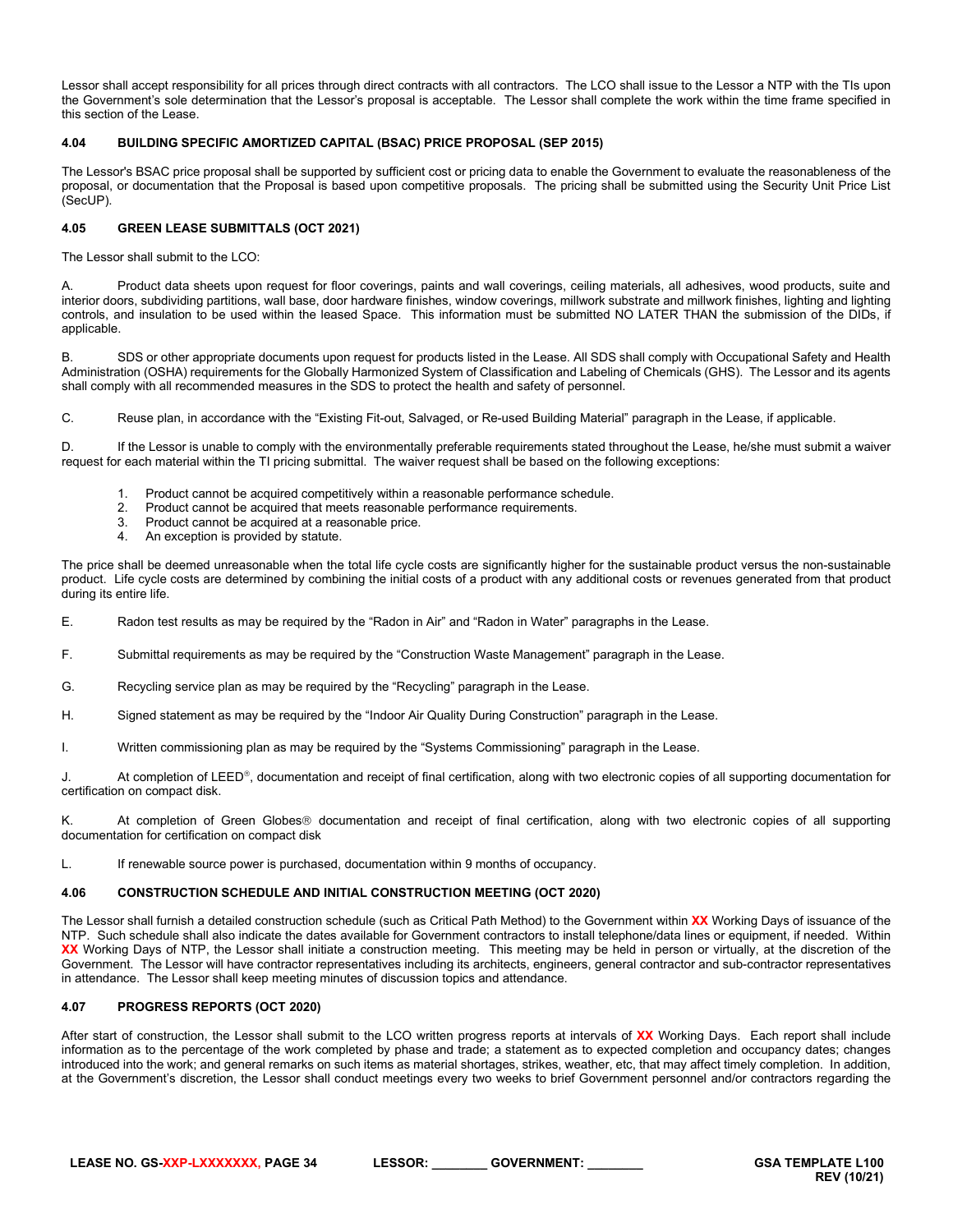progress of design and construction of the Space. These meetings may be held in person or virtually, at the discretion of the Government. The Lessor shall be responsible for taking and distributing minutes of these meetings.

# <span id="page-34-0"></span>**4.08 CONSTRUCTION INSPECTIONS (SEP 2015)**

A. The LCO or the LCO's designated technical representative may periodically inspect construction work to review compliance with Lease requirements and approved DIDs, if applicable.

B. Periodic reviews, witnessing of tests, and inspections by the Government shall not constitute approval of the Lessor's apparent progress toward meeting the Government's objectives but are intended to discover any information which the LCO may be able to call to the Lessor's attention to prevent costly misdirection of effort. The Lessor shall remain responsible for designing, constructing, operating, and maintaining the Building in full accordance with the requirements of the Lease.

# <span id="page-34-1"></span>**4.09 ACCESS BY THE GOVERNMENT PRIOR TO ACCEPTANCE (SEP 2013)**

The Government shall have the right to access any space within the Building during construction for the purposes of performing inspections or installing Government furnished equipment. The Government shall coordinate the activity of Government contractors with the Lessor to minimize conflicts with and disruption to other contractors on site. Access shall not be unreasonably denied to authorized Government officials including, but not limited to, Government contractors, subcontractors, or consultants acting on behalf of the Government on this project.

# <span id="page-34-2"></span>**4.10 ACCEPTANCE OF SPACE AND CERTIFICATE OF OCCUPANCY (OCT 2021)**

Ten (10) Working Days prior to the completion of the Space, the Lessor shall issue written notice to the Government to schedule the inspection of the Space for acceptance. The Government shall accept the Space only if the construction of Building shell and TIs conforming to this Lease and the approved DIDs, if applicable, is substantially complete, a Certificate of Occupancy (C of O) has been issued as set forth below, and the Building improvements necessary for acceptance as described in the paragraph "Building Improvements" are completed.

B. The Space shall be considered substantially complete only if the Space may be used for its intended purpose, and completion of remaining work will not interfere unreasonably with the Government's enjoyment of the Space. Acceptance shall be final and binding upon the Government with respect to conformance of the completed TIs to the approved DIDs, with the exception of items identified on a punch list generated as a result of the inspection, concealed conditions, latent defects, or fraud, but shall not relieve the Lessor of any other Lease requirements.

C. The Lessor shall provide a valid C of O, issued by the local jurisdiction, for the intended use of the Government. If the local jurisdiction does not issue C of O's or if the C of O is not available, the Lessor may satisfy this condition by providing a report prepared by a licensed fire protection engineer that indicates the Space and Building are compliant with all applicable local codes and ordinances and all fire protection and life safety-related requirements of this Lease.

D. The Government will not be required to accept space prior to the schedule outlined in this Lease.

E. If applicable, upon acceptance of the Space, the Government will issue lump sum payment to the Lessor after substantial completion, in accordance with invoicing procedures outlined under any lease amendment(s) authorizing such lump sum payment. The Government shall not issue this payment in increments or as partial payments.

# <span id="page-34-3"></span>**4.11 LEASE TERM COMMENCEMENT DATE AND RENT RECONCILIATION (OCT 2021)**

At acceptance, the Space shall be measured in accordance with the standards set forth in this Lease to determine the total ABOA SF in the Space. The rent for the Space will be adjusted based upon the measured ABOA square footage as outlined under the Payment clause of the General Clauses. At acceptance, the Lease term shall commence. The Lease Term Commencement Date, final measurement of the Space, reconciliation of the annual rent, and amount of Commission Credit, if any, shall be memorialized by Lease Amendment.

# <span id="page-34-4"></span>**4.12 AS-BUILT DRAWINGS (OCT 2021)**

Not later than **XX** days after the acceptance of the Space, the Lessor, at Lessor's expense, shall furnish to the Government a complete set of Computer Aided Design (CAD) files of as-built floor plans showing the Space under Lease, as well as corridors, stairways, and core areas. As-built drawings shall include those for Civil, Architectural, Mechanical, Electrical, and Plumbing features, including, but not limited to, those for IT, Communications, Security, and Fire Protection. The plans shall have been generated by a CAD program which is compatible with the latest release of AutoCAD. The required file extension is ".DWG." Clean and purged files shall be submitted in a digital format. They shall be labeled with Building name, address, list of drawing(s), date of the drawing(s), and Lessor's architect and architect's phone number. .

# <span id="page-34-5"></span>**4.13 LIQUIDATED DAMAGES (JUN 2012)**

In case of failure on the part of the Lessor to complete the work within the time fixed in the Lease, the Lessor shall pay the Government as fixed and agreed liquidated damages \$**XX** for each and every calendar day that the delivery is delayed beyond the date specified for delivery of all the Space ready for occupancy by the Government. This remedy is not exclusive and is in addition to any other remedies which may be available under this Lease or at law. This liquidated sum is not meant as a penalty, but as an approximation of actual damages that would be suffered by the Government because of the Lessor's delay.

# <span id="page-34-6"></span>**4.14 SEISMIC RETROFIT (SEP 2013)**

The following requirements apply to Leases requiring seismic retrofit: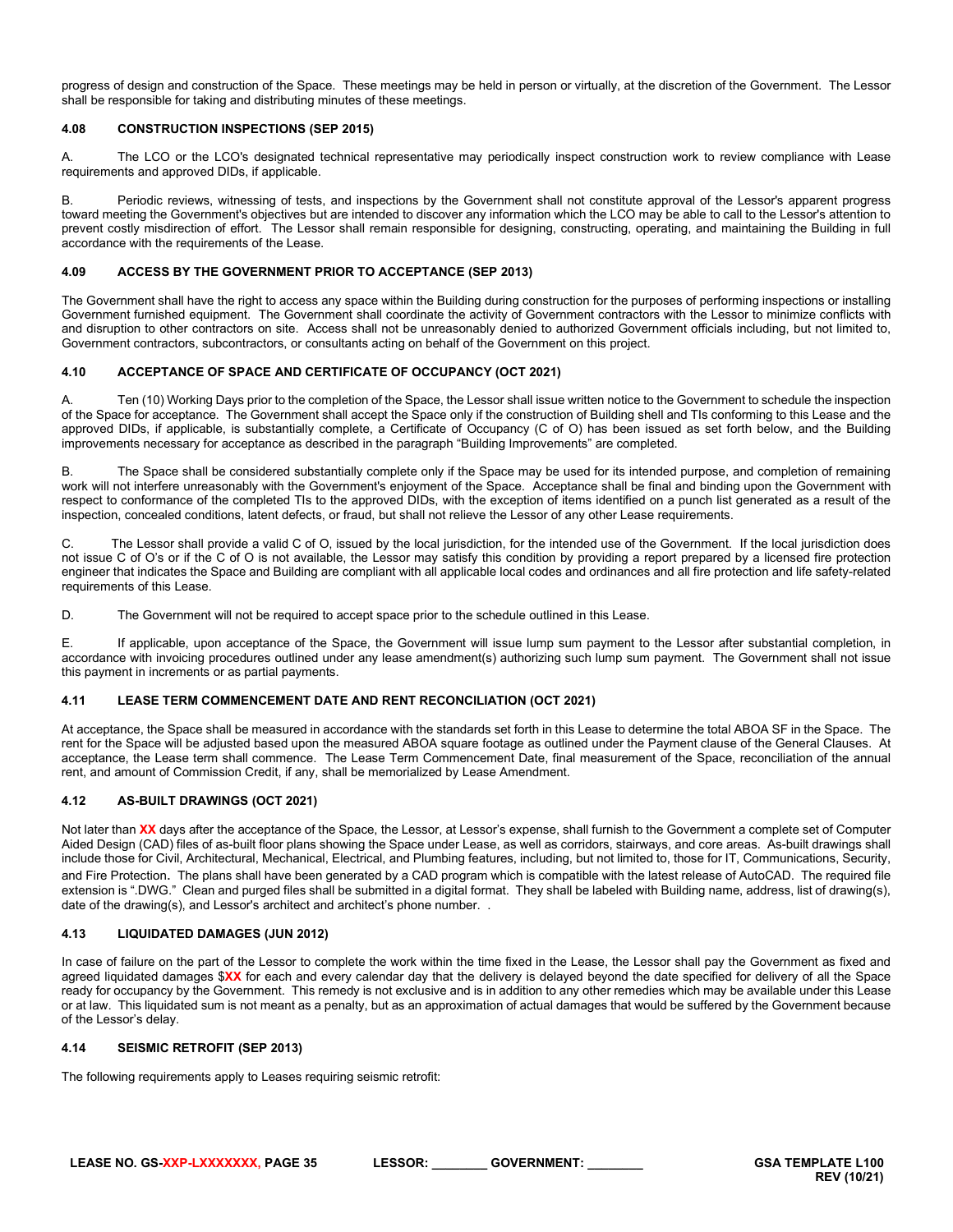A. The Lessor shall provide a final construction schedule, all final design and construction documents for the seismic retrofit, including structural calculations, drawings, and specifications to the Government for review and approval prior to the start of construction. When required by local building code, a geotechnical report shall be made available to the Government.

B. The Lessor's registered civil or structural engineer shall perform special inspections to meet the requirements of Chapter 17 of the International Building Code (IBC).

C. For Leases requiring seismic retrofit, the Space will not be considered substantially complete until a Seismic Form E - Certificate Of Seismic Compliance - Retrofitted Building, certifying that the Building meets the Basic Safety Objective of ASCE/SEI 41, executed by a registered civil or structural engineer, has been delivered to the LCO.

# <span id="page-35-0"></span>**4.15 LESSOR'S PROJECT MANAGEMENT RESPONSIBILITIES (OCT 2020)**

A. The Lessor's project management fee shall cover all of the Lessor's project management costs associated with the delivery of Tenant Improvements, including, but not limited to:

- 1. Legal fees
- 2. Travel costs
- 3. Insurance
- 4. Home office overhead and other indirect costs

5. Carrying costs, exclusive of the TI amortization rate. Carrying costs are those costs of capital incurred for the delivery of TI, for the period starting from Lessor's outlay of funds, until the Lease Term Commencement Date.

- 6. Municipal, county, or state fees (not related to sales tax or construction permits associated with TI buildout)
- 7. TI proposal preparation costs
- 8. Lessor's labor costs related to the management of the TI build-out.

A. The Lessor's TI rent shall cover all of the Lessor's project management costs associated with the delivery of Tenant Improvements, including, but not limited to:

- 1. Legal fees
- 2. Travel costs
- 3. Insurance
- 4. Home office overhead and other indirect costs

5. Carrying costs, exclusive of the TI amortization rate. Carrying costs are those costs of capital incurred for the delivery of TI, for the period starting from Lessor's outlay of funds, until the Lease Term Commencement Date.

- 6. Municipal, county, or state fees, including sales tax and construction permits associated with TI buildout.
	- 7. TI proposal preparation costs
- 8. Lessor's labor costs related to the management of the TI build-out.
- B. At a minimum, the Lessor shall be responsible for performing the following services:

1. Provide assistance and expertise to the Government project team in the form of coordination, management, and administration of the design and construction process;

- 2. Monitor performance of the general contractor and other contractors, control schedules, and oversee financial accounts;
- 3. Conduct and document design and construction project meetings;

4. Perform administrative tasks, including documentation, record keeping (issuing meeting minutes), and payment validation in addition to

- submittal and change order processing;
	- 5. Maintain Request for Information (RFI), submittal, and change order logs; and
	- 6. Provide technical expertise (e.g. testing, estimating, resolving claims, or responding to inquiries).

# <span id="page-35-1"></span>**4.16 GOVERNMENT PROJECT MANAGEMENT SYSTEM (OCT 2021)**

The Government may direct the Lessor to use the Government's designated project management system for post-award and post-occupancy activities. This includes, but is not limited to, design submittals (DIDs, CD, as-builts), schedule submissions, pricing proposals, reuse plans, commissioning plans, and product data sheets.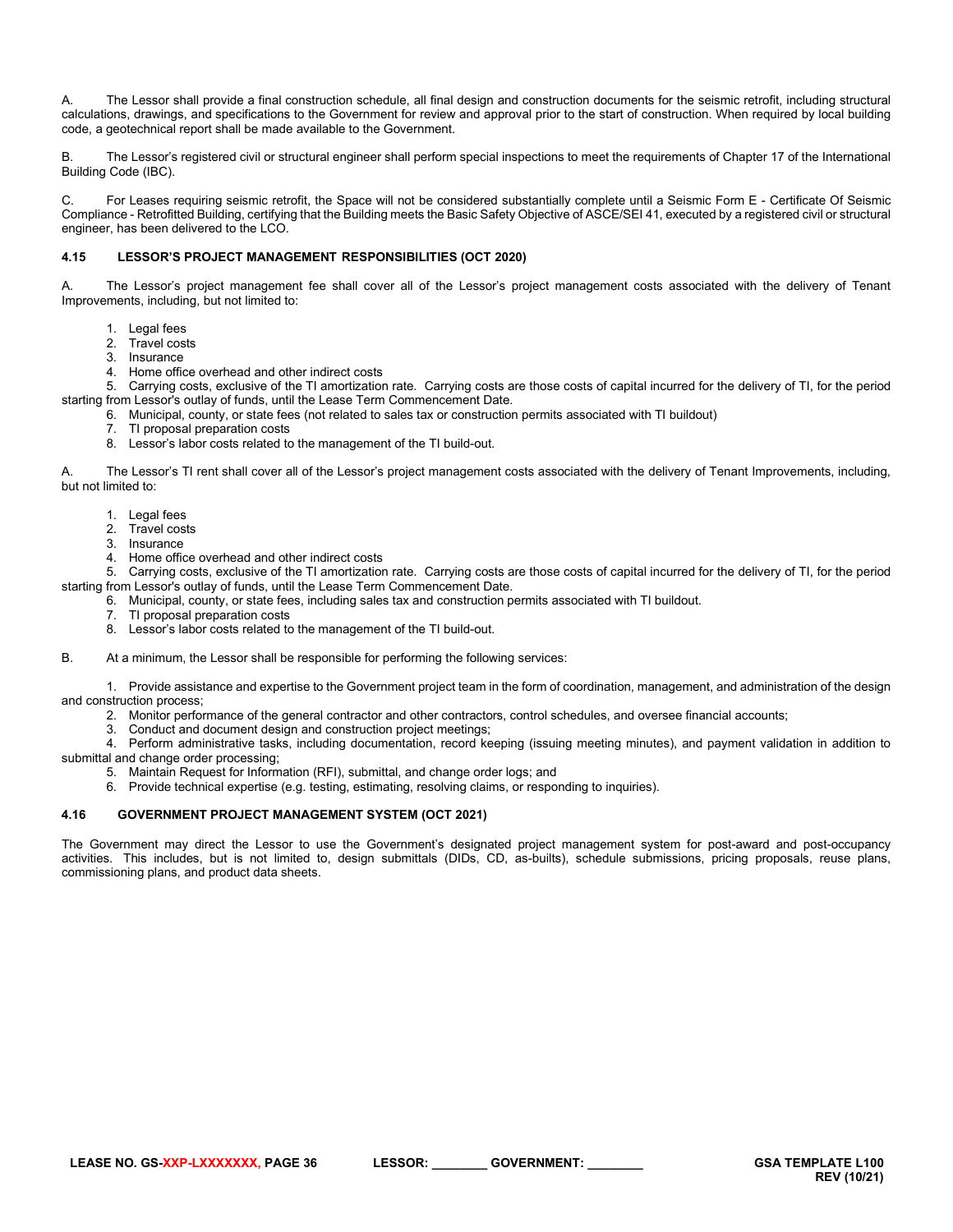# <span id="page-36-0"></span>**SECTION 5 TENANT IMPROVEMENT COMPONENTS**

# <span id="page-36-1"></span>**5.01 TENANT IMPROVEMENT REQUIREMENTS (OCT 2016)**

The TIs shall be designed, constructed, and maintained in accordance with the standards set forth in this Lease. For pricing, only those requirements designated within this Section 5, or designated as TIs within the attached agency requirements and Security Requirements, shall be deemed to be TI costs.

# <span id="page-36-2"></span>**5.02 TENANT IMPROVEMENT SPECIFICATIONS (SEP 2015)**

With respect to the following bulleted paragraphs, the Government accepts the tenant improvements in their existing condition. Notwithstanding this acceptance, the requirements under these paragraphs shall pertain to future repair or replacement due to maintenance or alterations performed throughout the term of the Lease.

- DOORS: INTERIOR
- DOORS: HARDWARE
- PARTITIONS; SUBDIVIDING
- HEATING AND AIR CONDITIONING
- ELECTRICAL: DISTRIBUTION
- <span id="page-36-3"></span>• LIGHTING: INTERIOR AND PARKING - TI

# **5.03 FINISH SELECTIONS (SEP 2015)**

The Lessor must consult with the Government prior to developing a minimum of three (3) finish options to include coordinated samples of finishes for all interior elements such as paint, wall coverings, base coving, carpet, window treatments, laminates, and flooring. All samples provided must comply with specifications set forth elsewhere in this Lease. All required finish option samples must be provided at no additional cost to the Government within 10 Working Days after initial submission of DIDs, if applicable. GSA must deliver necessary finish selections to the Lessor within 10 Working Days after receipt of samples. The finish options must be approved by GSA prior to installation. The Lessor may not make any substitutions after the finish option is selected.

# <span id="page-36-4"></span>**5.04 WINDOW COVERINGS (JUN 2012**)

Window Blinds. All exterior windows shall be equipped with window blinds in new or like new condition, which shall be provided as part of the TIs. The blinds may be aluminum or plastic vertical blinds, horizontal blinds with aluminum slats of one-inch width or less, solar fabric roller shades, or an equivalent product pre-approved by the Government. The window blinds shall have non-corroding mechanisms and synthetic tapes. Color selection will be made by the Government.

# B. Draperies:

1. If draperies are required, they shall be part of the TIs and the following minimum specifications shall apply:

a. Fabrics shall be lined with either white or off-white plain lining fabric suited to the drapery fabric weight. Draperies shall be floor, apron, or sill length, as specified by the Government, and shall be wide enough to cover window and trim. Draperies shall be hung with drapery hooks on well-anchored heavy duty traverse rods. Traverse rods shall draw from the center, right, or left side.

b. Construction. Any draperies to be newly installed shall be made as follows:

- i. Fullness of 100 percent, including overlap, side hems, and necessary returns;<br>ii. Double headings of 4 inches turned over a 4-inch permanently finished stiffene
- 
- ii. Double headings of 4 inches turned over a 4-inch permanently finished stiffener;<br>iii. Doubled side hems of 1-1/2 inches: 4-inch doubled and blind stitched bottom her Doubled side hems of 1-1/2 inches; 4-inch doubled and blind stitched bottom hems;
- iv. Three-fold pinch pleats;
- v. Safety stitched intermediate seams;<br>vi. Matched patterns;
- 
- vi. Matched patterns;<br>vii. Tacked corners: a
- vii. Tacked corners; and,<br>viii. No raw edges or expo No raw edges or exposed seams.
- c. Use of existing draperies must be approved by the Government.

# <span id="page-36-5"></span>**5.05 DOORS: SUITE ENTRY (OCT 2019)**

A. Suite entry doors shall be provided as part of the TIs and shall have a minimum clear opening of 32" wide x 84" high (per leaf). Doors shall meet the requirements of being a flush, solid core, 1-3/4-inch thick, wood door with a natural wood veneer face or an equivalent pre-approved by the Government. Hollow core wood doors are not acceptable. They shall be operable by a single effort; and shall meet the requirement of NFPA 101, Life Safety Code or the International Building Code (current as of the Lease Award Date). Doors shall be installed in a metal frame assembly which is primed and finished with a low VOC semi gloss oil-based paint finish that does not result in indoor air quality levels above 0.016 parts per million (ppm) of formaldehyde.

B. For leases 10,000 RSF or greater, the paint finish must meet applicable, statutory environmentally preferable criteria related to biobased and recovered material content as outlined in the Green Procurement Compilation at HTTPS://SFTOOL.GOV/GREENPROCUREMENT.and https://sftool.gov/greenprocurement/green-products/3/building-finishes/1338/paint/0?addon=False.

| LEASE NO. GS-XXP-LXXXXXXX. PAGE 37 | <b>LESSOR:</b> | <b>GOVERNMENT</b> |
|------------------------------------|----------------|-------------------|
|                                    |                |                   |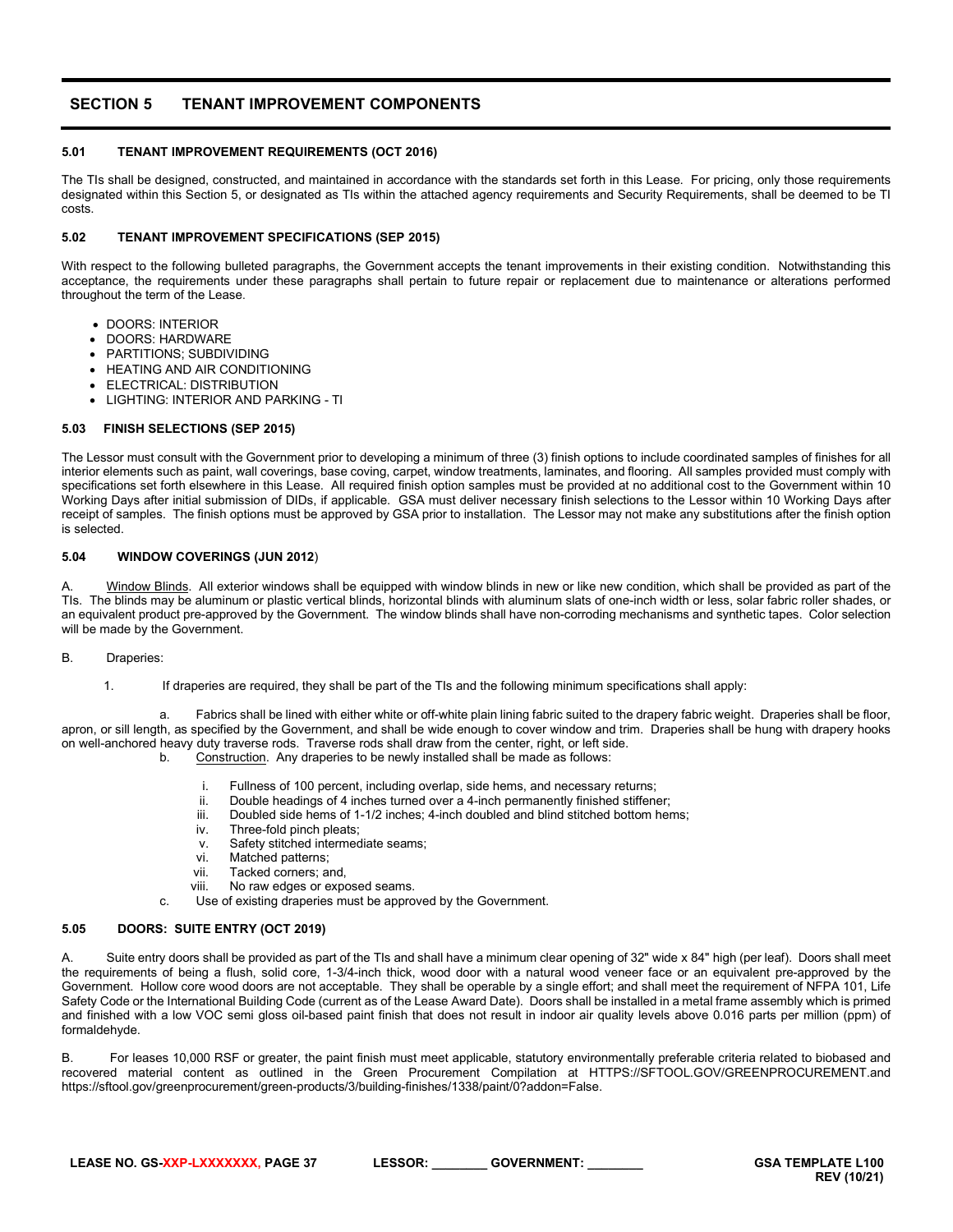# <span id="page-37-0"></span>**5.06 DOORS: INTERIOR (OCT 2019)**

A. Doors within the Space shall be provided as part of the TIs and shall have a minimum clear opening of 32" wide x 80" high. Doors shall be flush, solid core, wood with a natural wood veneer face or an equivalent door pre-approved by the LCO. Hollow core wood doors are not acceptable. They shall be operable with a single effort, and shall meet the requirements of NFPA 101, Life Safety Code or the International Building Code (current as of the Lease Award Date). Doors shall be installed in a metal frame assembly which is primed and finished with a low VOC semi-gloss oil-based paint and which does not result in indoor air quality levels above 0.016 parts per million (ppm) of formaldehyde.

B. For leases 10,000 RSF or greater, the paint finish must meet applicable, statutory environmentally preferable criteria related to biobased and recovered material content as outlined in the Green Procurement Compilation at HTTPS://SFTOOL.GOV/GREENPROCUREMENT.and https://sftool.gov/greenprocurement/green-products/3/building-finishes/1338/paint/0?addon=False.

# <span id="page-37-1"></span>**5.07 DOORS: HARDWARE (SEP 2013)**

Doors shall have door handles or door pulls with heavyweight hinges. The Lessor is encouraged to avoid the use of chrome-plated hardware. All doors shall have corresponding doorstops (wall- or floor-mounted) and silencers. All door entrances leading into the Space from public corridors and exterior doors shall have automatic door closers. Doors designated by the Government shall be equipped with 5-pin, tumbler cylinder locks and strike plates. All locks shall be master keyed. Furnish at least two master keys for each lock to the Government. Any exterior entrance shall have a high security lock, with appropriate key control procedures, as determined by Government specifications. Hinge pins and hasps shall be secured against unauthorized removal by using spot welds or pinned mounting bolts. The exterior side of the door shall have a lock guard or astragal to prevent tampering of the latch hardware. Doors used for egress only shall not have any operable exterior hardware. All security-locking arrangements on doors used for egress shall comply with requirements of NFPA 101or the International Building Code current as of the Lease Award Date.

# <span id="page-37-2"></span>**5.08 DOORS: IDENTIFICATION (JUN 2012)**

Door identification shall be installed in approved locations adjacent to office entrances as part of the TIs. The form of door identification shall be approved by the Government.

# <span id="page-37-3"></span>**5.09 PARTITIONS: SUBDIVIDING (OCT 2020)**

A. Office subdividing partitions shall comply with applicable building codes and local requirements and ordinances and shall be provided as part of the TIs. Partitioning shall extend from the finished floor to the finished ceiling and shall be designed to provide a minimum sound transmission class (STC) of 37. Partitioning shall be installed by the Lessor at locations to be determined by the Government as identified in the DIDs, if applicable. They shall have a flame spread rating of 25 or less and a smoke development rating of 450 or less (ASTM E-84).

B. HVAC shall be rebalanced and lighting repositioned, as appropriate, after installation of partitions.

C. If installed in accordance with the "Automatic Fire Sprinkler System" and "Fire Alarm System" paragraphs, sprinklers and fire alarm notification appliances shall be repositioned as appropriate after installation of partitions to maintain the level of fire protection and life safety.

D. Partitioning requirements may be satisfied with existing partitions if they meet the Government's standards and layout requirements.

E. For leases 10,000 RSF or greater where the Government is a sole tenant of the Building, the Lessor is encouraged to use materials for newly installed gypsum board meeting applicable environmentally preferable criteria that are recommended in the Green Procurement Compilation at HTTPS://SFTOOL.GOV/GREENPROCUREMENT and https://sftool.gov/greenprocurement/green-products/3/building-finishes/1735/wallboardgypsumboarddrywall/0?addon=False.

# <span id="page-37-4"></span>**5.10 WALL FINISHES (OCT 2019)**

If the Government chooses to install a wall covering, the following specifications shall apply:

A. Commercial grade, weighing not less than 13 ounces per square yard.

B. For leases 10,000 RSF or greater, wall covering shall be vinyl-free, chlorine-free, plasticizer-free, with recycled or bio-based content. If the Government chooses to install a high-performance paint coating, it shall comply with the VOC limits of the Green Seal Standard GS-11.

# <span id="page-37-5"></span>**5.11 PAINTING – TI (OCT 2019)**

A. Prior to acceptance, all surfaces within the Space which are designated by GSA for painting shall be newly finished in colors and type of paint acceptable to the Government.

B. For leases 10,000 RSF or greater, the Lessor shall provide interior paints, primers, coatings, stains, and sealers that meet applicable, statutory, environmentally preferable criteria for biobased and recovered material content as outlined under the Green Procurement Compilation at [HTTPS://SFTOOL.GREENPROCUREMENT](https://sftool.greenprocurement/) and https://sftool.gov/greenprocurement/green-products/3/building-finishes/1338/paint/0?addon=False . The Lessor shall use reprocessed latex paint in accordance with EPA's CPG (Comprehensive Procurement Guidelines) on all painted surfaces where feasible.

# <span id="page-37-6"></span>**5.12 FLOOR COVERINGS AND PERIMETERS (OCT 2019)**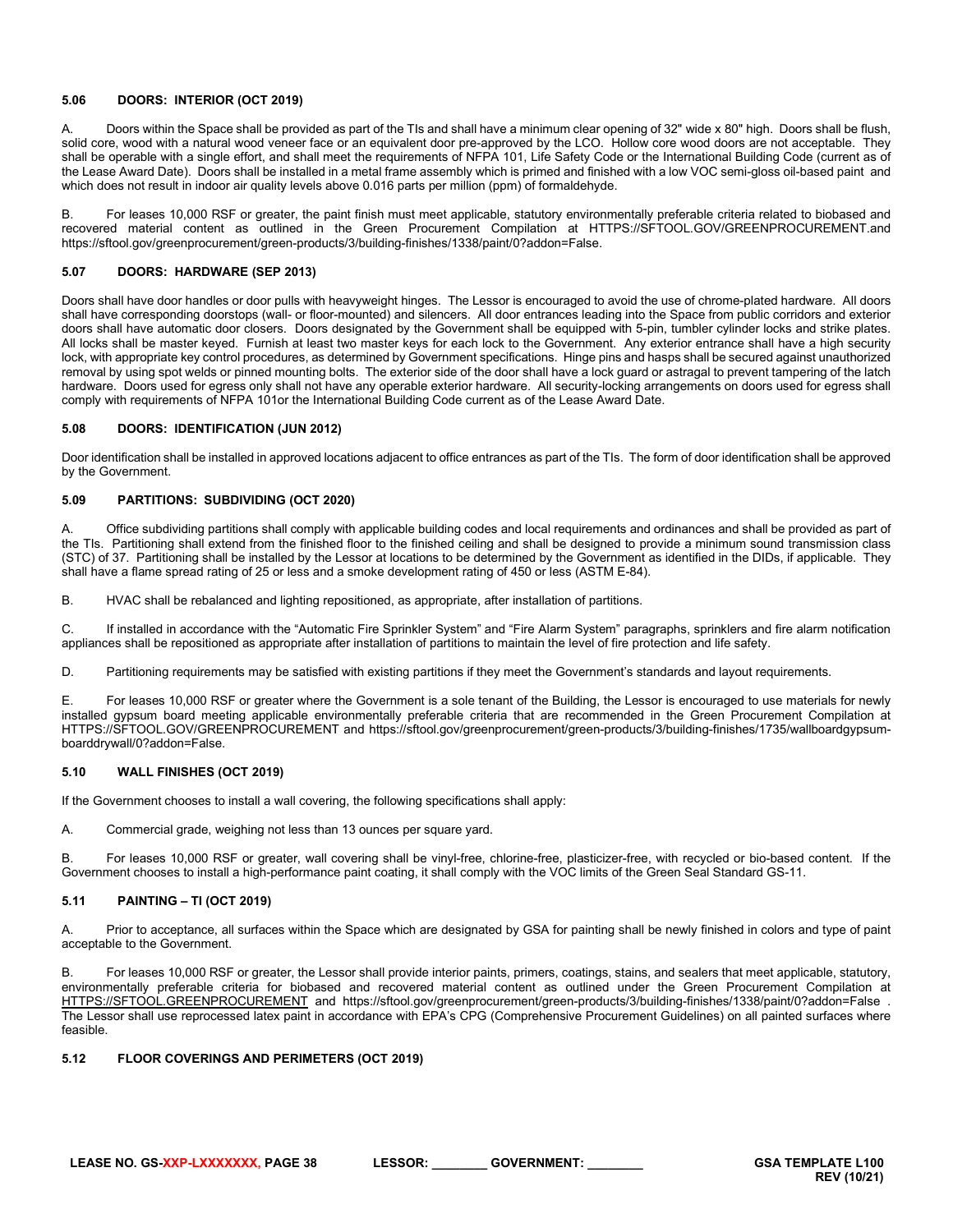- A. Broadloom carpet or carpet tiles shall meet the requirements set forth in the specifications below. Floor perimeters at partitions shall have wood, rubber, vinyl, or carpet base. Floor covering shall be installed in accordance with manufacturing instructions to lay smoothly and evenly.
- B. The use of existing carpet may be approved by the Government; however, existing carpet shall be repaired, stretched, and cleaned before occupancy and shall meet the static buildup requirement as stated in the specifications below.
- C. Any alternate flooring shall be pre-approved by the Government.
- D. SPECIFICATIONS FOR CARPET TO BE NEWLY INSTALLED OR REPLACED

Product sustainability and environmental requirements. For leases 10,000 RSF or greater, floor covering and perimeter products must meet applicable, statutory, environmentally preferable criteria related to biobased and recovered material content as outlined under the Green Procurement Compilation at [WWW.SFTOOL.GOV/GREENPROCUREMENT](http://www.sftool.gov/greenprocurement) and HTTPS://SFTOOL.GOV/GREENPROCUREMENT/GREEN-<br>PRODUCTS/3/BUILDING-FINISHES/23/CARPET/0?ADDON=FALSE, [HTTPS://SFTOOL.GOV/GREENPROCUREMENT/GREEN-](https://sftool.gov/greenprocurement/green-products/3/building-finishes/23/carpet/0?addon=False)PRODUCTS/3/BUILDING-FINISHES/23/CARPET/0?ADDON=FALSE, [PRODUCTS/3/BUILDING-FINISHES/1307/FLOOR-COVERINGS-NON-CARPET/0?ADDON=FALSE,](https://sftool.gov/greenprocurement/green-products/3/building-finishes/1307/floor-coverings-non-carpet/0?addon=False) and https://sftool.gov/greenprocurement/greenproducts/3/building-finishes/97/floor-tiles-heavy-dutycommercial/0?addon=False.

2. Face fiber content. Face yarn must be 100 percent nylon fiber. Loop Pile shall be 100 percent Bulk Continuous Filament (BCF); cut and loop shall be 100 percent BCF for the loop portion and may be BCF or staple for the cut portion; cut pile carpet shall be staple or BCF.

- 3. Performance requirements for broadloom and modular tile:
	- a. Static: Less than or equal to 3.5 kV when tested by AATCC Test Method 134 (Step Test Option).
	- b. Flammability: Meets CPSC-FF-1-70, DOC-FF-1-70 Methenamine Tablet Test criteria.
- c. Flooring Radiant Panel Test: Meets NFPA 253 Class I or II depending upon occupancy and fire code when tested under ASTM E-648 for glue down installation.
	- d. Smoke Density: NBS Smoke Chamber Less than 450 Flaming Mode when tested under ASTM E-662.
	- **NOTE**: Testing must be performed in a NVLAP accredited laboratory.

4. Texture Appearance Retention Rating (TARR). Carpet must meet TARR rating of at least 3.0 TARR for moderate traffic areas such as private offices, and heavy traffic areas such as training space, conference rooms, courtrooms, etc., and at least 3.5 TARR for severe traffic areas, including open office space, cafeteria, corridors and lobbies. The carpet must be evaluated using ASTM D-5252 Hexapod Drum Test as per the commercial carpet test procedure and the TARR classification determined using ASTM D-7330.

Carpet reclamation. Reclamation of existing carpet to be determined with potential vendor. When carpet is replaced, submit certification documentation from the reclamation facility to the LCO.

6. Warranty. Submit a copy of the manufacturer's standard warranty to the LCO within the first 60 days of Government occupancy. The Government is to be a beneficiary of the terms of this warranty.

# <span id="page-38-0"></span>**5.13 HEATING AND AIR CONDITIONING (JUN 2012)**

Zone Control. Provide individual thermostat control for office Space with control areas not to exceed 1,500 ABOA SF. Interior spaces must be separately zoned. Specialty occupancies (conference rooms, kitchens, etc.) must have active controls capable of sensing Space use and modulating HVAC system in response to Space demand. Areas that routinely have extended hours of operation shall be environmentally controlled through dedicated heating and air conditioning equipment. Special purpose areas (such as photocopy centers, large conference rooms, computer rooms, etc.) with an internal cooling load in excess of 5 tons shall be independently controlled. Provide concealed package air conditioning equipment to meet localized spot cooling of tenant special equipment. Portable space heaters are prohibited.

#### <span id="page-38-1"></span>**5.14 ELECTRICAL: DISTRIBUTION (SEP 2015)**

A. All electrical, telephone, and data outlets within the Space shall be installed by the Lessor in accordance with the DIDs, if applicable. All electrical outlets shall be installed in accordance with NFPA Standard 70.

B. All outlets within the Space shall be marked and coded for ease of wire tracing; outlets shall be circuited separately from lighting. All floor outlets shall be flush with the plane of the finished floor. Outlet cover colors shall be coordinated with partition finish selections.

C. The Lessor shall in all cases safely conceal outlets and associated wiring (for electricity, voice, and data) to the workstation(s) in partitions, ceiling plenums, in recessed floor ducts, under raised flooring, or by use of a method acceptable to the Government.

# <span id="page-38-2"></span>**5.15 TELECOMMUNICATIONS: DISTRIBUTION AND EQUIPMENT (JUN 2012)**

Telecommunications floor or wall outlets shall be provided as part of the TIs. At a minimum, each outlet shall house one 4-pair wire jack for voice and one 4-pair wire jack for data. The Lessor shall ensure that all outlets and associated wiring, copper, coaxial cable, optical fiber, or other transmission medium used to transmit telecommunications (voice, data, video, Internet, or other emerging technologies) service to the workstation shall be safely concealed under raised floors, in floor ducts, walls, columns, or molding. All outlets/junction boxes shall be provided with rings and pull strings to facilitate the installation of cable. Some transmission medium may require special conduit, inner duct, or shielding as specified by the Government.

# <span id="page-38-3"></span>**5.16 TELECOMMUNICATIONS: LOCAL EXCHANGE ACCESS (AUG 2008)**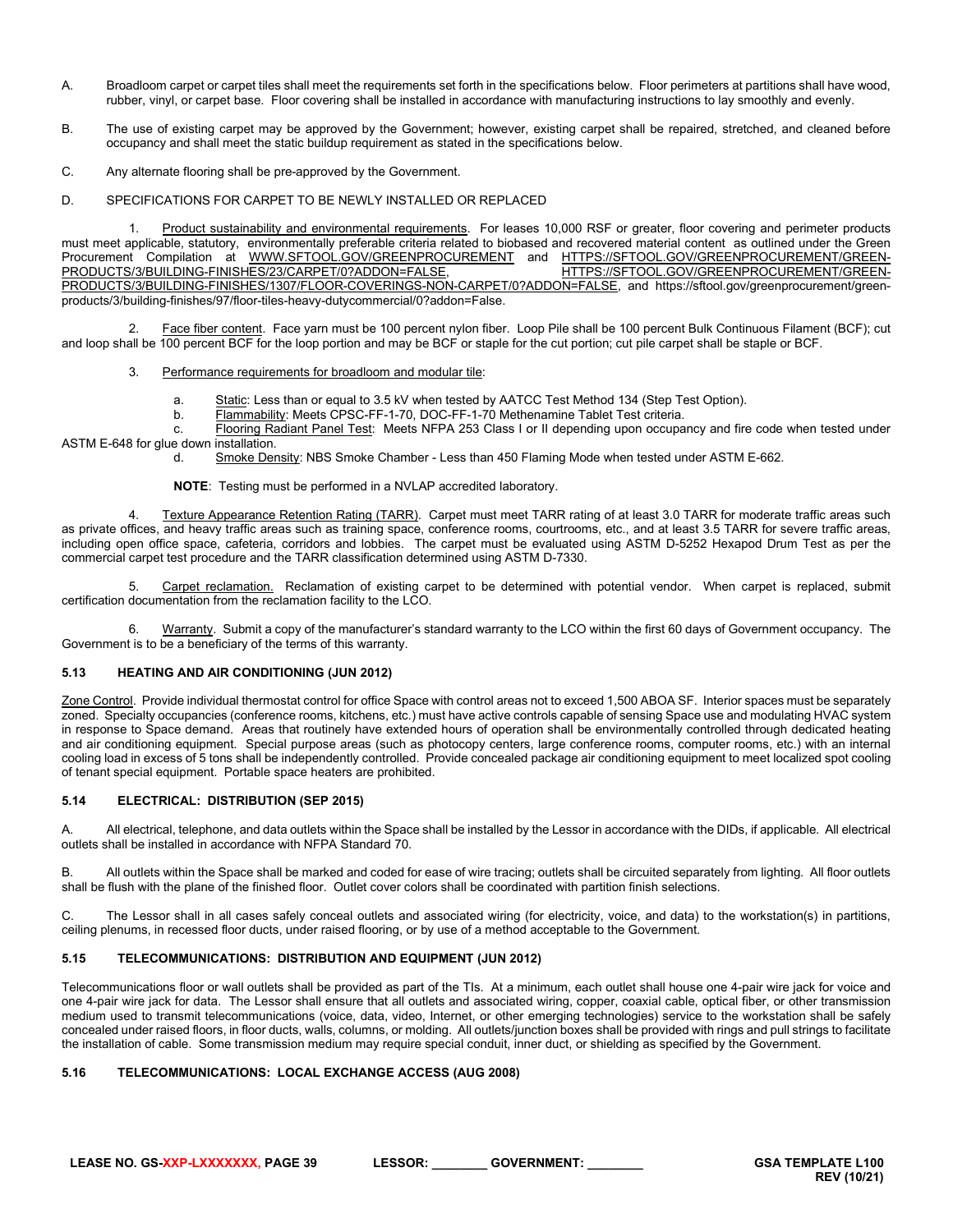Provide sealed conduit to house the agency telecommunications system when required.

# <span id="page-39-0"></span>**5.17 DATA DISTRIBUTION (OCT 2020)**

The Lessor shall purchase and install data cable as part of the tenant improvements. The Lessor shall safely conceal data outlets and the associated wiring used to transmit data to workstations in floor ducts, walls, columns, or below access flooring. When cable consists of multiple runs, the Lessor shall provide ladder type or other acceptable cable trays to prevent cable coming into contact with suspended ceilings or sprinkler piping. Cable trays shall form a loop around the perimeter of the Space such that they are within a 30-foot horizontal distance of any single drop. If the Government chooses to purchase and install data cabling, then the Lessor shall provide, as part of the tenant improvements, outlets with rings and pull strings to facilitate the installation of the data cable.

# <span id="page-39-1"></span>**5.18 ELECTRICAL, TELEPHONE, DATA FOR SYSTEMS FURNITURE (OCT 2020)**

A. The Lessor shall provide as part of the TIs separate data, telephone, and electric junction boxes for the base feed connections to Government provided modular or systems furniture, when such feeds are supplied via wall outlets or floor penetrations. When overhead feeds are used, junction boxes shall be installed for electrical connections. Raceways shall be provided throughout the furniture panels to distribute the electrical, telephone, and data cable. The Lessor shall provide all electrical service wiring and connections to the furniture at designated junction points. Each electrical junction shall contain an 8-wire feed consisting of 3 general purpose 120-V circuits with 1 neutral and 1 ground wire, and a 120-V isolated ground circuit with 1 neutral and 1 isolated ground wire. A 20-ampere circuit shall have no more than 8 general purpose receptacles or 4 isolated ground "computer" receptacles.

B. The Lessor shall purchase and install data and telecommunications cable. Said cable shall be installed and connected to systems furniture by the Lessor/contractor with the assistance and/or advice of the Government or computer vendor. The Lessor shall provide wall mounted data and telephone junction boxes. When cable consists of multiple runs, the Lessor shall provide ladder-type or other acceptable cable trays to prevent Government provided cable coming into contact with suspended ceilings or sprinkler piping. Cable trays shall form a loop around the perimeter of the Space such that they are within a 30-foot horizontal distance of any single drop. Said cable trays shall provide access to both telecommunications data closets and telephone closets. If the Government chooses to purchase and install data and telecommunications cabling, then the Lessor shall provide, as part of the TIs, outlets with rings and pull strings to facilitate the installation of the data cable.

C. The Lessor shall furnish and install suitably sized junction boxes near the "feeding points" of the furniture panels. All "feeding points" shall be shown on Government approved design intent drawings. The Lessor shall temporarily cap off the wiring in the junction boxes until the furniture is installed. The Lessor shall make all connections in the power panel and shall keep the circuit breakers off. The Lessor shall identify each circuit with the breaker number and shall identify the computer hardware to be connected to it. The Lessor shall identify each breaker at the panel and identify the devices that it serves.

D. The Lessor's electrical contractor must connect power poles or base feeds in the junction boxes to the furniture electrical system and test all pre-wired receptacles in the systems furniture. Other Government contractors will be installing the data cable in the furniture panels for the terminal and printer locations, installing the connectors on the terminal/printer ends of the cable, and continuity testing each cable. Work shall be coordinated and performed in conjunction with the furniture, telephone, and data cable installers. Much of this work may occur over a weekend on a schedule that requires flexibility and on-call visits. The Lessor must coordinate the application of Certification of Occupancy with furniture installation.

# <span id="page-39-2"></span>**5.19 LIGHTING: INTERIOR AND PARKING – TI (SEP 2015)**

A. FIXTURES: Once the design intent drawings are approved, the Lessor shall design and provide interior lighting to comply with requirements under the paragraph, "Lighting: Interior and Parking – Shell." Any additional lighting fixtures and/or components required beyond what would have been provided for an open office plan (shell) are part of the TIs.

B. PENDANT STYLE FIXTURES: If pendant style lighting fixtures are used, the increase between the number of fixtures required in the Building shell and the Space layout is part of the TIs.

C. MIXED FIXTURES: DIDs, if applicable, may require a mixed use of recessed or pendant style fixtures in the Space.

D. BUILDING PERIMETER: There may be additional requirements for lighting in exterior parking areas, vehicle driveways, pedestrian walkways, and Building perimeter in the Security Requirements attached to this Lease.

# <span id="page-39-3"></span>**5.20 AUTOMATIC FIRE SPRINKLER SYSTEM - TI (OCT 2016)**

Where sprinklers are required in the Space, sprinkler mains and distribution piping in a "protection" layout (open plan) with heads turned down with an escutcheon or trim plate shall be provided as part of Shell rent. Any additional sprinkler fixtures and/or components required in the Space beyond what would have been provided for an open office plan (shell) are part of the TIs.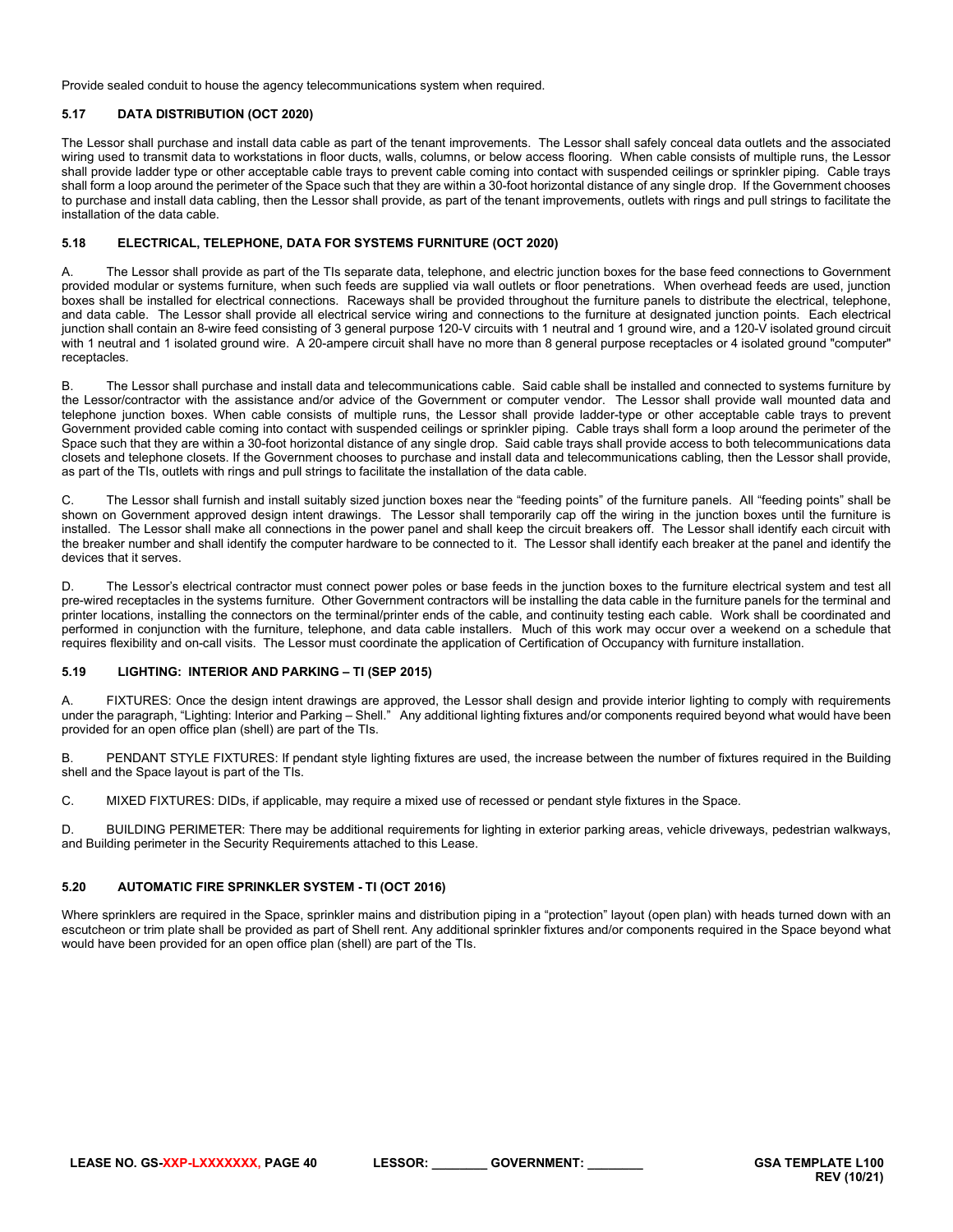# <span id="page-40-0"></span>**SECTION 6 UTILITIES, SERVICES, AND OBLIGATIONS DURING THE LEASE TERM**

# <span id="page-40-1"></span>**6.01 PROVISION OF SERVICES, ACCESS, AND NORMAL HOURS (JUN 2012)**

A. The Government's normal hours of operations are established as **XX** AM to **XX** PM, Monday through Friday, with the exception of Federal holidays. Services, maintenance, and utilities shall be provided during these hours. The Government shall have access to the Premises and its Appurtenant Areas at all times without additional payment, including the use, during other than normal hours, of necessary services and utilities such as elevators, restrooms, lights, and electric power. Cleaning shall be performed during normal hours.

B. The Lessor and the Lessor's representatives, employees and contractors shall demonstrate a cooperative, positive, welcoming, respectful, professional and business-like demeanor and shall present a neat, clean, job-appropriate (professional) appearance.

#### <span id="page-40-2"></span>**6.02 UTILITIES (APR 2011)**

The Lessor is responsible for providing all utilities necessary for base Building and tenant operations as part of the rental consideration.

# VERSION 2:<br>6.03 UT

# <span id="page-40-3"></span>**6.03 UTILITIES SEPARATE FROM RENTAL/BUILDING OPERATING PLAN (OCT 2020)**

A. If any utilities are excluded from the rental consideration, the Lessor shall obtain a statement from a registered professional engineer stating that all HVAC, plumbing, and other energy intensive Building systems can operate under the control conditions stated in the Lease. The statement shall also identify all Building systems which do not conform to the system performance values, including the "recommended" or "suggested" values of ANSI/ASHRAE Standard 90.1, Energy Standard for Buildings Except Low-Rise Residential Buildings, according to the version that corresponds with how the Building systems were designed to perform, or state or local codes.

B. The Lessor shall provide and install as part of shell rent, separate meters for utilities. Sub meters are not acceptable. The Lessor shall furnish in writing to the Government, prior to occupancy by the Government, a record of the meter numbers and verification that the meters measure Government usage only. Proration is not permissible. In addition, an automatic control system shall be provided to assure compliance with heating and air conditioning requirements.

C. The Building operating plan shall be in effect as of the Lease Term Commencement Date and shall include a schedule of startup and shutdown times for operation of each Building system, such as lighting, HVAC, and plumbing.

#### <span id="page-40-4"></span>**6.04 UTILITY CONSUMPTION REPORTING (OCT 2016)**

Upon the effective date of the Lease, only for leases over 10,000 RSF, the Lessor shall provide regular quarterly reports for the amount of utilities (including water) consumed at the Building broken down by utility type per month for the duration of the Lease. Lessors shall report this utility consumption data within 45 calendar days of the end of each calendar quarter in the Environmental Protection Agency (EPA) Portfolio Manager online tool [HTTPS://WWW.ENERGYSTAR.GOV/.](https://www.energystar.gov/) Data reported includes, but is not limited to, the number of actual units consumed, by utility type per month, and associated start and end date(s) for that consumption.

(Refer to the following link for reporting guidance: [www.gsa.gov/ucr](http://www.gsa.gov/ucr))

#### <span id="page-40-5"></span>**6.05 HEATING AND AIR CONDITIONING (OCT 2020)**

A. In all office areas, temperatures shall conform to local commercial equivalent temperature levels and operating practices in order to maximize tenant satisfaction. These temperatures shall be maintained throughout the leased Premises and service areas, regardless of outside temperatures, during the hours of operation specified in the Lease. The Lessor shall perform any necessary systems start-up required to meet the commercially equivalent temperature levels prior to the first hour of each day's operation. At all times, humidity shall be maintained below 60% relative humidity.

B. During non working hours, heating temperatures shall be set no higher than 55° Fahrenheit, and air conditioning shall not be provided except as necessary to return Space temperatures to a suitable level for the beginning of working hours. Thermostats shall be secured from manual operation by key or locked cage. A key shall be provided to the Government's designated representative.

C. Thermal comfort. During all working hours, Lessor shall comply with ANSI/ASHRAE Standard 55, Thermal Environmental Conditions for Human Occupancy that corresponds with how the Building's HVAC system was designed to perform. At a minimum, Lessor must meet ASHRAE Standard 55-2004.

D. Warehouse or garage areas require heating and ventilation only. Cooling of this Space is not required. Temperature of warehouse or garage areas shall be maintained at a minimum of 50° Fahrenheit.

E. The Lessor shall conduct HVAC system balancing after any HVAC system alterations during the term of the Lease and shall make a reasonable attempt to schedule major construction outside of office hours.

F. Normal HVAC systems' maintenance shall not disrupt tenant operations.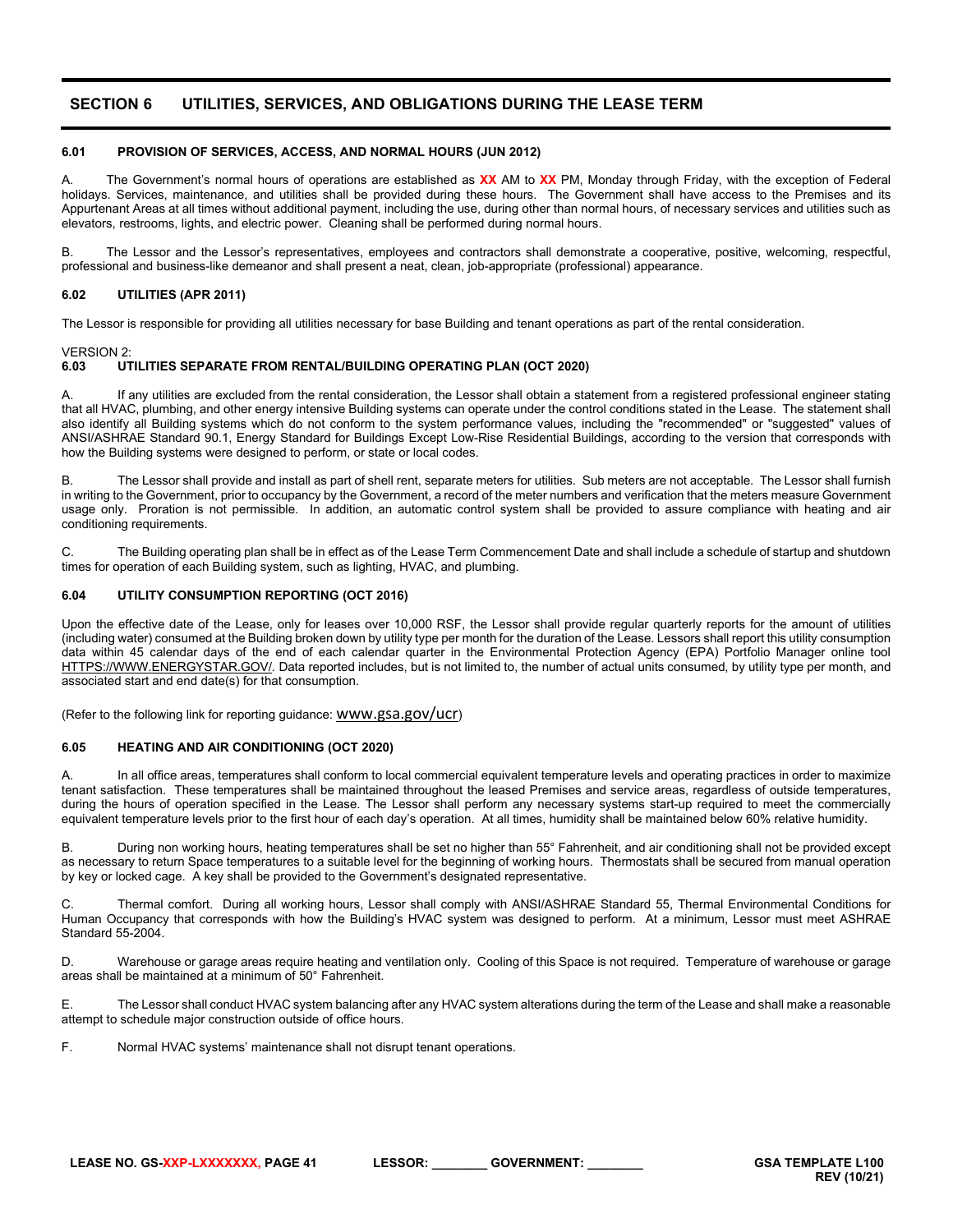G. XX ABOA SF of the Premises shall receive cooling at all times (24 hrs a day, 365 days a year) for purposes of cooling the designated server room. The BTU output of this room is established as **XX** BTU per hour. The temperature of this room shall be maintained at **XX** degrees F, with humidity control not to exceed 60% relative humidity, regardless of outside temperature or seasonal changes.

H. In addition to the server room requirements stated above, the following areas shall receive HVAC at all times:

I. The 24 hour, 365 days a year HVAC service(s) stated above shall be provided by the Lessor as part of the operating rent established under the Lease.

# <span id="page-41-0"></span>**6.06 OVERTIME HVAC USAGE (OCT 2020)**

A. If there is to be a charge for heating or cooling outside of the Building's normal hours, such services shall be provided at the hourly rates set forth elsewhere in the Lease. Overtime usage services may be ordered by the Government's authorized representative only.

B. When the cost of service is \$10,000 or less, the service may be ordered orally. An invoice shall be submitted to the official placing the order for certification and payment. Orders for services costing more than \$10,000 shall be placed using GSA Form 300, Order for Supplies or Services, or other approved service requisition procurement document. An invoice conforming to the requirements of this Lease shall be submitted to the official placing the order for certification and payment.

C. Failure to submit a proper invoice within 120 days of providing overtime utilities shall constitute a waiver of the Lessor's right to receive any payment for such overtime utilities pursuant to this Lease.

# <span id="page-41-1"></span>**6.07 JANITORIAL SERVICES (OCT 2021)**

The Lessor shall maintain the Premises and all areas of the Property to which the Government has routine access, including high-touch surfaces (e.g., door knobs, light switches, handles, handrails, and elevator buttons) in a clean condition and shall provide supplies and equipment for the term of the Lease. The following schedule describes the level of services intended. Performance will be based on the LCO's evaluation of results, not the frequency or method of performance.

A. Daily. Empty trash receptacles. Sweep entrances, lobbies, and corridors. Spot sweep floors, and spot vacuum carpets. Clean drinking fountains. Sweep and damp mop or scrub restrooms. Clean all restroom fixtures and replenish restroom supplies. Dispose of all trash and garbage generated in or about the Building. Wash inside and out or steam clean cans used for collection of food remnants from snack bars and vending machines. Dust horizontal surfaces that are readily available and visibly require dusting. Spray buff resilient floors in main corridors, entrances, and lobbies. Clean elevators and escalators. Remove carpet stains. Police sidewalks, parking areas, and driveways. Sweep loading dock areas and platforms. Clean glass entry doors to the Space. Clean all high-touch surfaces.

B. Three times a week. Sweep or vacuum stairs.

C. Weekly. Damp mop and spray buff all resilient floors in restrooms and health units. Sweep sidewalks, parking areas, and driveways (weather permitting).

D. Every two weeks. Spray buff resilient floors in secondary corridors, entrance, and lobbies. Damp mop and spray buff hard and resilient floors in office Space.

E. Monthly. Thoroughly dust furniture. Completely sweep and/or vacuum carpets. Sweep storage Space. Spot clean all wall surfaces within 70 inches of the floor.

F. Every two months. Damp wipe restroom wastepaper receptacles, stall partitions, doors, window sills, and frames. Shampoo entrance and elevator carpets.

G. Three times a year. Dust wall surfaces within 70 inches of the floor, vertical surfaces and under surfaces. Clean metal and marble surfaces in lobbies. Wet mop or scrub garages.

H. Twice a year. Wash all interior and exterior windows and other glass surfaces. Strip and apply four coats of finish to resilient floors in restrooms. Strip and refinish main corridors and other heavy traffic areas.

I. Annually. Wash all venetian blinds, and dust 6 months from washing. Vacuum or dust all surfaces in the Building more than 70 inches from the floor, including light fixtures. Vacuum all draperies in place. Strip and refinish floors in offices and secondary lobbies and corridors. Shampoo carpets in corridors and lobbies. Clean balconies, ledges, courts, areaways, and flat roofs.

J. Every two years. Shampoo carpets in all offices and other non-public areas.

K. Every five years. Dry clean or wash (as appropriate) all draperies.

L. As required. Properly maintain plants and lawns. Provide initial supply, installation, and replacement of light bulbs, tubes, ballasts, and starters. Provide and empty exterior ash cans and clean area of any discarded cigarette butts.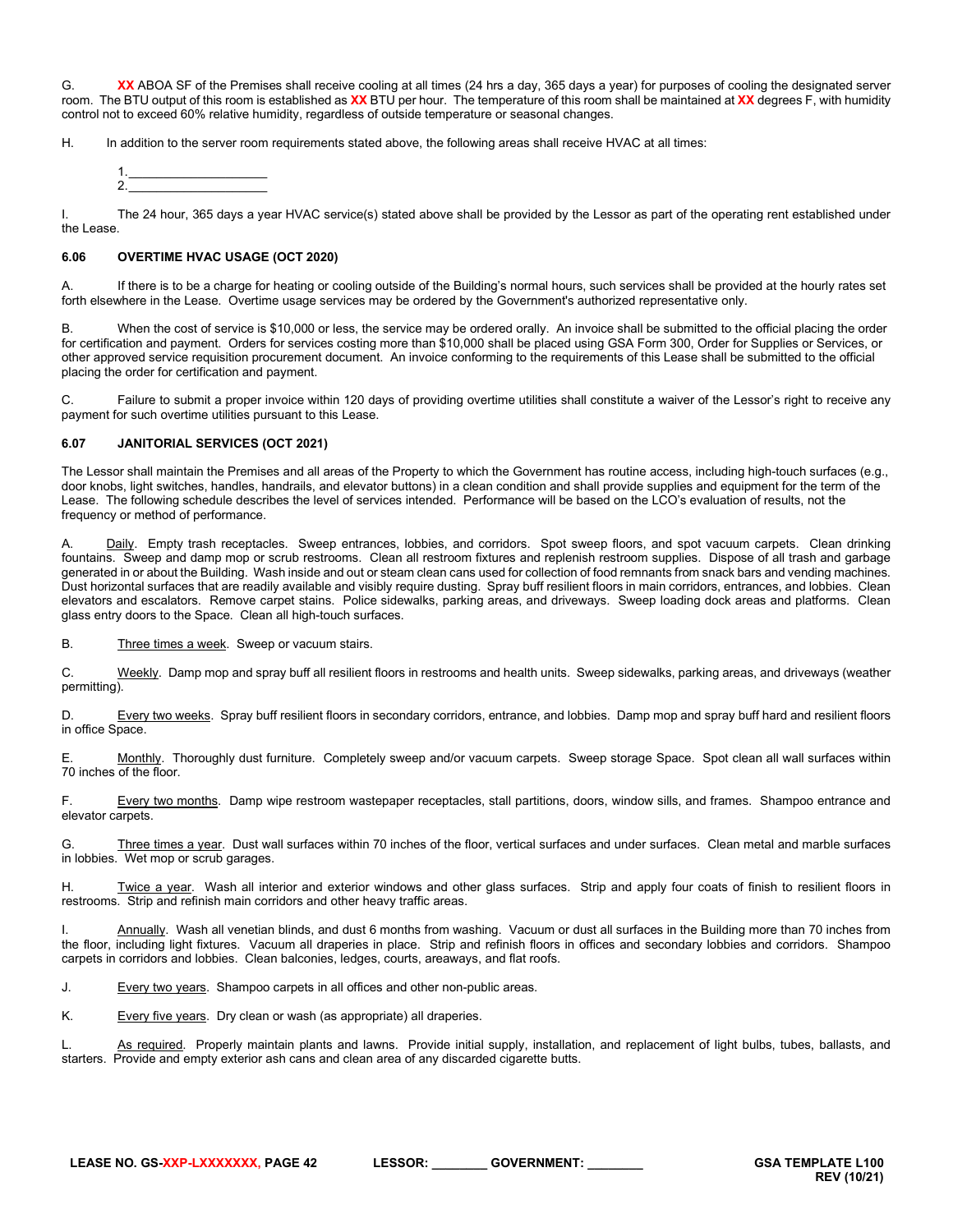M. Pest control. Control pests as appropriate, using Integrated Pest Management techniques, as specified by the U.S. Environmental Protection Agency at https://www.epa.gov/ipm/introduction-integrated-pest-management.

# <span id="page-42-0"></span>**6.08 SELECTION OF CLEANING PRODUCTS (OCT 2021)**

For leases 10,000 RSF or greater where the Government is a sole occupant of the Building, the Lessor shall use cleaning products (including general purpose cleaners, floor cleaners, hand soap, etc.) that meet applicable, statutory, environmentally preferable criteria related to biobased and recovered material content as outlined under the Green Procurement Compilation a[t HTTPS://SFTOOL.GOV/GREENPROCUREMENT](https://sftool.gov/greenprocurement) and https://sftool.gov/greenprocurement/green-products/5/cleaning-products/0.

# <span id="page-42-1"></span>**6.09 SELECTION OF PAPER PRODUCTS (OCT 2021)**

For leases 10,000 RSF or greater where the Government is a sole occupant of the Building, the Lessor shall select paper and paper products (e.g., restroom tissue and paper towels)that meet applicable, statutory, environmentally preferable criteria related to recovered material content as outlined under the Green Procurement Compilation at [HTTPS://SFTOOL.GOV/GREENPROCUREMENT](https://sftool.gov/greenprocurement) and https://sftool.gov/greenprocurement/greenproducts/5/cleaning-products/0

# <span id="page-42-2"></span>**6.10 SNOW REMOVAL (OCT 2020)**

Lessor shall provide snow removal services for the Government on all days for which this Lease has designated normal hours. Lessor shall clear parking lots if the accumulation of snow exceeds two inches. Lessor shall clear sidewalks, walkways and other entrances before accumulation exceeds 1.5 inches. The snow removal shall take place no later than 5:00 AM, without exception. Should accumulation continue throughout the day, the Lessor shall provide such additional snow removal services to prevent accumulation greater than the maximums specified in this paragraph. In addition to snow removal, the Lessor shall keep walkways, sidewalks and parking lots free of ice during the normal hours. The Lessor shall remove excess buildup of sand and/or ice melt to minimize slipping hazards. If the Building entrance(s) has a northern exposure, then Lessor shall take additional measures (e.g., more frequent snow removal or application of ice-melting agents, warning signs, etc.) to protect the safety of pedestrians.

# <span id="page-42-3"></span>**6.11 MAINTENANCE AND TESTING OF SYSTEMS (SEP 2013)**

A. The Lessor is responsible for the total maintenance and repair of the leased Premises. Such maintenance and repairs include the site and private access roads. All equipment and systems shall be maintained to provide reliable, energy efficient service without unusual interruption, disturbing noises, exposure to fire or safety hazards, uncomfortable drafts, excessive air velocities, or unusual emissions of dirt. The Lessor's maintenance responsibility includes initial supply and replacement of all supplies, materials, and equipment necessary for such maintenance. Maintenance, testing, and inspection of appropriate equipment and systems shall be done in accordance with current applicable codes, and inspection certificates shall be displayed as appropriate. Copies of all records in this regard shall be forwarded to the Government's designated representative.

B. At the Lessor's expense, the Government reserves the right to require documentation of proper operations, inspection, testing, and maintenance of fire protection systems, such as, but not limited to, fire alarm, fire sprinkler, standpipes, fire pump, emergency lighting, illuminated exit signs, emergency generator, prior to occupancy to ensure proper operation. These tests shall be witnessed by the Government's designated representative.

# <span id="page-42-4"></span>**6.12 MAINTENANCE OF PROVIDED FINISHES (OCT 2016)**

A. Paint, wall coverings. Lessor shall maintain all wall coverings and high performance paint coatings in "like new" condition for the life of the Lease. All painted surfaces shall be repainted at the Lessor's expense, including the moving and returning of furnishings, any time during the occupancy by the Government if the paint is peeling or permanently stained, except where damaged due to the negligence of the Government. All work shall be done after normal working hours as defined elsewhere in this Lease. In addition to the foregoing requirement,

1. Lessor shall repaint common areas at least every three years.

2. Lessor shall perform cyclical repainting of the Space every **X** years of occupancy. This cost, including the moving and returning of furnishings, as well as disassembly and reassembly of systems furniture per manufacturer's warranty, shall be at the Lessor's expense.

# B. Carpet and flooring.

- 1. Except when damaged by the Government, the Lessor shall repair or replace flooring at any time during the Lease term when:
	- a. Backing or underlayment is exposed;
	- b. There are noticeable variations in surface color or texture;
	- c. It has curls, upturned edges, or other noticeable variations in texture;
	- d. Tiles are loose; or,
	- e. Tears or tripping hazards are present.

2. Notwithstanding the foregoing, as part of the rental consideration, the Lessor shall replace all carpet and base coving in the Space every **X** years, with a product which meets the requirements in the "Floor Coverings and Perimeters" paragraph in this Lease.

Repair or replacement shall include the moving and returning of furnishings, including disassembly and reassembly of systems furniture per manufacturer's warranty, if necessary. Work shall be performed after the normal hours established elsewhere in this Lease.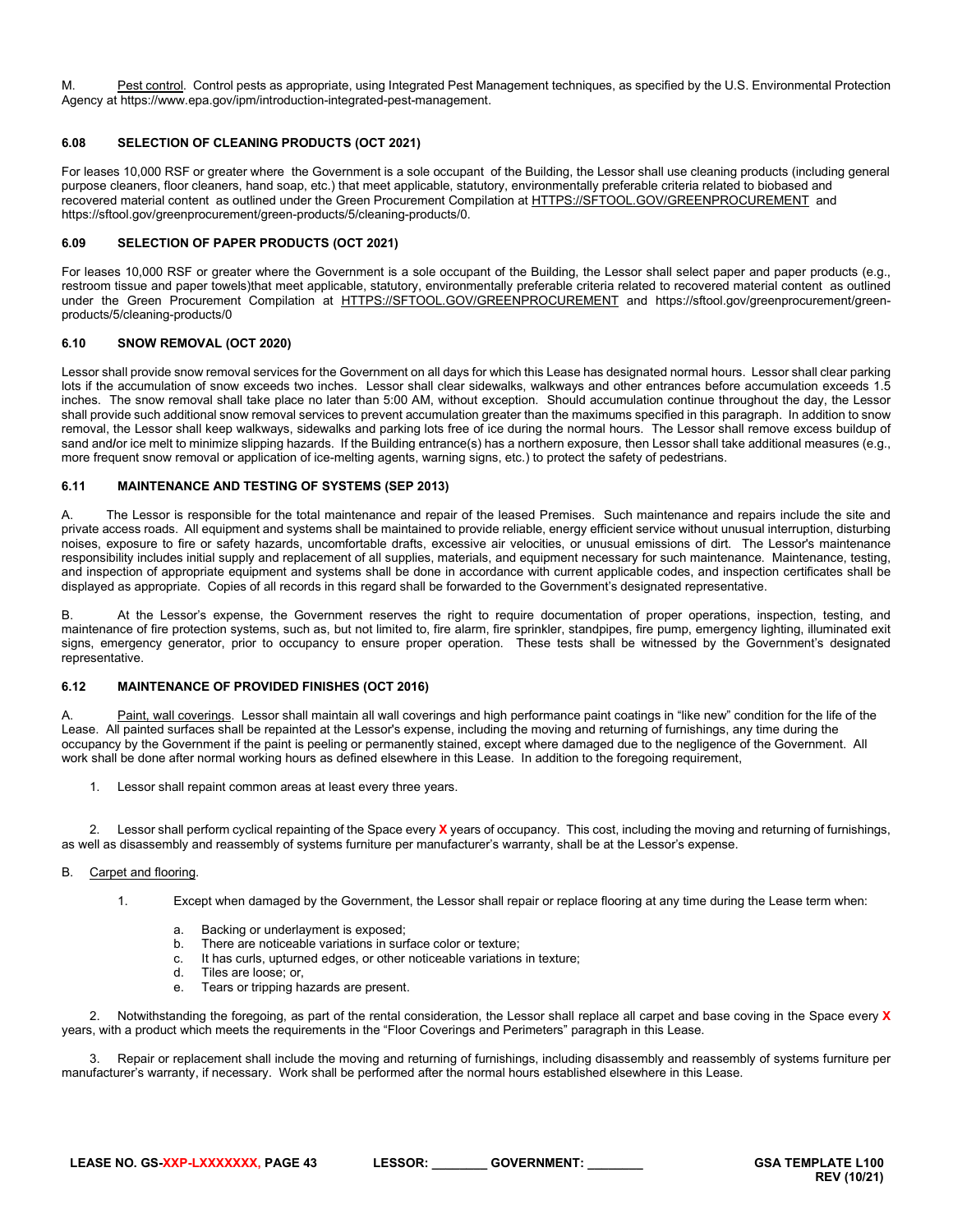# <span id="page-43-0"></span>**6.13 ASBESTOS ABATEMENT (OCT 2021)**

If asbestos abatement work is to be performed in the Space after occupancy, the Lessor shall submit to the Government documentation that the abatement was done in accordance with OSHA, EPA, DOT, state, and local regulations and that final clearance is achieved.

#### <span id="page-43-1"></span>**6.14 ONSITE LESSOR MANAGEMENT (APR 2011)**

The Lessor shall provide an onsite Building superintendent or a locally designated representative available to promptly respond to deficiencies, and immediately address all emergency situations.

# <span id="page-43-2"></span>**6.15 IDENTITY VERIFICATION OF PERSONNEL (OCT 2021)**

A. The Government reserves the right to verify identities of personnel with routine and/or unaccompanied access to the Government's Space, including both pre and post occupancy periods. The Lessor shall comply with GSA personal identity verification requirements, identified in the CIO P 2181.1 GSA HSPD-12 Personal Identity Verification and Credentialing Handbook. The Lessor can find the CIO policy and additional information at *[HTTP://WWW.GSA.GOV/HSPD12.](http://www.gsa.gov/hspd12)* This policy requires the Government to conduct background investigations and make HSPD-12 compliant suitability determinations for all persons with routine or unaccompanied access to Government leased Space. By definition, this includes at a minimum each employee of the Lessor, as well as employees of the Lessor's contractors or subcontractors who will provide building operating services requiring routine access to the Government's leased Space for a period greater than 6 months. The Government may also require this information for the Lessor's employees, contractors, or subcontractors who will be engaged to perform alterations or emergency repairs in the Government's Space.

B. Application Process: The background investigation will be done using the Government's prescribed process. The Lessor must provide information on each of their contractor/personnel meeting the above criteria to the Government, whereupon each identified contractor/personnel will be notified with instructions for completing the identity verification application within a given time frame. The application process will include completing supplemental information forms that must be inputted into the identity verification system in order for the application to be considered complete. Additionally, the Lessor must ensure prompt completion of the fingerprint process for their contractor/personnel. Email notifications will be sent with instructions on the steps to be taken to schedule an appointment for fingerprinting at an approved regional location along with instructions on how to complete the background investigation application.

C. The Lessor must ensure the Lease Contracting Officer (or the Lease Contracting Officer's designated representative) has all of the requested documentation timely to ensure the completion of the investigation.

D. Based on the information furnished, the Government will conduct background investigations. The Lease Contracting Officer will advise the Lessor in writing if a person fails the investigation, and, effective immediately, that person will no longer be allowed to work or be assigned to work in the Government's Space.

E. Throughout the life of the Lease, the Lessor shall provide the same data for any new employees, contractors, or subcontractors who will be assigned to the Government's Space in accordance with the above criteria. In the event the Lessor's contractor or subcontractor is subsequently replaced, the new contractor or subcontractor is not required to have persons re-apply who were cleared through this process while associated with the former contractor or subcontractor in accordance with GSA policy. The Lessor shall require each cleared person to re-apply and obtain a new clearance in accordance with GSA policy.

F. The Lessor is accountable for not allowing contractors to start work without the successful completion of the appropriate background investigation as required by GSA policy.

G. Access Card Retrieval/Return: Upon an Entry on Duty notification, the Government will issue a Personal Identity Verification (PIV) credential that is sometimes referred to as a GSA Access card. Lessors are responsible for all PIV credential issued to their contractors/personnel pursuant to this Lease. Lessors are specifically responsible for ensuring that all GSA PIV access cards are returned to the Lease Contracting Officer or their designee whenever their employees or a contractor no longer require access to the Space (such as When no longer needed for contract performance, upon completion of the Contractor employee's employment, and upon contract completion or termination). Additionally, the Lessor must notify the Lease Contracting Officer or their designee whenever a GSA PIV Access card is lost or stolen in which event the Lessor may be responsible for reimbursing the Government for replacement credentials at the current cost per PIV HSPD12 credential. Unreturned PIV Access cards will be considered as lost or stolen cards.

H. The Government reserves the right to conduct additional background checks on Lessor personnel and contractors with routine access to Government leased Space throughout the term of the Lease to determine who may have access to the Premises.

I. The Lease Contracting Officer may delay final payment under a contract if the Contractor fails to comply with these requirements.

J. The Lessor shall insert this paragraph in all subcontracts when the subcontractor is required to have physical access to a federally controlled facility or access to a federal information system.

# <span id="page-43-3"></span>**6.16 SCHEDULE OF PERIODIC SERVICES (OCT 2020)**

Upon acceptance of the Space, the Lessor shall provide the LCO with a detailed written schedule of all periodic services and maintenance to be performed other than daily, weekly, or monthly.

# <span id="page-43-4"></span>**6.17 LANDSCAPING (OCT 2019)**

A. For leases 10,000 RSF or greater where the Government is the sole occupant of the building, the Lessor shall use landscaping products that meet applicable, statutory, environmentally preferable criteria related to recycled content as outlined under the Green Procurement Compilation at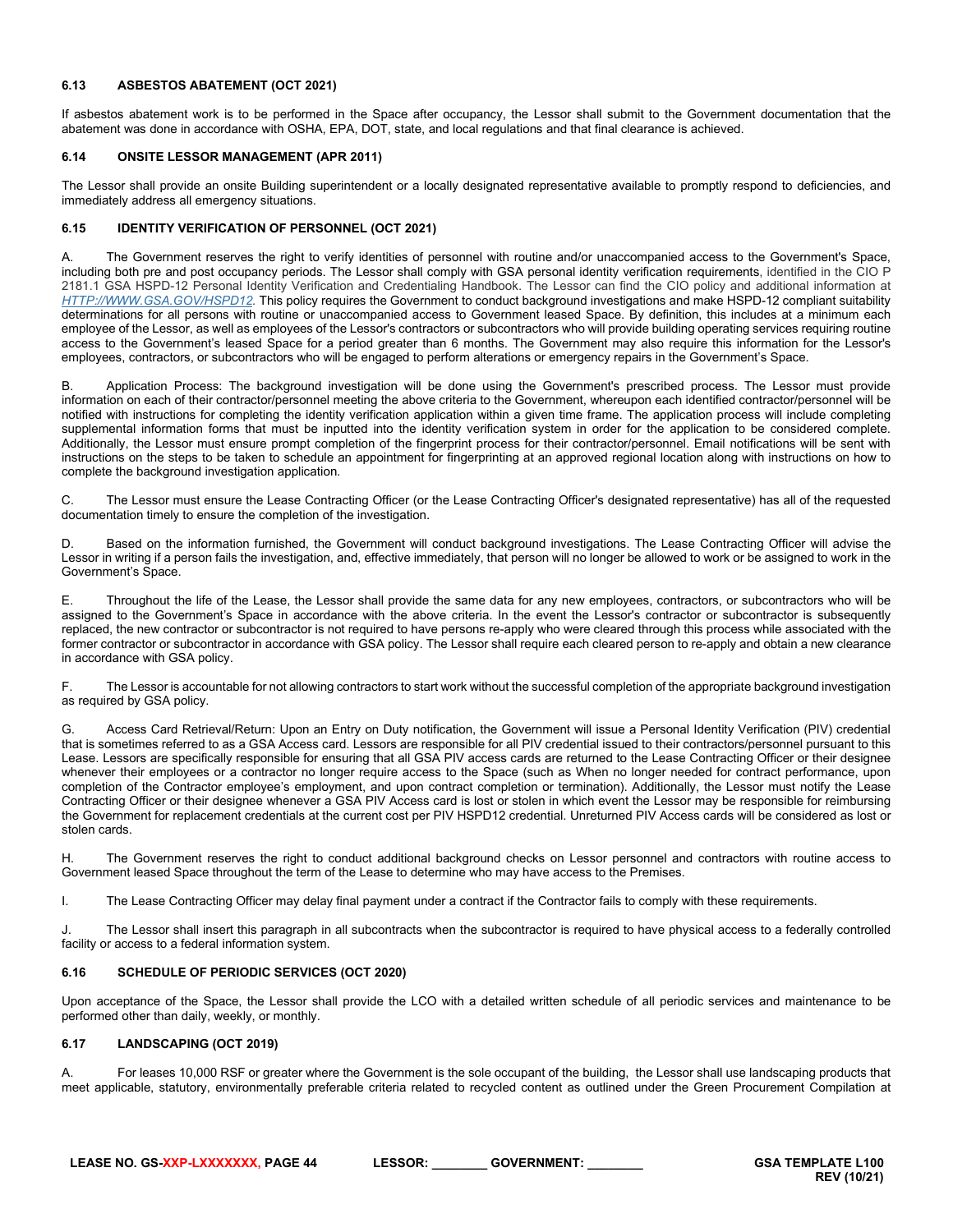#### [HTTPS://SFTOOL/GREENPROCUREMENT](https://sftool/GREENPROCUREMENT) AND [HTTPS://SFTOOL.GOV/GREENPROCUREMENT/GREEN-PRODUCTS/6/LANDSCAPING-](https://sftool.gov/greenprocurement/green-products/6/landscaping-products/0)[PRODUCTS/0.](https://sftool.gov/greenprocurement/green-products/6/landscaping-products/0)

- B. Landscape management practices shall prevent pollution by:
	- 1. Employing practices which avoid or minimize the need for herbicides, fertilizers and pesticides; and
	- 2. Composting/recycling all yard waste.

C. For leases 10,000 RSF or greater, if the Lessor satisfies performance of this Lease by new construction, and where conditions permit, the site shall be landscaped for low maintenance and water conservation with plants that are either native or well-adapted to local growing conditions.

# <span id="page-44-0"></span>**6.18 LANDSCAPE MAINTENANCE (APR 2011)**

Landscape maintenance shall be performed during the growing season at not less than a weekly cycle and shall consist of watering, weeding, mowing, and policing the area to keep it free of debris. Pruning and fertilization shall be done on an as-needed basis. In addition, dead, dying, or damaged plants shall be replaced.

# <span id="page-44-1"></span>**6.19 RECYCLING (OCT 2021)**

A. For Leases 10,000 rentable SF or greater, with a Lease term greater than six months, the Lessor shall establish a recycling program for (at a minimum) paper, corrugated cardboard, glass, plastics, and metals where local markets for recovered materials exist.

B. Where state or local law, code, or ordinance requires recycling programs for the Premises, Lessor shall comply with such state and/or local law, code, or ordinance.

C. When implementing any recycling program, the Lessor shall provide an easily accessible, appropriately sized area (2 SF per 1,000 SF of Building gross floor area) that serves the Space for the collection and storage of materials for recycling. Telecom rooms are not acceptable as recycling space. During the Lease term, the Lessor agrees, upon request, to provide the Government with additional information concerning recycling programs maintained in the Building and in the Space.

D. For leases 10,000 rentable SF or greater, the Lessor shall submit a Building recycling service plan with floor plans annotating recycling area(s) as part of DIDs, if applicable, to be reflected on the CD submission.

# <span id="page-44-2"></span>**6.20 RANDOLPH-SHEPPARD COMPLIANCE (SEP 2013)**

During the term of the Lease, the Lessor may not establish vending facilities within the leased Space that will compete with any Randolph-Sheppard vending facilities.

#### <span id="page-44-3"></span>**6.21 SAFEGUARDING AND DISSEMINATION OF CONTROLLED UNCLASSIFIED INFORMATION (CUI) BUILDING INFORMATION (FEB 2020)**

This clause applies to all recipients of CUI building information (which falls within the CUI Physical Security category), including offerors, bidders, awardees, contractors, subcontractors, lessors, suppliers and manufacturers.

Marking CUI. Contractors must submit any contractor-generated documents that contain building information to GSA for review and identification of any CUI building information that may be included. In addition, any documents GSA identifies as containing CUI building information must be marked in accordance with the Order and the Marking Controlled Unclassified Information Handbook (the current version may be found at [https://www.archives.gov/files/cui/20161206-cui-marking-handbook-v1-1.pdf\)](https://www.archives.gov/files/cui/20161206-cui-marking-handbook-v1-1.pdf) before the original or any copies are disseminated to any other parties. If CUI content is identified, the CO may direct the contractor, as specified elsewhere in this contract, to imprint or affix CUI document markings (CUI) to the original documents and all copies, before any dissemination, or authorized GSA employees may mark the documents.

- 1. Authorized recipients.
	- a. Building information designated as CUI must be protected with access strictly controlled and limited to those individuals having a Lawful Government Purpose to access such information, as defined in 32 C.F.R. § 2002.4(bb). Those with such a Lawful Government Purpose may include Federal, state and local government entities, and non-governmental entities engaged in the conduct of business on behalf of or with GSA. Non-governmental entities may include architects, engineers, consultants, contractors, subcontractors, suppliers, utilities, and others submitting an offer or bid to GSA, or performing work under a GSA contract or subcontract. Recipient contractors must be registered as "active" in the System for Award Management (SAM) database a[t www.sam.gov,](http://www.sam.gov/) and have a Lawful Government Purpose to access such information. If a subcontractor is not registered in the SAM database and has a Lawful Government Purpose to possess CUI building information in furtherance of the contract, the subcontractor must provide to the contractor its DUNS number or its tax ID number and a copy of its business license. The contractor must keep this information related to the subcontractor for the duration of the contract and subcontract.
	- b. All GSA personnel and contractors must be provided CUI building information when needed for the performance of official Federal, state, and local government functions, such as for code compliance reviews and the issuance of building permits. Public safety entities such as fire and utility departments may have a Lawful Government Purpose to access CUI building information on a case-by-case basis. This clause must not prevent or encumber the necessary dissemination of CUI building information to public safety entities.
- 2. Dissemination of CUI building information:
	- a. By electronic transmission. Electronic transmission of CUI information outside of the GSA network must use session encryption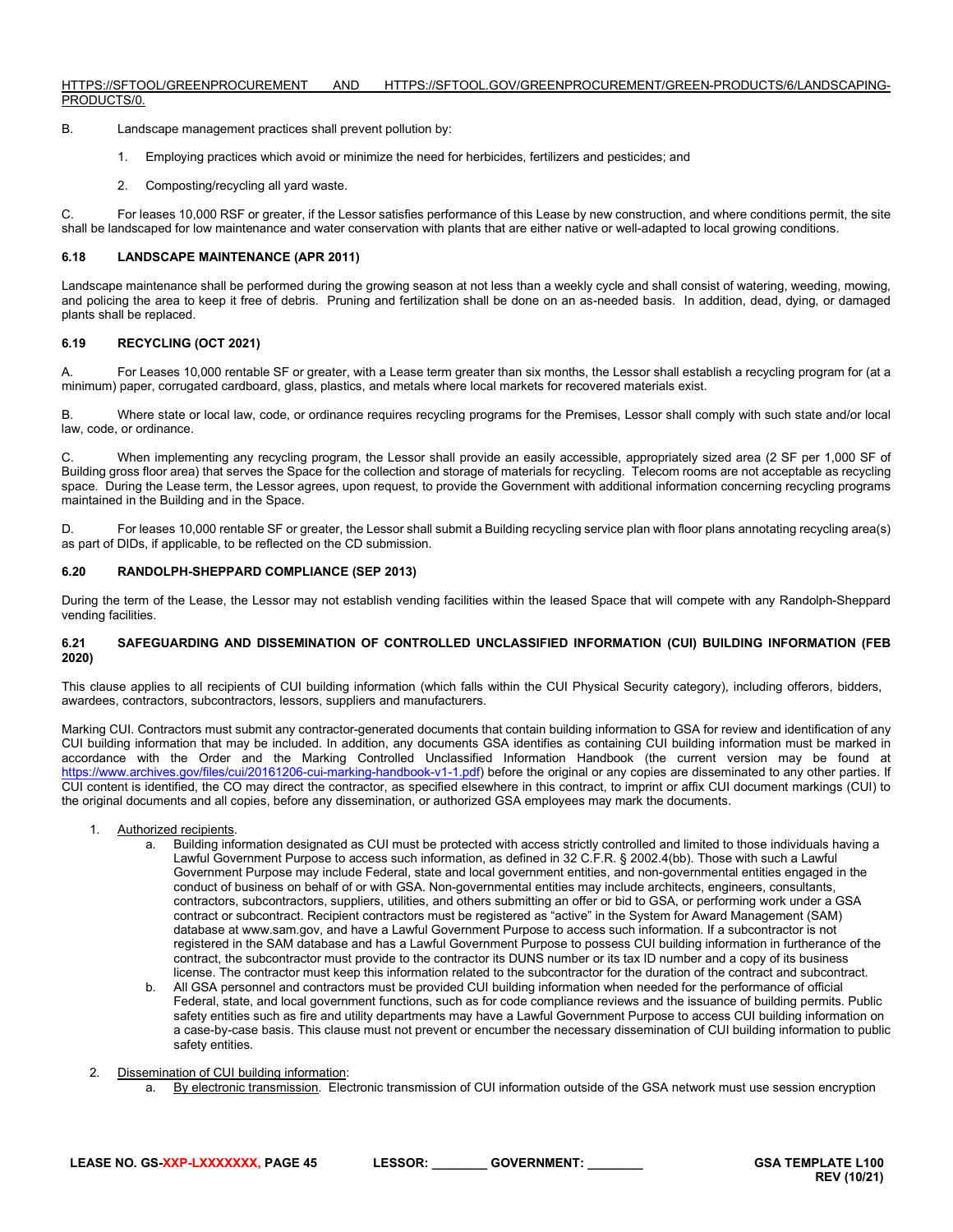(or alternatively, file encryption) consistent with National Institute of Standards and Technology (NIST) SP 800-171. Encryption must be through an approved NIST algorithm with a valid certification, such as Advanced Encryption Standard or Triple Data Encryption Standard, in accordance with Federal Information Processing Standards Publication 140-2, Security Requirements for Cryptographic Modules, as required by GSA policy.

- b. By nonelectronic form or on portable electronic data storage devices. Portable electronic data storage devices include CDs, DVDs, and USB drives. Nonelectronic forms of CUI building information include paper documents, photographs, and film, among other formats.<br>i. By mai
	- By mail. Contractors must only use methods of shipping that provide services for monitoring receipt such as track and confirm, proof of delivery, signature confirmation, or return receipt.
	- ii. In person. Contractors must provide CUI building information only to authorized recipients with a Lawful Government
- Purpose to access such information. Further information on authorized recipients is found in section 1 of this clause. 3. Record keeping. Contractors must maintain a list of all entities to which CUI is disseminated, in accordance with sections 2 and 3 of this clause. This list must include, at a minimum:
	- 1) The name of the state, Federal, or local government entity, utility, or firm to which CUI has been disseminated;<br>2) The name of the individual at the entity or firm who is responsible for protecting the CUI building inf
	- 2) The name of the individual at the entity or firm who is responsible for protecting the CUI building information, with access strictly controlled and limited to those individuals having a Lawful Government Purpose to access such information;
	- 3) Contact information for the named individual; and
	- 4) A description of the CUI building information provided.

Once "as built" drawings are submitted, the contractor must collect all lists maintained in accordance with this clause, including those maintained by any subcontractors and suppliers, and submit them to the CO. For Federal buildings, final payment may be withheld until the lists are received.

- 4. Safeguarding CUI documents. CUI building information (both electronic and paper formats) must be stored within controlled environments that prevent unauthorized access. GSA contractors and subcontractors must not take CUI building information outside of GSA or their own facilities or network, except as necessary for the performance of that contract. Access to the information must be limited to those with a Lawful Government Purpose for access.
- 5. Destroying CUI building information. When no longer needed, CUI building information must either be returned to the CO or destroyed in accordance with guidelines in NIST Special Publication 800-88, Guidelines for Media Sanitization.
- 6. Notice of disposal. The contractor must notify the CO that all CUI building information has been returned or destroyed by the contractor and its subcontractors or suppliers in accordance with paragraphs 4 and 5 of this clause, with the exception of the contractor's record copy. This notice must be submitted to the CO at the completion of the contract to receive final payment. For leases, this notice must be submitted to the CO at the completion of the lease term.
- 7. CUI security incidents. All improper disclosures or receipt of CUI building information must be immediately reported to the CO and the GSA Incident Response Team Center at [gsa-ir@gsa.gov.](mailto:gsa-ir@gsa.gov) If the contract provides for progress payments, the CO may withhold approval of progress payments until the contractor provides a corrective action plan explaining how the contractor will prevent future improper disclosures of CUI building information. Progress payments may also be withheld for failure to comply with any provision in this clause until the contractor provides a corrective action plan explaining how the contractor will rectify any noncompliance and comply with the clause in the future.
- 8. Subcontracts. The contractor and subcontractors must insert the substance of this clause in all subcontracts.

# <span id="page-45-0"></span>**6.22 INDOOR AIR QUALITY (OCT 2019)**

The Lessor shall control airborne contaminants at the source and/or operate the Space in such a manner that indoor air quality action limits identified in the PBS Desk Guide for Indoor Air Quality Management (Companion to GSA Order PBS 1000.8), OSHA regulatory limits, and generally accepted consensus standards are not exceeded. .

B. The Lessor shall avoid the use of products containing toxic, hazardous, carcinogenic, flammable, or corrosive ingredients as determined from the product label or manufacturer's safety data sheet. The Lessor shall use available odor-free or low odor products when applying paints, glues, lubricants, and similar wet products. When such equivalent products are not available, lessor shall use the alternate products outside normal working hours. Except in an emergency, the Lessor shall provide at least 72 hours advance notice to the Government before applying chemicals or products with noticeable odors in occupied Spaces and shall adequately ventilate those Spaces during and after application.

C. The Lessor shall serve as first responder to any occupant complaints about indoor air quality (IAQ). The Lessor shall promptly investigate such complaints and implement the necessary controls to address each complaint. Investigations shall include testing as needed, to ascertain the source and severity of the complaint.

D. The Government reserves the right to conduct independent IAQ assessments and detailed studies in Space that it occupies, as well as in space serving the Space (e.g., common use areas, mechanical rooms, HVAC systems, etc.). The Lessor shall assist the Government in its assessments and detailed studies by:

- 1. Making available information on Building operations and Lessor activities;
- 2. Providing access to Space for assessment and testing, if required; and<br>3 **by Implementing corrective measures** required by the LCO. The Les

Implementing corrective measures required by the LCO. The Lessor shall take corrective action to correct any tests or measurements that do not meet GSA policy action limits in the PBS Desk Guide for Indoor Air Quality Management (Companion to GSA Order PBS 1000.8), OSHA regulatory limits, and generally accepted consensus standards.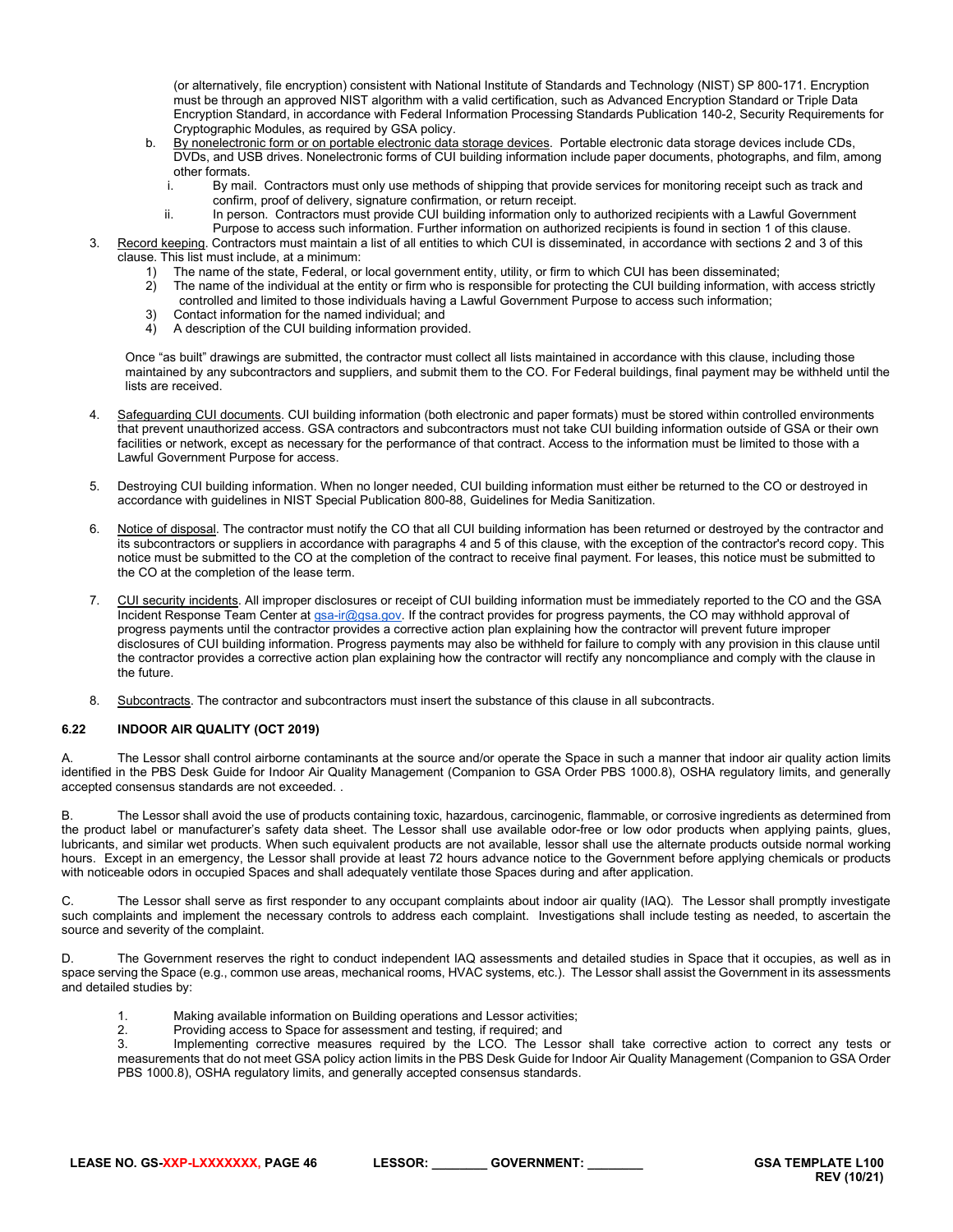E. The Lessor shall provide to the Government safety data sheets (SDS) upon request for the following products prior to their use during the term of the Lease: adhesives, caulking, sealants, insulating materials, fireproofing or firestopping materials, paints, carpets, floor and wall patching or leveling materials, lubricants, clear finish for wood surfaces, janitorial cleaning products, pesticides, rodenticides, and herbicides. The Government reserves the right to review such products used by the Lessor within the Space, common building areas, ventilation systems and zones serving the Space, and the area above suspended ceilings and engineering space in the same ventilation zone as the Space.

F. The Lessor shall use high efficiency (HEPA) filtration vacuums for cleaning and minimum MERV 10 rated ventilation system filtration whenever feasible.

G. The Lessor is encouraged to comply with best practices outlined in Appendix D- Indoor Air Quality in GSA Leased Facilities (Best Practices) within the PBS Desk Guide for Indoor Air Quality Management (Companion to GSA Order PBS 1000.8).

# <span id="page-46-0"></span>**6.23 RADON IN AIR (OCT 2016**)

If Space planned for occupancy by the Government is on the second floor above grade or lower, the Lessor shall, prior to occupancy, test the leased Space for 2 days to 3 days using charcoal canisters. The Lessor is responsible to provide Space in which radon levels in air are below the GSA action levels of 4 picoCuries per liter (pCi/L) for childcare and 25 pCi/L for all other space. After the initial testing, a follow-up test for a minimum of 90 days using alpha track detectors shall be completed. For further information on radon, go to[: HTTPS://WWW.EPA.GOV/RADON](https://www.epa.gov/radon) .

A. The radon concentration in the air of the Space shall be less than 4 picoCuries per liter (pCi/L) for childcare and 25 pCi/L for all other space, herein called "GSA action levels."

# B. Initial Testing:

1. The Lessor shall:

a. Test for radon that portion of Space planned for occupancy by the Government in ground contact or closest to the ground up to and including the second floor above grade (Space on the third or higher floor above grade need not be measured);.

b. Report the results to the LCO upon award; and

levels.

c. Promptly carry out a corrective action program for any radon concentration which equals or exceeds the GSA action 2. Testing sequence. The Lessor shall measure radon by the standard test in sub-paragraph D.1, completing the test not later than

150 days after award, unless the LCO decides that there is not enough time to complete the test before Government occupancy, in which case the Lessor shall perform the short test in sub-paragraph D.2. If the Space offered for Lease to the Government is in a Building under construction or proposed for construction, the Lessor, if

possible, shall perform the standard test during buildout before Government occupancy of the Space. If the LCO decides that it is not possible to complete the standard test before occupancy, the Lessor shall complete the short test before occupancy and the standard test not later than 150 days after occupancy.

# C. Corrective Action Program:

1. Program Initiation and Procedures.

a. If either the Government or the Lessor detects radon at or above the GSA action levels at any time before Government occupancy, the Lessor shall carry out a corrective action program which reduces the concentration to below the GSA action levels before Government occupancy.

b. If either the Government or the Lessor detects a radon concentration at or above the GSA action levels at any time after Government occupancy, the Lessor shall promptly carry out a corrective action program which reduces the concentration to below the GSA action levels.<br>C. If either the Government or the Lessor detects a radon concentration at or above

If either the Government or the Lessor detects a radon concentration at or above the GSA action levels at any time after Government occupancy, the Lessor shall promptly restrict the use of the affected area and shall provide comparable temporary space for the tenants, as agreed to by the Government, until the Lessor carries out a prompt corrective action program which reduces the concentration to below the GSA action levels and certifies the Space for re-occupancy.

d. The Lessor shall provide the Government with prior written notice of any proposed corrective action or tenant relocation. The Lessor shall promptly revise the corrective action program upon any change in Building condition or operation which would affect the program or increase the radon concentration to or above the GSA action levels.<br>The Lessor shall perform the stand

The Lessor shall perform the standard test in sub-paragraph D.1 to assess the effectiveness of a corrective action program. The Lessor may also perform the short test in sub-paragraph D.2 to determine whether the Space may be occupied but shall begin the standard test concurrently with the short test.<br>3<br>All measur

All measures to accommodate delay of occupancy, corrective action, tenant relocation, tenant re-occupancy, or follow-up measurement, shall be provided by the Lessor at no additional cost to the Government.

4. If the Lessor fails to exercise due diligence, or is otherwise unable to reduce the radon concentration promptly to below the GSA action levels, the Government may implement a corrective action program and deduct its costs from the rent.

# D. Testing Procedures:

Standard Test. Place alpha track detectors throughout the required area for 91 or more days so that each covers no more than 2,000 ABOA SF. Use only devices listed in the EPA Radon Measurement Proficiency Program (RMP) application device checklists. Use a laboratory rated proficient in the EPA RMP to analyze the devices. Submit the results and supporting data (sample location, device type, duration, radon measurements, laboratory proficiency certification number, and the signature of a responsible laboratory official) within 30 days after the measurement.

Short Test. Place alpha track detectors for at least 14 days, or charcoal canisters for 2 days to 3 days, throughout the required area so that each covers no more than 2,000 ABOA SF, starting not later than 7 days after award. Use only devices listed in the EPA RMP application device checklists. Use a laboratory rated proficient in the EPA RMP to analyze the devices. Submit the results and supporting data within 30 days after the measurement. In addition, complete the standard test not later than 150 days after Government occupancy.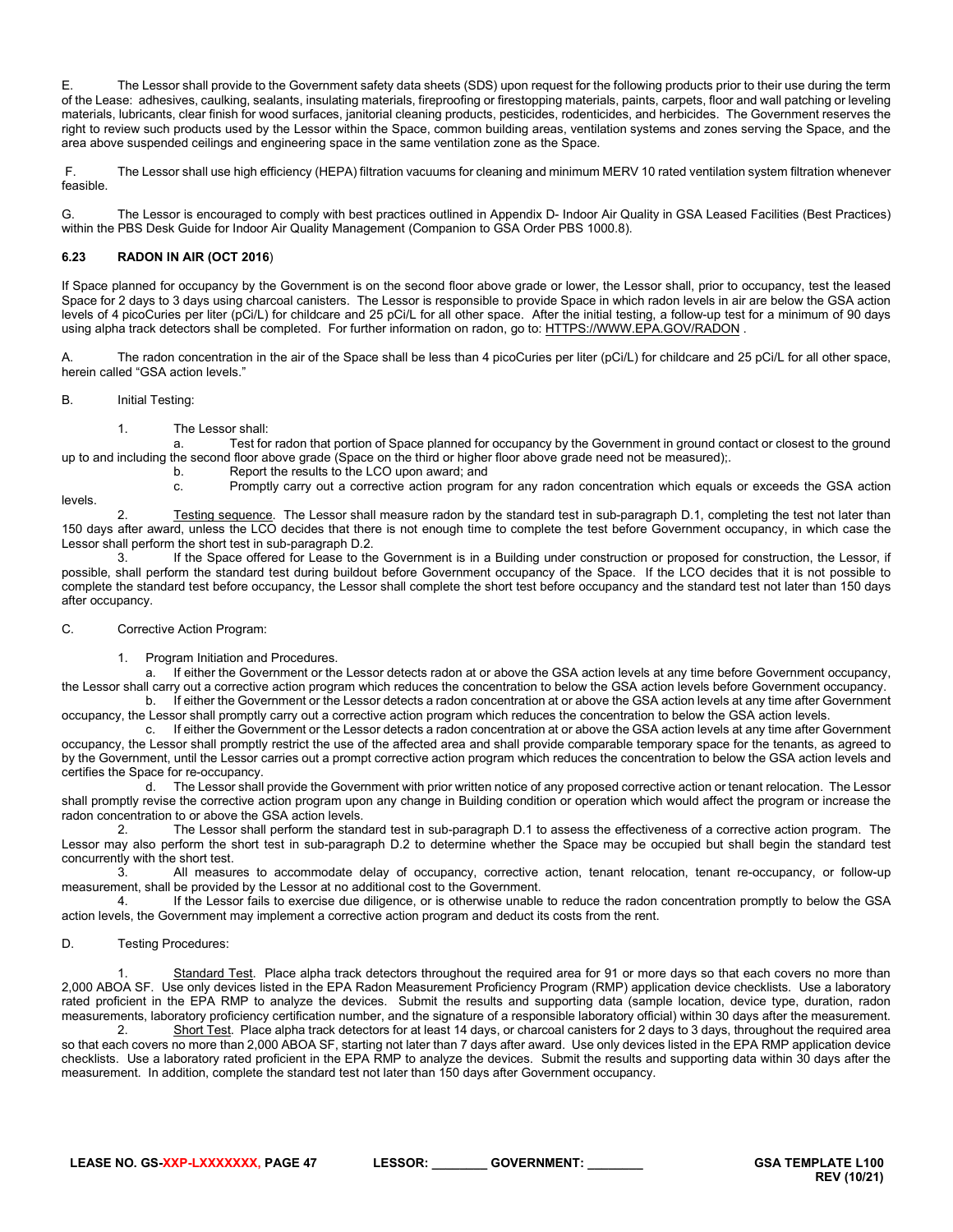# <span id="page-47-0"></span>**6.24 RADON IN WATER (JUN 2012)**

A. If the water source is not from a public utility, the Lessor shall demonstrate that water provided to the Premises is in compliance with EPA requirements and shall submit certification to the LCO prior to the Government occupying the Space.

B. If the EPA action level is reached or exceeded, the Lessor shall institute appropriate abatement methods which reduce the radon levels to below this action.

# <span id="page-47-1"></span>**6.25 HAZARDOUS MATERIALS (SEP 2013)**

The leased Space shall be free of hazardous materials, hazardous substances, and hazardous wastes, as defined by and according to applicable Federal, state, and local environmental regulations. Should there be reason to suspect otherwise, the Government reserves the right, at Lessor's expense, to require documentation or testing to confirm that the Space is free of all hazardous materials.

B. Lessor shall, to the extent of its knowledge, notify Government of the introduction of any hazardous materials onto the Property by Lessor or others, including but not limited to, co-tenants occupying Space in the Building.

# <span id="page-47-2"></span>**6.26 MOLD (OCT 2021)**

A. Actionable mold is either visible mold or airborne mold of types and concentrations in excess of that found in the local outdoor air or nonproblematic control areas elsewhere in the same building, whichever is lower. The Lessor shall safely remediate all actionable mold in accordance with sub-paragraph C below.

B. The Lessor shall provide Space to the Government that is free from ongoing water leaks or moisture infiltration. The Space and ventilation zones serving the Space shall also be free of actionable mold.

C. Within 48 hours following a flood, plumbing leak or heavy rain whereby the Government Space or air zones serving the Space may have become moisture damaged, the Lessor shall repair any leakage sources and remediate the moisture damage. Whenever moisture damage or infiltration persists such that: mold is visible, mold odors are present, or occupants register complaints about mold, the Lessor shall employ a board-certified industrial hygienist to inspect and evaluate the Space and air zones serving the Space for visible and/or actionable mold presence; inspection shall take place as soon as possible but no later than 15 calendar days following identification of a potential mold issue as described above. Notwithstanding the above, when a board-certified industrial hygienist is not available to perform this inspection, the Lessor may, upon written request and the Government's approval, employ an environmental consultant experienced in mold assessment. The Lessor shall promptly furnish the mold report to the Government. After all leaks have been identified and corrected, the Lessor shall safely remediate all visible moldy and/or water damaged materials identified by the consultant using a qualified remediation contractor following the methods identified in "Mold Remediation in Schools and Commercial Buildings" (EPA 402-K-01-001, September 2008 or ANSI/IICRC S520-2015: Standard for Professional Mold Remediation) and all applicable state laws pertaining to mold remediation practices. Remediation shall also remove actionable mold levels. Remediation shall be completed within a time frame acceptable to the Lease Contracting Officer which shall be no later than 90 calendar days following confirmation of the presence of actionable mold.

The presence of actionable mold in the Premises may be treated as a Casualty, as determined by the Government, in accordance with the Fire and Other Casualty clause contained in the General Clauses of this Lease. In addition to the provisions of the Fire and Other Casualty clause of this Lease, should a portion of the Premises be determined by the Government to be un-tenantable due to an act of negligence by the Lessor or his agents, the Lessor shall provide reasonably acceptable alternative Space at the Lessor's expense, including the cost of moving, and any required alterations.

# <span id="page-47-3"></span>**6.27 OCCUPANT EMERGENCY PLANS (OCT 2020**)

The Lessor is required to cooperate, participate and comply with the development and implementation of the Government's Occupant Emergency Plan (OEP) and a supplemental Shelter-in Place (SIP) Plan. Periodically, the Government may request that the Lessor assist in reviewing and revising its OEP and SIP. The Plan, among other things, will include evacuation procedures and an annual emergency evacuation drill, emergency shutdown of air intake procedures, and emergency notification procedures for the Lessor's Building engineer or manager, Building security, local emergency personnel, and Government agency personnel.

# <span id="page-47-4"></span>**6.28 FLAG DISPLAY (OCT 2016)**

If the Lessor has supplied a flagpole on the Property as a requirement of this Lease, the Lessor shall be responsible for flag display on all workdays and Federal holidays. The Lessor may illuminate the flag in lieu of raising and lowering the flag daily. The Lessor shall register with the Federal Protective Service (FPS) MegaCenter in order to receive notifications regarding when flags shall be flown at half-staff, as determined by Executive Order.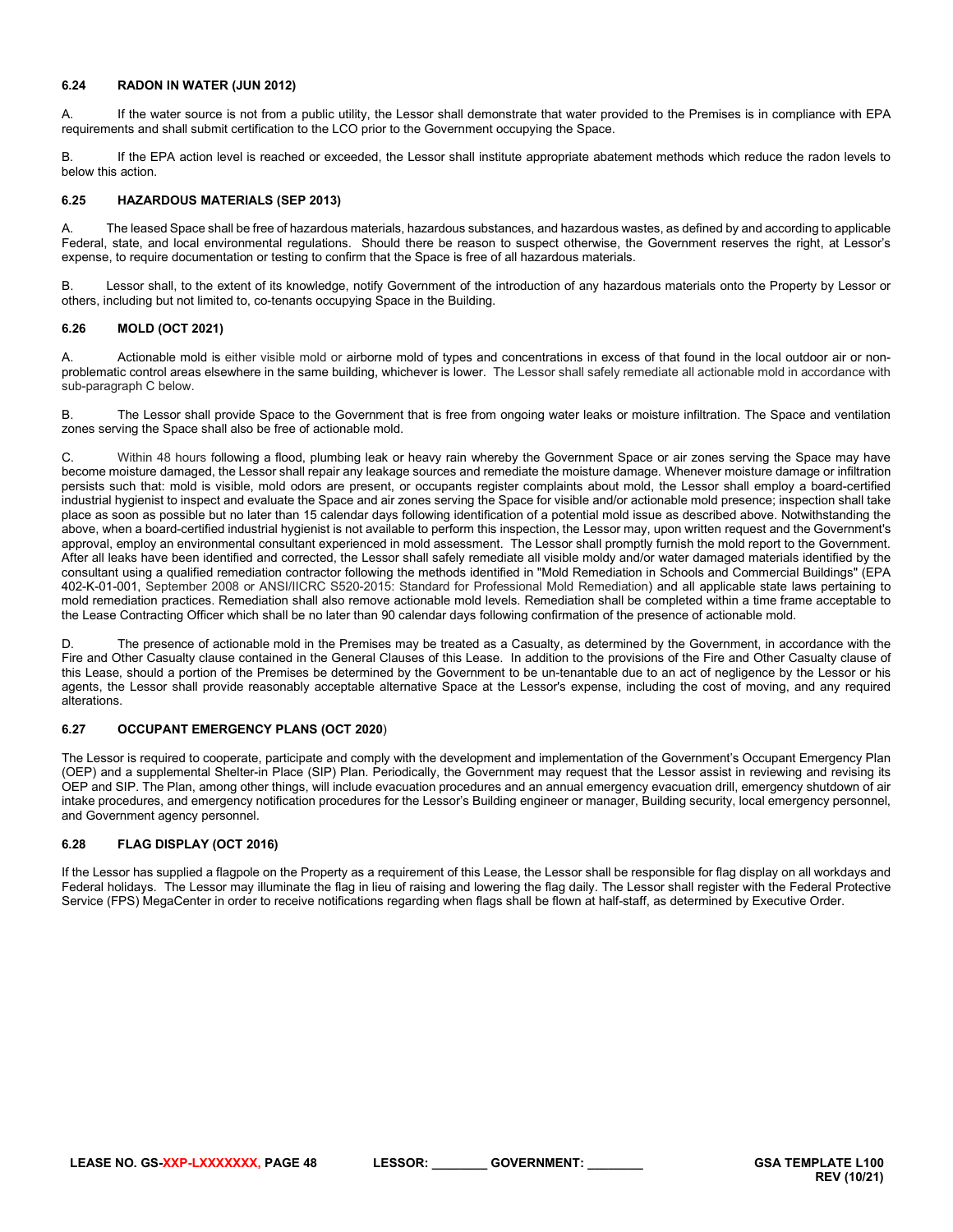# <span id="page-48-0"></span>**SECTION 7 ADDITIONAL TERMS AND CONDITIONS**

# <span id="page-48-1"></span>**7.01 SECURITY REQUIREMENTS (OCT 2021)**

 $\_$ \_\_\_\_\_\_\_\_\_\_\_\_\_\_\_\_\_\_\_\_\_\_\_\_\_\_\_\_\_\_

The Lessor agrees to the requirements of Facility Security Level **X** attached to this Lease.

# <span id="page-48-2"></span>**7.02 MODIFIED LEASE PARAGRAPHS (OCT 2016)**

The following paragraphs have been modified in this Lease:

<span id="page-48-3"></span>**7.03 ADDENDUM TO GSA FORM 3517B, GENERAL CLAUSES, NO FEDERALLY ELECTED OFFICIALS TO BENEFIT (OCT 2018)**

The following clause is added to GSA Form 3517B, General Clauses:

# **No Federally Elected Officials to Benefit**

- A. No person holding a Federally-elected office may directly or indirectly, regardless of whether such person took office before or after execution of the Lease, participate in or benefit from the Lease or any part thereof.
- B. The foregoing prohibition shall not apply if the Lease is entered into with a publicly-held corporation or publicly-held entity for the general benefit of such corporation or entity.
- C. Any violation of this clause shall render the Lease void, and the Government shall have no obligation to the Lessor in consequence thereof following the date the Lease is deemed void.
- D. In the event the Lease is voided pursuant to this clause, the Lessor shall be and remain liable to the Government for any and all costs associated with relocating and housing Government occupants from the leased premises to replacement premises. Such costs shall include, but not be limited to:
	- 1. moving and other physical relocation costs,
	- 2. furniture, fixtures and equipment costs related to occupancy of replacement premises,
	- 3. replication of tenant build-out costs at replacement premises,
	- 4. excess rental costs at replacement premises for the remainder of the firm term of the terminated Lease, and
	- 5. all other direct and consequential damages and costs associated with the Government relocating occupants from the leased premises to replacement premises, whether Federally-owned or leased.
- E. Nothing in this clause shall be deemed or interpreted to waive, modify, alter or limit any provision of existing law, including 41 U.S.C. § 6306 and 18 U.S.C. §§ 431-433.
- F. Lessor's obligation to be and remain liable for the costs and damages specified in this clause shall survive any voiding of the Lease pursuant to this clause or any provision of existing law.

# <span id="page-48-4"></span>**7.04 DAILY OCCUPANCY DATA (OCT 2021)**

If the Lessor has a means to capture system-generated daily occupancy data identifying the number of people accessing the government occupied space for the period of time specified (e.g., turnstiles, building access system, badges, sensors, WiFi) the Government reserves the right to request daily occupancy data at the Lessor's expense. The data shall cover a 12-month consecutive period of occupancy, and the Government is limited to a total of two (2) separate data requests over the lease term. The LCO (or representative designated by the LCO) shall provide at least 30 calendar days' prior notice to the Lessor for the daily occupancy data period to commence. The Lessor shall provide the daily occupancy data within 30 calendar days after the end of the 12-month consecutive period. Data shall be submitted using either a CSV or Excel file. Data elements shall include, but are not limited to: date, occupancy count, and the tenant agency's name, if the Building contains multiple Government tenant agencies. Data should not include Personally Identifiable Information (PII), e.g., name. If available, additional information may be provided, e.g., date, time of entry, unique card identification number or another anonymous unique identifier, floor accessed, type of occupant - Government employee or contractor, visitor indication, building staff.

# <span id="page-48-5"></span>**7.05 PROVISIONAL ACCEPTANCE (FEB 2021)**

At a time of exceptional circumstance, i.e., pandemic, the Government may accept the Space on a provisional basis until such time that a reinspection on-site can occur. In this instance and upon request from the LCO, the Lessor shall provide such documentation (e.g., picture(s), video(s) and/or a representative on-site for a live-stream or 'virtual' walkthrough) to confirm substantial completion. In such an instance the Government may

**LEASE NO. GS-XXP-LXXXXXXX, PAGE 49 LESSOR: \_\_\_\_\_\_\_\_ GOVERNMENT: \_\_\_\_\_\_\_\_ GSA TEMPLATE L100**

**REV (10/21)**